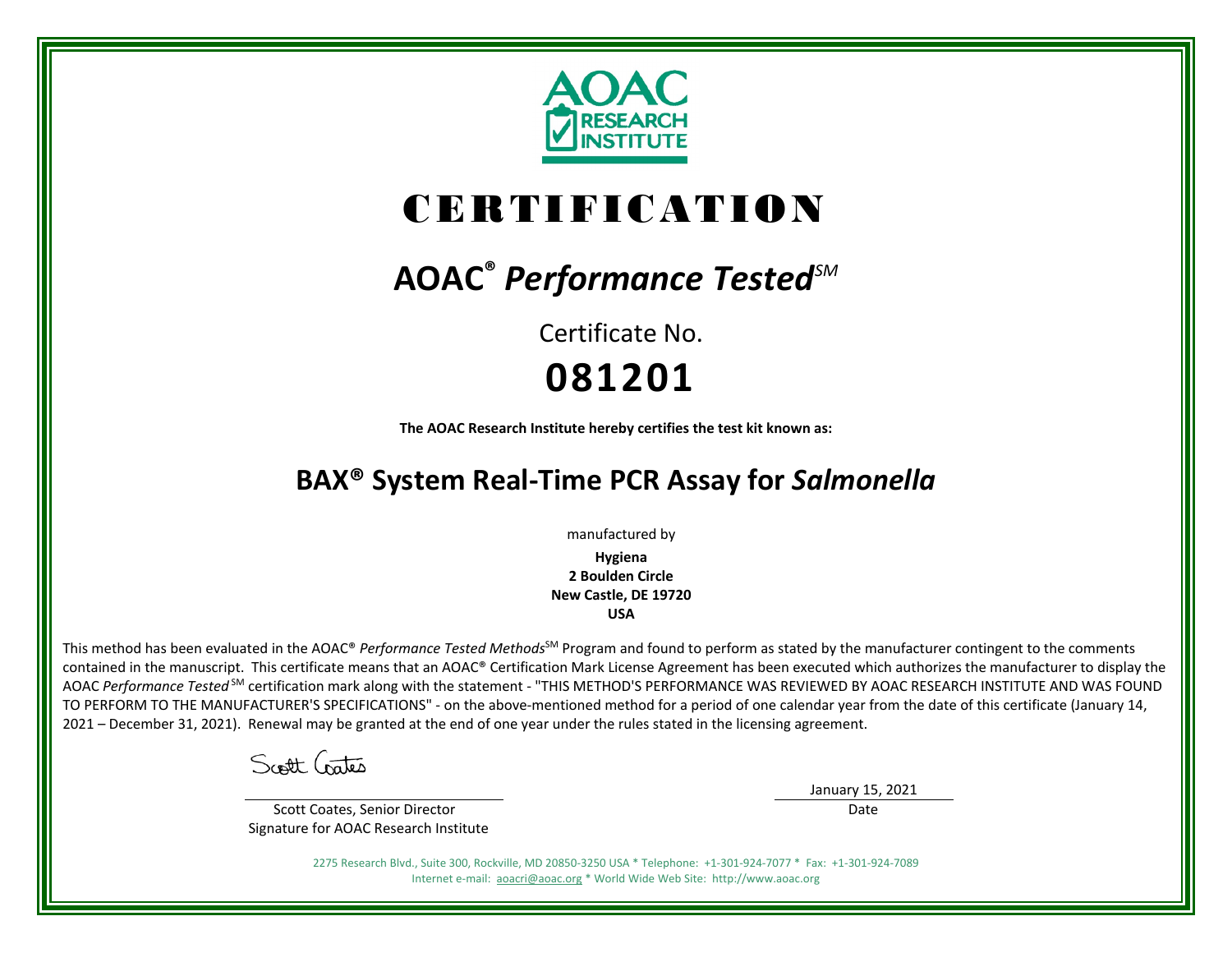| <b>METHOD AUTHORS</b><br><b>ORIGINAL VALIDATION: F. Morgan Wallace, Stephen</b><br>Varkey, Daniel DeMarco, George Tice, Bridget<br>Andaloro, Dawn Fallon, Jeff Rohrbeck, Eugene Davis,<br>Monica Tadler, Steven Hoelzer, Erin Crowley, and<br><b>Patrick Bird</b><br>MODIFICATION JULY 2013: Steve Hoelzer, F. Morgan<br>Wallace, Lois Fleck, Deana DiCosimo, Jacqueline Harris,<br>Bridget Andaloro, Andrew Farnum, Eugene Davis, and Jeff<br><b>Rohrbeck</b><br>MODIFICATION AUGUST 2015: Sergiy Olishevskyy, Melissa<br>Buzinhani, Cathy St-Laurent, Benoit Crevier, Renaud<br>Tremblay, and F. Morgan Wallace<br>MODIFICATION JANUARY 2021: Nisha Corrigan, April<br>Englishbey, Tyler Stephens, Savannah Forgey |                                                                                 | <b>SUBMITTING COMPANY</b><br><b>DuPont Nutrition &amp; Health</b><br><b>Experimental Station 400</b><br><b>200 Powder Mill Road</b><br>Wilmington, DE 19803<br>USA                                                                                                                                                                                                                                                                                                 | <b>CURRENT SPONSOR</b><br>Hygiena<br>2 Boulden Circle<br>New Castle, DE 19720<br><b>USA</b>                                       |
|----------------------------------------------------------------------------------------------------------------------------------------------------------------------------------------------------------------------------------------------------------------------------------------------------------------------------------------------------------------------------------------------------------------------------------------------------------------------------------------------------------------------------------------------------------------------------------------------------------------------------------------------------------------------------------------------------------------------|---------------------------------------------------------------------------------|--------------------------------------------------------------------------------------------------------------------------------------------------------------------------------------------------------------------------------------------------------------------------------------------------------------------------------------------------------------------------------------------------------------------------------------------------------------------|-----------------------------------------------------------------------------------------------------------------------------------|
|                                                                                                                                                                                                                                                                                                                                                                                                                                                                                                                                                                                                                                                                                                                      |                                                                                 |                                                                                                                                                                                                                                                                                                                                                                                                                                                                    |                                                                                                                                   |
| <b>KIT NAME(S)</b><br><b>CATALOG NUMBERS</b><br>DuPont™BAX® System Real-Time PCR Assay for Salmonella<br>BAX® System Assay KIT2006 (D14306040), MP Media MED2003 (D12404925)<br>March 01, 2017, BAX® System Real-Time PCR Assay for<br>Salmonella                                                                                                                                                                                                                                                                                                                                                                                                                                                                    |                                                                                 |                                                                                                                                                                                                                                                                                                                                                                                                                                                                    |                                                                                                                                   |
|                                                                                                                                                                                                                                                                                                                                                                                                                                                                                                                                                                                                                                                                                                                      |                                                                                 |                                                                                                                                                                                                                                                                                                                                                                                                                                                                    |                                                                                                                                   |
| <b>INDEPENDENT LABORATORIES</b><br>Q Laboratories, Inc. $1,3$<br>1400 Harrison Avenue<br>Cincinnati, OH 45214 USA<br>Agat Laboratories <sup>2</sup><br>9770 Route Transcanadienne<br>St-Laurent, Quebec H4S 1V9<br>CANADA<br><sup>1</sup> ORIGINAL VALIDATION<br><sup>2</sup> MODIFICATION AUGUST 2015<br><sup>3</sup> MODIFICATION JANUARY 2021                                                                                                                                                                                                                                                                                                                                                                     | Texas Tech University <sup>3</sup><br>1008 Canton Ave.<br>Lubbock, TX 79409 USA | <b>AOAC EXPERTS AND PEER REVIEWERS</b><br>Ziemer <sup>3</sup> , Michael Brodsky <sup>4,6,7</sup><br><sup>1</sup> FDA CFSAN, College Park, MD, USA<br><sup>2</sup> University of Buenos Aires, Buenos Aires, Argentina<br><sup>3</sup> Consultant, Loganville, GA, USA<br><sup>4</sup> Brodsky Consultants, Thornhill, Ontario, Canada<br><sup>5</sup> MODIFICATION: July 2013<br><sup>6</sup> MODIFICATION: August 2015<br><sup>7</sup> MODIFICATION: January 2021 | Original Validation: Thomas Hammack <sup>1,7</sup> , Yi Chen <sup>1,5,6</sup> , Maria Cristina Fernandez <sup>2,6,7</sup> , Wayne |
| <b>APPLICABILITY OF METHOD</b>                                                                                                                                                                                                                                                                                                                                                                                                                                                                                                                                                                                                                                                                                       |                                                                                 | <b>REFERENCE METHODS</b>                                                                                                                                                                                                                                                                                                                                                                                                                                           |                                                                                                                                   |

**Target organism –** *Salmonella*

**Matrixes - USDA/FSIS MLG 4.04 Raw ground beef (25g, 375g), Chicken carcass rinse (30mL)**

**FDA BAM Ch. 5 – Bagged lettuce (25g), cream cheese (25g), dry pet food (375g), stainless steel**

**Health Canada Compendium of Methods MFHPB 20 – Raw ground beef (25g, 375g), dry pet food (375g), stainless steel MODIFICATION AUGUST 2015 (USDA BAM Ch 5): dry pet food, milk chocolate, chocolate liquor, cocoa powder, shell egg, stainless steel, plastic**

**MODIFICATION JANUARY 2021 (USDA MLG 2.05 and USDA MLG 4.10): Raw comminuted chicken (325 g), turkey (325g).**

**Performance claims – Results were comparable to the reference methods.**

#### **REFERENCE METHODS**

**Andrews, W. H. and Hammack T.S. Bacteriological Analytical Manual Online. Revised 11/2011. US Food & Drug Administration, Center for Food Safety & Applied Nutrition. Chapter 5,** *Salmonella***. (2)**

**Reid, A. MFHPB-20, Isolation and Identification of** *Salmonella* **from Food and Environmental Samples. 2009 In: Health Canada Compendium, Vol. 3, Laboratory Procedures for the Microbiological Examination of Foods. Health Canada, Health Products and Food Branch. (3)** Dey, B.P. and Lattuada, C.P. eds. 2011. Microbiology Laboratory Guidebook. 3<sup>rd</sup> ed Revised **1/20/2011. US Department of Agriculture, Food Safety and Inspection Service, Office of Public Health and Science. (4)**

**U.S. Department of Agriculture-Food Safety and Inspection Service** *Microbiology Laboratory Guidebook* **(MLG), 2.05,** *Most Probable Number Procedure and Tables***. (8)**

**U. S. Department of Agriculture-Food Safety and Inspection Service** *Microbiology Laboratory Guidebook* **(MLG), 4.10,** *Isolation and Identification of Salmonella from Meat, Poultry, Pasteurized Egg, and Siluriformes (Fish) Products and Carcass and Environmental Sponges***. (9)**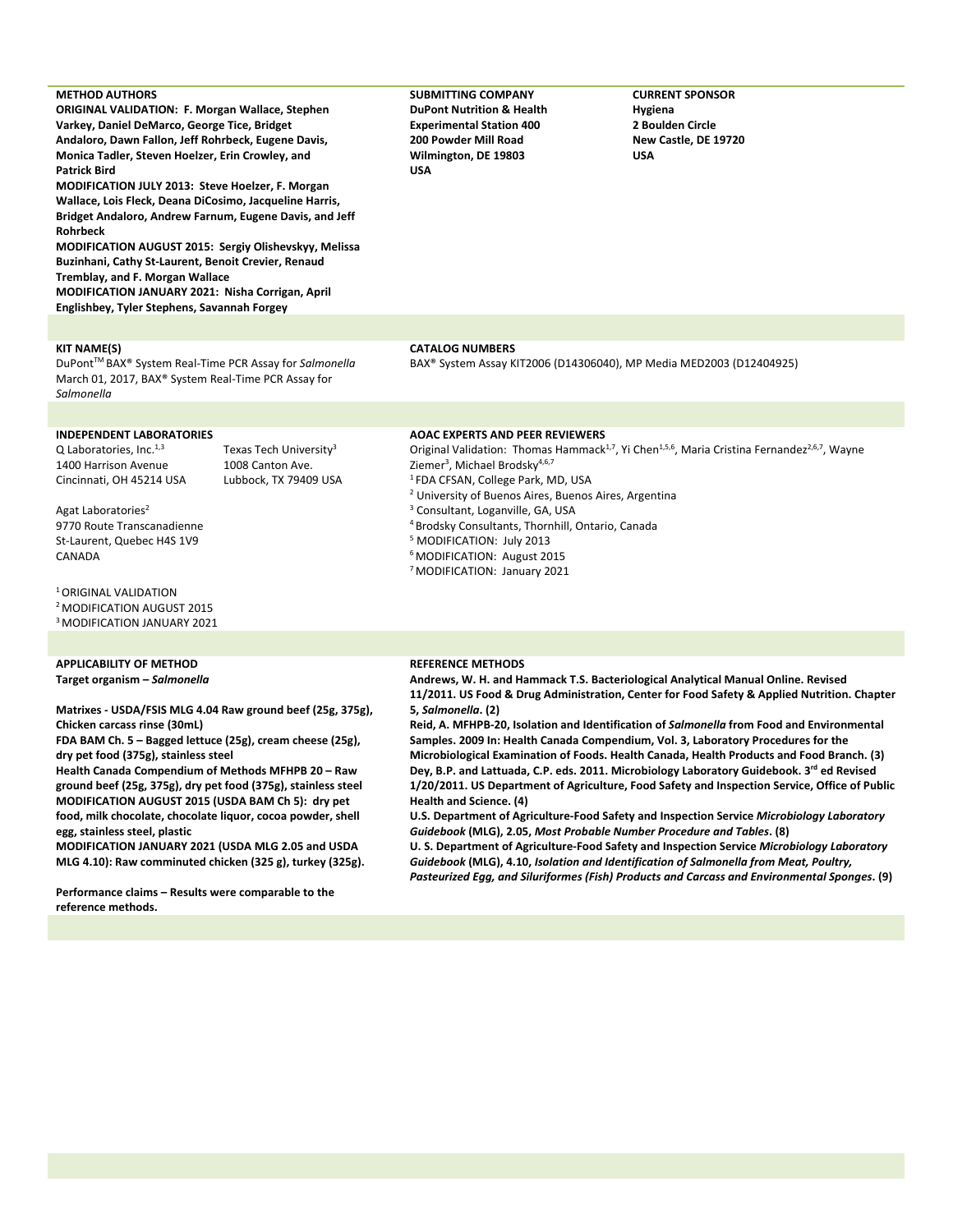| <b>ORIGINAL CERTIFICATION DATE</b>                                                                                                                                                                                                         | <b>CERTIFICATION RENEWAL RECORD</b>                                                                                                                                                                                                                                                                                                                                                                                                                                                                                      |  |  |  |
|--------------------------------------------------------------------------------------------------------------------------------------------------------------------------------------------------------------------------------------------|--------------------------------------------------------------------------------------------------------------------------------------------------------------------------------------------------------------------------------------------------------------------------------------------------------------------------------------------------------------------------------------------------------------------------------------------------------------------------------------------------------------------------|--|--|--|
| <b>August 07, 2012</b>                                                                                                                                                                                                                     | <b>Renewed annually through December 2021</b>                                                                                                                                                                                                                                                                                                                                                                                                                                                                            |  |  |  |
| <b>METHOD MODIFICATION RECORD</b><br><b>July 2013</b><br>1.<br>August 2015 Level 2<br>2.<br>March 2017 Level 1<br>З.<br>January 2018 Level 1<br>4.<br><b>May 2019 Level 1</b><br>5.<br>December 2019 Level 1<br>6.<br>January 2021 Level 3 | <b>SUMMARY OF MODIFICATION</b><br>Addition of Thermal Block for automated sample lysis<br>1.<br><b>Matrix Extension in collaboration with FoodChek PTM 041303</b><br>2.<br>3.<br>Name change from DuPont Nutrition & Health to Qualicon<br>Diagnostics LLC., a Hygiena company.<br>Inserts, labels, manuals updated to Hygiena.<br>4.<br>5.<br>Editorial updates to insert and corporate address.<br>Editorial/clerical changes.<br>6.<br>Certification of BAX® System SalQuant™ (SalQuant) and BAX®<br>7.<br><b>MPN</b> |  |  |  |
| Under this AOAC® Performance Tested <sup>5M</sup> License Number, 081201 this method                                                                                                                                                       | Under this AOAC <sup>®</sup> Performance Tested <sup>5M</sup> License Number, 081201 this                                                                                                                                                                                                                                                                                                                                                                                                                                |  |  |  |
| is distributed by:                                                                                                                                                                                                                         | method is distributed as:                                                                                                                                                                                                                                                                                                                                                                                                                                                                                                |  |  |  |

```
NONE
```
### **PRINCIPLE OF THE METHOD (1)**

**NONE**

PCR amplification - The BAX® System uses the Polymerase Chain Reaction (PCR) to amplify a specific fragment of bacterial DNA, which is stable and unaffected by growth environment. The fragment is a genetic sequence that is unique to the genus Salmonella, thus providing a highly reliable indicator that the organism is present. The BAX® System simplifies the PCR process by combining the requisite primers, polymerase and nucleotides into a stable, dry, manufactured tablet already packaged inside the PCR tubes. After amplification, these tubes remain sealed thus significantly reducing the potential for contamination with one or more molecules of amplified PCR product in future tests.

*Fluorescent real time detection* - This automated BAX® System method uses fluorescent detection to analyze PCR product. One PCR primer for each target (one *Salmonella-*specific target and an internal control) contains a fluorescent dye (two different dyes, one for each target) as a constituent of the primer as well as a quencher (the uni-molecular combination of a primer, fluorescent dye and quencher constitute a Scorpion™ Probe).

When not incorporated into a PCR product, the Scorpion™ Probe has a hair-pin loop structure which keeps the dye and quencher in close proximity. When incorporated into a PCR product, the dye and quencher are spatially separated due to an internal hybridization, which causes an increase in emission signal. The BAX® System measures the magnitude and characteristics of fluorescent signal change. An analysis by the BAX® System software algorithm then evaluates that data to determine a positive or negative result which is displayed as described below.

#### **DISCUSSION OF THE VALIDATION STUDY (1)**

The data in these studies, within their statistical uncertainty, support the product claims of the BAX® System Real-Time Assay for Salmonella from ground beef, cream cheese, bagged lettuce, dry pet food, chicken carcass rinses, and stainless steel. Additional studies showed broad inclusivity and the ability to discriminate against non-target species, a high degree of robustness when subjected to deviations from the manufacturer's specifications and consistent performance across different lots of the test kit.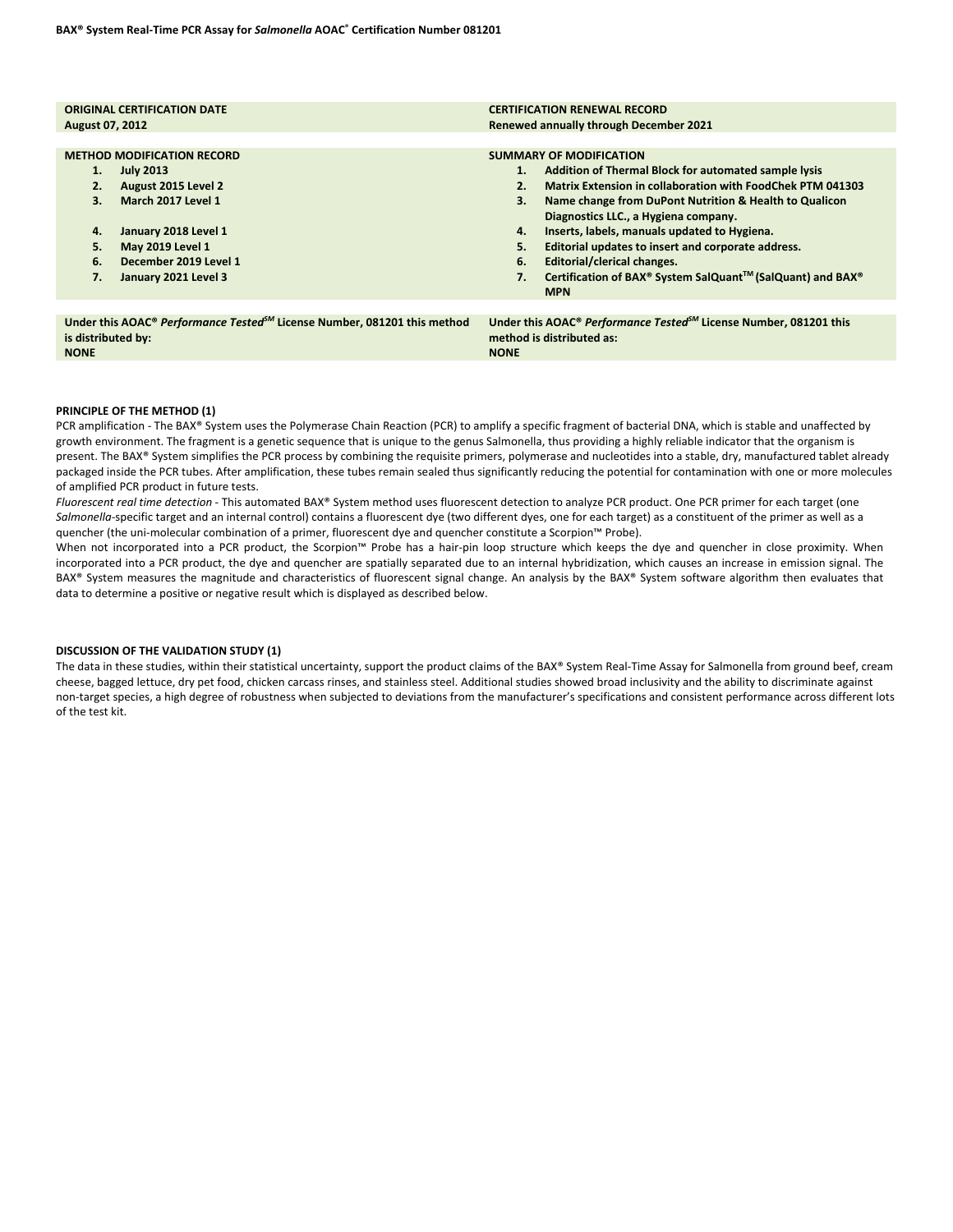| Table 3. Data Summary - Test method vs Reference Method (1) |                                      |                        |                           |                     |                               |                |                         |                               |               |               |                     |                          |                |                |
|-------------------------------------------------------------|--------------------------------------|------------------------|---------------------------|---------------------|-------------------------------|----------------|-------------------------|-------------------------------|---------------|---------------|---------------------|--------------------------|----------------|----------------|
| <b>Matrix and</b>                                           |                                      | $MPN^3/$               | $\mathsf{N}^{\mathsf{b}}$ |                     | <b>BAX<sup>®</sup></b> Method |                | <b>Reference Method</b> |                               |               | $d$ POD $cf$  |                     | $X^{2h}$                 |                |                |
| <b>Enrichment</b><br>Media                                  | Strain                               | <b>Test</b><br>Portion |                           | $x^c$               | PODc <sup>d</sup>             | 95% CI         | $x^c$                   | POD <sub>R</sub> <sup>e</sup> | 95% CI        |               | 95% CI <sup>g</sup> |                          |                |                |
| ground Beef                                                 | S. Heidelberg                        | 0.37                   | 5                         | $\mathbf 0$         | 0                             | $0 - 0.43$     | 0                       | 0                             | $0 - 0.43$    | 0             | $-0.43 - 0.43$      | $\blacksquare$           |                |                |
| <b>BPW</b> (25g)                                            | DD13017                              |                        | 20                        | $\overline{4}$      | 0.20                          | 0.081-0.42     | $\overline{4}$          | 0.20                          | 0.081-0.42    | $\mathbf 0$   | $-0.25 - 0.25$      | $\omega$                 |                |                |
| ground Beef                                                 | S. Heidelberg                        | 0.37                   | 5                         | $\mathbf 0$         | $\mathbf 0$                   | $0 - 0.43$     | 0                       | $\mathbf 0$                   | $0 - 0.43$    | $\mathbf 0$   | $-0.43 - 0.43$      | ä,                       |                |                |
| mTSB (375g test<br>25g reference)                           | DD13017                              |                        | 20                        | 5                   | 0.25                          | $0.11 - 0.47$  | $\overline{4}$          | 0.20                          | $0.08 - 0.42$ | 0.05          | $-0.21 - 0.30$      | 0.140                    |                |                |
| Chicken<br><b>Rinse</b>                                     | <b>Naturally</b><br><b>Occurring</b> | <b>NA</b>              | 20                        | 11                  | 0.55                          | $0.34 - 0.74$  | 11                      | 0.55                          | $0.34 - 0.74$ | $\mathsf{O}$  | $-0.28 - 0.28$      | $\blacksquare$           |                |                |
| <b>CREAM CHEESE</b>                                         | S. Typhimurium                       | 0.63                   | 5                         | $\mathbf 0$         | $\mathbf 0$                   | $0 - 0.43$     | $\mathbf 0$             | $\mathsf 0$                   | $0 - 0.43$    | $\mathbf 0$   | $-0.43 - 0.43$      | $\blacksquare$           |                |                |
| LB                                                          | <b>DD586</b>                         |                        | 20                        | 5                   | 0.25                          | $0.028 - 0.30$ | 5                       | 0.25                          | $0.11 - 0.47$ | $-0.15$       | $-0.38 - 0.022$     | $\sim$                   |                |                |
| <b>CREAM CHEESE</b>                                         | S. Typhimurium<br><b>DD586</b>       |                        |                           | 0.63                | 5                             | $\mathbf 0$    | $\mathsf 0$             | $0 - 0.43$                    | $\mathbf 0$   | $\mathsf 0$   | $0 - 0.43$          | $\mathsf{O}$             | $-0.43 - 0.43$ | $\blacksquare$ |
| <b>MP</b>                                                   |                                      |                        | 20                        | $\overline{2}$      | 0.1                           | $0.028 - 0.30$ | 5                       | 0.25                          | $0.11 - 0.47$ | $-0.15$       | $-0.38 - 0.022$     | 1.52                     |                |                |
| <b>LETTUCE</b>                                              | S. Newport                           |                        | 0.85                      | 5                   | $\mathbf 0$                   | $\mathbf 0$    | $0 - 0.43$              | $\mathbf 0$                   | $\mathbf 0$   | $0 - 0.43$    | $\mathbf 0$         | $-0.43 - 0.43$           | $\blacksquare$ |                |
| <b>MP</b>                                                   | DD1261                               |                        | 20                        | 10                  | 0.5                           | $0.30 - 0.70$  | 10                      | 0.5                           | $0.30 - 0.70$ | $\mathbf 0$   | $-0.28 - 0.28$      | 0                        |                |                |
| <b>LETTUCE</b>                                              | S. Newport                           | 0.85                   | 5                         | $\mathbf 0$         | $\mathbf 0$                   | $0 - 0.43$     | $\mathbf 0$             | $\mathbf 0$                   | $0 - 0.43$    | $\mathbf 0$   | $-0.43 - 0.43$      | $\blacksquare$           |                |                |
| LB                                                          | DD1261                               |                        | 20                        | 10                  | 0.5                           | $0.30 - 0.70$  | 10                      | 0.5                           | $0.30 - 0.70$ | $\mathbf 0$   | $-0.28 - 0.28$      | $\mathbf 0$              |                |                |
| DRY PET FOOD                                                | S. Tennessee                         | 0.30                   | 5                         | $\mathbf 0$         | $\mathbf 0$                   | $0 - 0.43$     | $\mathbf 0$             | $\mathbf 0$                   | $0 - 0.43$    | $\mathbf 0$   | $-0.43 - 0.43$      | $\omega$                 |                |                |
| <b>BPW</b>                                                  | DD13062                              |                        | 20                        | 5                   | 0.25                          | $0.11 - 0.47$  | 5                       | 0.25                          | $0.11 - 0.47$ | $\mathbf 0$   | $-0.26 - 0.26$      | $\overline{\phantom{a}}$ |                |                |
| DRY PET FOOD                                                | S. Tennessee                         | 0.30                   | 5                         | $\mathbf 0$         | $\mathbf 0$                   | $0 - 0.43$     | $\mathbf 0$             | $\mathbf 0$                   | $0 - 0.43$    | $\mathbf 0$   | $-0.43 - 0.43$      | 0                        |                |                |
| LB                                                          | DD13062                              |                        | 20                        | 5                   | 0.25                          | $0.11 - 0.47$  | 5                       | 0.25                          | $0.11 - 0.47$ | $\mathbf 0$   | $-0.26 - 0.26$      | $\mathsf 0$              |                |                |
| <b>STAINLESS STEEL</b><br><b>SURFACES</b>                   | S. Senftenberg<br>DD12960            |                        | 5                         | $\mathsf{O}\xspace$ | $\mathsf 0$                   | $0 - 0.43$     | $\mathsf 0$             | $\mathsf 0$                   | $0 - 0.43$    | $\mathbf 0$   | $-0.43 - 0.43$      | $\blacksquare$           |                |                |
| <b>BPW</b>                                                  | brakii DD13477                       |                        | c.<br><b>NA</b>           | 20                  | 13                            | 0.65           | $0.43 - 0.82$           | 13                            | 0.65          | $0.43 - 0.82$ | $\mathbf 0$         | $-0.28 - 0.28$           | $\overline{a}$ |                |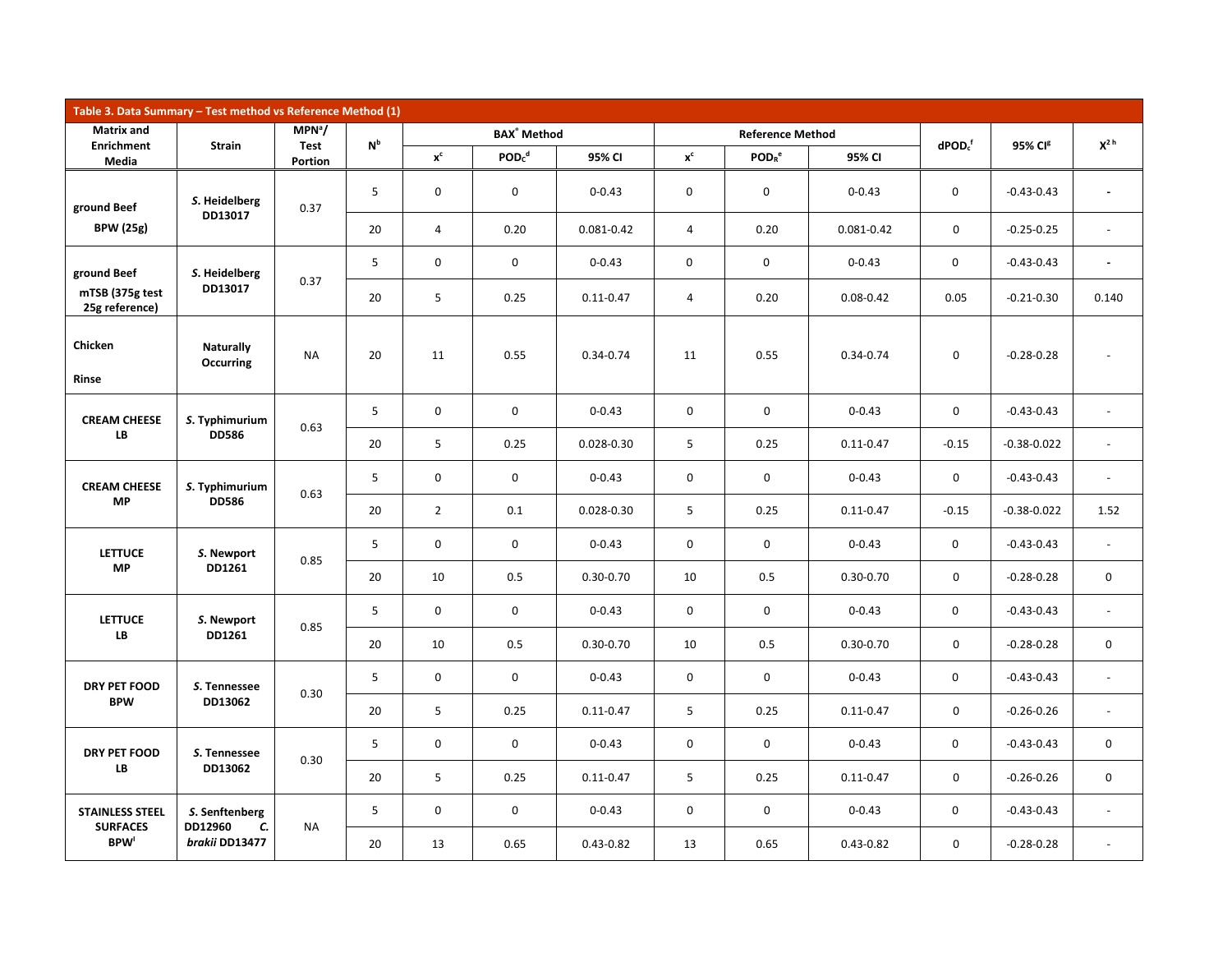| <b>STAINLESS STEEL</b>                                         | S. Senftenberg<br>DD12960<br>C.<br>brakii DD13477 | <b>NA</b> | 5  | $\mathbf 0$ | $\mathbf 0$ | $0 - 0.43$    | $\mathbf 0$   | 0        | $0 - 0.43$    | $\mathbf 0$   | $-0.43 - 0.43$  | $\sim$                   |
|----------------------------------------------------------------|---------------------------------------------------|-----------|----|-------------|-------------|---------------|---------------|----------|---------------|---------------|-----------------|--------------------------|
| <b>SURFACES</b><br>LB <sup>1</sup>                             |                                                   |           | 20 | 13          | 0.65        | $0.43 - 0.82$ | 13            | 0.65     | $0.43 - 0.82$ | 0             | $-0.28 - 0.28$  | $\overline{\phantom{0}}$ |
| <b>CREAM CHEESE<sup>j</sup></b>                                | S. Typhimurium                                    | 0.76      | 5  | 0           | $\mathbf 0$ | $0 - 0.43$    | $\mathbf 0$   | 0        | $0 - 0.43$    | $\mathbf 0$   | $-0.43-0.43$    | $\overline{\phantom{a}}$ |
|                                                                | <b>ATCC 14028</b>                                 |           | 20 | 14          | 0.70        | $0.48 - 0.85$ | 10            | 0.50     | $0.30 - 0.70$ | 0.2           | $-0.097 - 0.45$ | 1.63                     |
| <b>STAINLESS STEEL</b>                                         | S. Senftenberg<br><b>ATCC 43845</b>               | <b>NA</b> | 5  | 0           | $\mathbf 0$ | $0 - 0.43$    | $\mathbf 0$   | 0        | $0 - 0.43$    | $\mathbf 0$   | $-0.43 - 0.43$  | $\overline{\phantom{0}}$ |
| <b>SURFACES</b><br>BPW <sup>I,j</sup>                          | C. braakii<br><b>ATCC 43162</b>                   |           | 20 |             | 0.35        | $0.18 - 0.57$ |               | 0.35     | $0.18 - 0.57$ | $\mathbf 0$   | $-0.28 - 0.28$  | $\overline{a}$           |
| <b>STAINLESS STEEL</b><br><b>SURFACES</b><br>LB <sup>1,1</sup> | S. Senftenberg<br><b>ATCC 43845</b>               | <b>NA</b> | 5  | $\Omega$    | $\Omega$    | $0 - 0.43$    | $\mathbf 0$   | $\Omega$ | $0 - 0.43$    | $\mathbf 0$   | $-0.43 - 0.43$  | $\sim$                   |
|                                                                | C. braakii<br><b>ATCC 43162</b>                   |           |    | 20          |             | 0.25          | $0.11 - 0.47$ | 5        | 0.25          | $0.11 - 0.47$ | 0               | $-0.26 - 0.26$           |

<sup>a</sup>MPN = Most Probable Number is based on the POD of reference method test portions using the AOAC MPN calculator

<sup>b</sup>N = Number of test potions

 $c<sub>x</sub>$  = Number of positive test portions

 $d$ POD<sub>C</sub> = Confirmed candidate method positive outcomes divided by the total number of trials

ePOD<sub>R</sub> = Confirmed reference method positive outcomes divided by the total number of trials

<sup>f</sup>dPOD<sub>C</sub> = Difference between the candidate method and reference method POD values

g 95% CI = If the confidence interval of a dPOD does not contain zero, then the difference is statistically significant at the 5% level

h Chi Square is McNemar's Chi Square for paired samples (those tested from the same enrichment broth as the primary enrichment broth for the reference method) and Mantel-Haenszel for unpaired samples (those tested from an alternative enrichment broth for the test method)

BPW Health Canada MFHPB-20 results are considered as reference method results for this matrix tested by the candidate method from BPW for statistical analysis, while LB FDA-BAM results are considered as reference method results for this matrix tested by the candidate method from LB for statistical analysis

j Independent Laboratory Study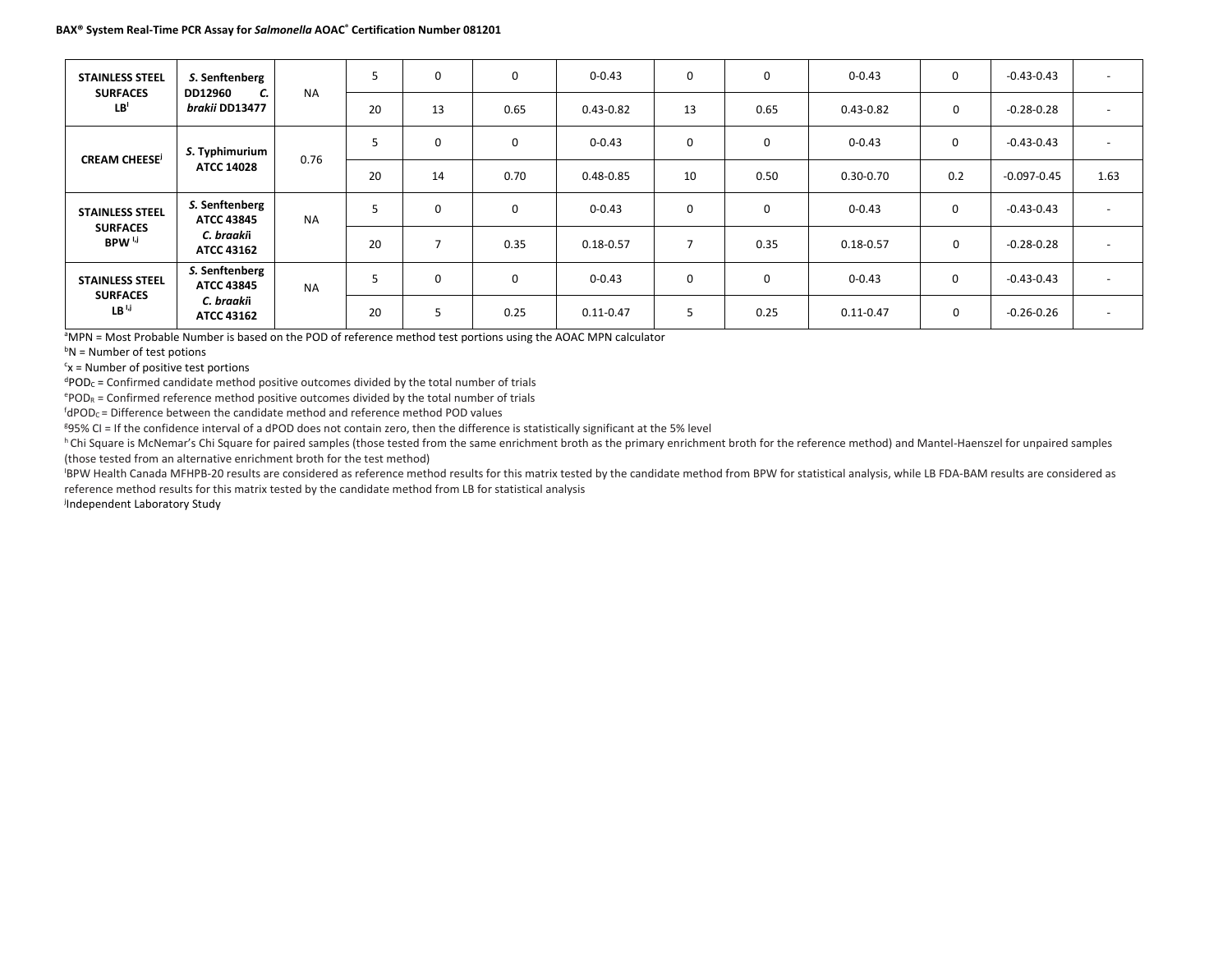|                                   | Table 7. Inclusivity of the BAX ® Real Time Salmonella Test Kit (1) |                        |                |                                      |
|-----------------------------------|---------------------------------------------------------------------|------------------------|----------------|--------------------------------------|
| <b>DuPont ID</b><br><b>Number</b> | Genus, Serotype and Subgroup                                        | <b>Isolate Source</b>  | Serogroup      | <b>BAX ® RT Salmonella</b><br>Result |
| 1550                              | Salmonella Abaetetuba I                                             |                        | F              | POS                                  |
| 2166                              | Salmonella Abaetetuba I                                             |                        | F              | POS                                  |
| 1547                              | Salmonella Aberdeen I                                               |                        | F              | POS                                  |
| 1548                              | Salmonella Abony I                                                  |                        | B              | POS                                  |
| 1543                              | Salmonella Adelaide I                                               |                        | O              | POS                                  |
| 1551                              | Salmonella Aequatoria I                                             |                        | C1             | POS                                  |
| 4084                              | Salmonella Africana I                                               |                        | B              | POS                                  |
| 3218                              | Salmonella Agama I                                                  | Cocoa bean environment | B              | POS                                  |
| 1335                              | Salmonella Agona I                                                  | Chicken                | B              | POS                                  |
| 1352                              | Salmonella Agona I                                                  | Cotton seeds           | B              | POS                                  |
| 1552                              | Salmonella Alabama I                                                |                        | D <sub>1</sub> | POS                                  |
| 1556                              | Salmonella Alachua I                                                | Soil, abbatoir         | O              | POS                                  |
| 2966                              | Salmonella Albany I                                                 |                        | C <sub>3</sub> | POS                                  |
| 1531                              | Salmonella Altendorf I                                              |                        | В              | POS                                  |
| 1530                              | Salmonella Amager I                                                 |                        | E1             | POS                                  |
| 3432                              | Salmonella Amager I                                                 |                        | E <sub>1</sub> | POS                                  |
| 1521                              | Salmonella Amersfoort I                                             |                        | C1             | POS                                  |
| 7072                              | Salmonella Amsterdam I                                              |                        | E1             | POS                                  |
| 1332                              | Salmonella Anatum I                                                 | Shrimp                 | E <sub>1</sub> | POS                                  |
| 1334                              | Salmonella Anatum I                                                 | Egg                    | E1             | POS                                  |
| 2274                              | Salmonella Anatum I                                                 |                        | E1             | POS                                  |
| 725                               | Salmonella Arizonae IIIa                                            | ATCC13314              | 51:z4,z23      | POS                                  |
| 726                               | Salmonella Arizonae IIIa                                            | ATCC12324              | 40:z4,z23      | POS                                  |
| 2980                              | Salmonella Arkansas I                                               |                        | B              | POS                                  |
| 2981                              | Salmonella Arkansas I                                               |                        | B              | POS                                  |
| 1527                              | Salmonella Atlanta I                                                |                        | G              | POS                                  |
| 1526                              | Salmonella Austin I                                                 |                        | C1             | POS                                  |
| 1553                              | Salmonella Ball I                                                   |                        | B              | POS                                  |
| 1554                              | Salmonella Banalia I                                                |                        | C <sub>2</sub> | POS                                  |
| 1510                              | Salmonella Bareilly I                                               |                        | C1             | POS                                  |
| 2172                              | Salmonella Bareilly I                                               |                        | C1             | POS                                  |
| 2341                              | Salmonella Barry I                                                  |                        | 054            | POS                                  |
| 3185                              | Salmonella Bellevue I                                               | Cocoa bean environment | C <sub>3</sub> | POS                                  |
| 1523                              | Salmonella Berkeley I                                               | Diseased turkey        | $\sf U$        | POS                                  |
| 1331                              | Salmonella Berta I                                                  | Sausages               | D <sub>1</sub> | POS                                  |
| 2795                              | Salmonella Berta I                                                  | Chicken intestine      | D1             | POS                                  |
| 1525                              | Salmonella Betioky II                                               |                        | 59:k:(z)       | POS                                  |
| 1085                              | Salmonella Binza I                                                  | Dried spice            | E <sub>2</sub> | POS                                  |
| 2786                              | Salmonella Binza I                                                  | Chicken                | E <sub>2</sub> | POS                                  |
| 1343                              | Salmonella Blockley I                                               | Environment            | C <sub>2</sub> | POS                                  |
| 2343                              | Salmonella Bockenheim IV                                            |                        | 1,53:z36,z38:- | POS                                  |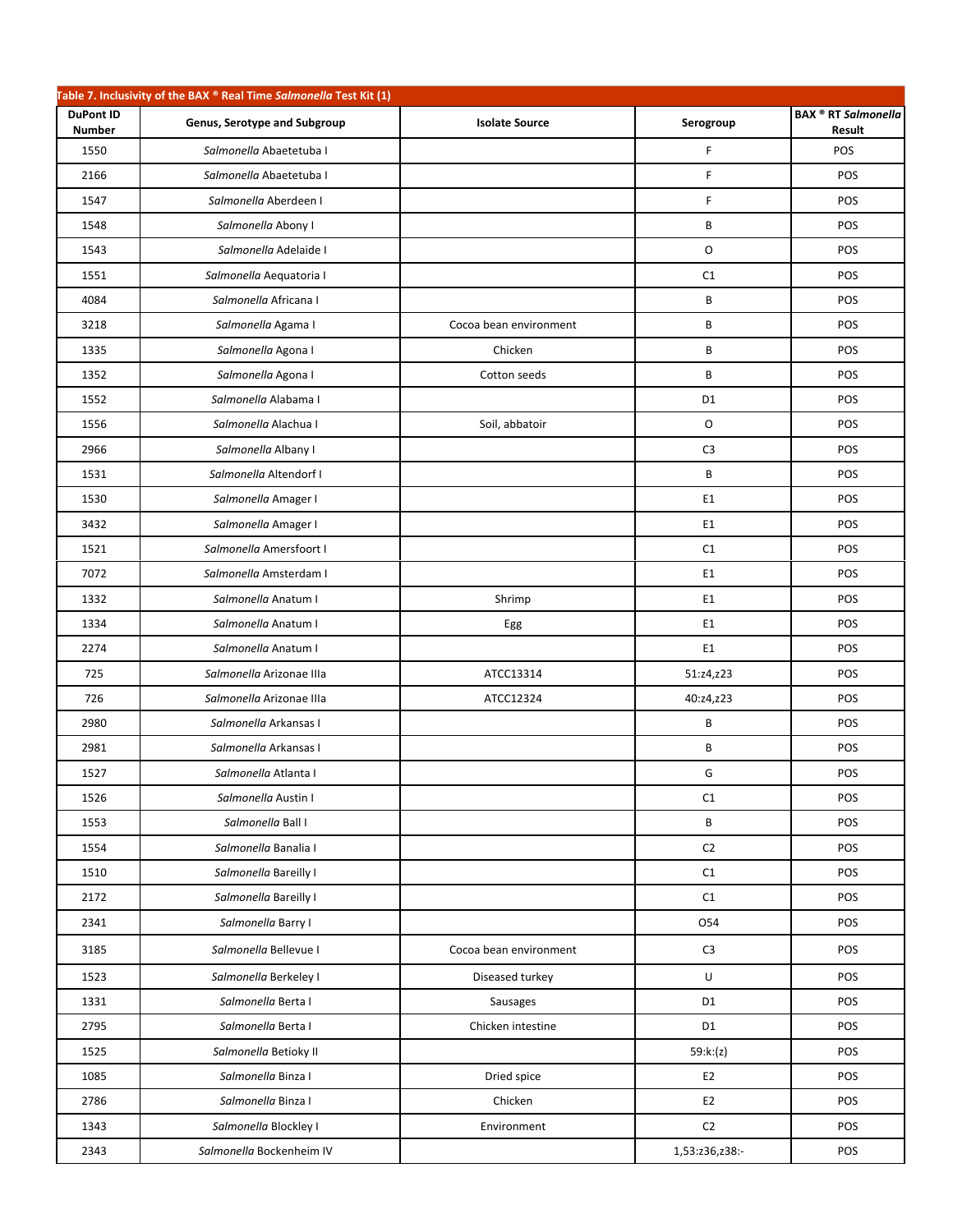| C1<br>1329<br>Salmonella Braenderup I<br>Dried egg<br>POS<br>Salmonella Braenderup I<br>Chicken<br>C1<br>POS<br>1337<br>B<br>POS<br>1555<br>Salmonella Brancaster I<br>Milk<br>B<br>1338<br>Salmonella Brandenburg I<br>POS<br>964<br>Salmonella Bredeney I<br>POS<br>Fresh chicken<br>В<br>B<br>1356<br>Salmonella Bredeney I<br>Pork<br>POS<br>Salmonella bongori serotype Brookfield<br>66:z41:-<br>1535<br>POS<br>Frog<br>Salmonella Broughton I<br>E4<br>POS<br>3882<br>Poultry feed<br>B<br>POS<br>1668<br>Salmonella California I<br>Salmonella California I<br>B<br>2178<br>POS<br>Salmonella Canastel II<br>D <sub>1</sub><br>POS<br>1558<br>Feed<br>1620<br>Salmonella Carmel I<br>017<br>POS<br>H<br>Salmonella Carrau I<br>1621<br>POS<br>2629<br>Salmonella Cerro I<br>К<br>POS<br>2813<br>Salmonella Cerro I<br>К<br>Chicken chilled water tank<br>POS<br>Salmonella Chameleon IV<br>1615<br>Lizard liver<br>16:z4,z32:-<br>POS<br>Liver of hen<br>1623<br>Salmonella Champaign I<br>Q<br>POS<br>2180<br>Salmonella Champaign I<br>Q<br>POS<br>F<br>Salmonella Chandans I<br>POS<br>1624<br>F<br>3153<br>Salmonella Chandans I<br>POS<br>Cocoa bean environment<br>1625<br>Salmonella Chester I<br>B<br>POS<br>Salmonella Chicago I<br>M<br>POS<br>1557<br><b>UNK</b><br>917<br>Salmonella Choleraesuis I<br>POS<br>3984<br>Gallbladder<br>B<br>POS<br>Salmonella Choleraesuis paratyphi B I<br>Salmonella Choleraesuis paratyphi C I<br>C1<br>POS<br>3988<br>P<br>1665<br>Salmonella Colombo I<br>POS<br>1628<br>Salmonella Colorado I<br>C1<br>POS<br>2870<br>Salmonella Corvallis I<br>C <sub>3</sub><br>POS<br>Cocoa bean environment<br>C <sub>3</sub><br>POS<br>3157<br>Salmonella Corvallis I<br>Cocoa bean environment<br>3217<br>Salmonella Cotham I<br>O28<br>POS<br>Cocoa bean environment<br>6966<br>Salmonella Cotham I<br>028<br>POS<br>Salmonella Cubana I<br>Chicks<br>G2<br>POS<br>1632<br>Salmonella enterica subspecies salamae serovar<br>1675<br>1,9,12:l,w:e,n,x<br>POS<br>Daressalaam II<br>1635<br>Salmonella Daytona I<br>POS<br>C1<br>B<br>Salmonella Derby I<br>POS<br>1638<br>Salmonella Drypool I<br>015<br>2186<br>POS<br>2349<br>Salmonella Drypool I<br>015<br>POS<br>3015<br>Salmonella Dublin I<br>D <sub>1</sub><br>POS<br>3017<br>Salmonella Dublin I<br>D <sub>1</sub><br>POS<br>D <sub>1</sub><br>POS<br>3019<br>Salmonella Dublin I<br>7005<br>Salmonella Dublin I<br>D <sub>1</sub><br>POS<br>${\sf W}$<br>1680<br>Salmonella Dugbe I<br>POS | 1509 | Salmonella Bovismorbificans I | C <sub>2</sub> | POS |
|----------------------------------------------------------------------------------------------------------------------------------------------------------------------------------------------------------------------------------------------------------------------------------------------------------------------------------------------------------------------------------------------------------------------------------------------------------------------------------------------------------------------------------------------------------------------------------------------------------------------------------------------------------------------------------------------------------------------------------------------------------------------------------------------------------------------------------------------------------------------------------------------------------------------------------------------------------------------------------------------------------------------------------------------------------------------------------------------------------------------------------------------------------------------------------------------------------------------------------------------------------------------------------------------------------------------------------------------------------------------------------------------------------------------------------------------------------------------------------------------------------------------------------------------------------------------------------------------------------------------------------------------------------------------------------------------------------------------------------------------------------------------------------------------------------------------------------------------------------------------------------------------------------------------------------------------------------------------------------------------------------------------------------------------------------------------------------------------------------------------------------------------------------------------------------------------------------------------------------------------------------------------------------------------------------------------------------------------------------------------------------------------------------------------------------------------------------------------------------------------------|------|-------------------------------|----------------|-----|
|                                                                                                                                                                                                                                                                                                                                                                                                                                                                                                                                                                                                                                                                                                                                                                                                                                                                                                                                                                                                                                                                                                                                                                                                                                                                                                                                                                                                                                                                                                                                                                                                                                                                                                                                                                                                                                                                                                                                                                                                                                                                                                                                                                                                                                                                                                                                                                                                                                                                                                    |      |                               |                |     |
|                                                                                                                                                                                                                                                                                                                                                                                                                                                                                                                                                                                                                                                                                                                                                                                                                                                                                                                                                                                                                                                                                                                                                                                                                                                                                                                                                                                                                                                                                                                                                                                                                                                                                                                                                                                                                                                                                                                                                                                                                                                                                                                                                                                                                                                                                                                                                                                                                                                                                                    |      |                               |                |     |
|                                                                                                                                                                                                                                                                                                                                                                                                                                                                                                                                                                                                                                                                                                                                                                                                                                                                                                                                                                                                                                                                                                                                                                                                                                                                                                                                                                                                                                                                                                                                                                                                                                                                                                                                                                                                                                                                                                                                                                                                                                                                                                                                                                                                                                                                                                                                                                                                                                                                                                    |      |                               |                |     |
|                                                                                                                                                                                                                                                                                                                                                                                                                                                                                                                                                                                                                                                                                                                                                                                                                                                                                                                                                                                                                                                                                                                                                                                                                                                                                                                                                                                                                                                                                                                                                                                                                                                                                                                                                                                                                                                                                                                                                                                                                                                                                                                                                                                                                                                                                                                                                                                                                                                                                                    |      |                               |                |     |
|                                                                                                                                                                                                                                                                                                                                                                                                                                                                                                                                                                                                                                                                                                                                                                                                                                                                                                                                                                                                                                                                                                                                                                                                                                                                                                                                                                                                                                                                                                                                                                                                                                                                                                                                                                                                                                                                                                                                                                                                                                                                                                                                                                                                                                                                                                                                                                                                                                                                                                    |      |                               |                |     |
|                                                                                                                                                                                                                                                                                                                                                                                                                                                                                                                                                                                                                                                                                                                                                                                                                                                                                                                                                                                                                                                                                                                                                                                                                                                                                                                                                                                                                                                                                                                                                                                                                                                                                                                                                                                                                                                                                                                                                                                                                                                                                                                                                                                                                                                                                                                                                                                                                                                                                                    |      |                               |                |     |
|                                                                                                                                                                                                                                                                                                                                                                                                                                                                                                                                                                                                                                                                                                                                                                                                                                                                                                                                                                                                                                                                                                                                                                                                                                                                                                                                                                                                                                                                                                                                                                                                                                                                                                                                                                                                                                                                                                                                                                                                                                                                                                                                                                                                                                                                                                                                                                                                                                                                                                    |      |                               |                |     |
|                                                                                                                                                                                                                                                                                                                                                                                                                                                                                                                                                                                                                                                                                                                                                                                                                                                                                                                                                                                                                                                                                                                                                                                                                                                                                                                                                                                                                                                                                                                                                                                                                                                                                                                                                                                                                                                                                                                                                                                                                                                                                                                                                                                                                                                                                                                                                                                                                                                                                                    |      |                               |                |     |
|                                                                                                                                                                                                                                                                                                                                                                                                                                                                                                                                                                                                                                                                                                                                                                                                                                                                                                                                                                                                                                                                                                                                                                                                                                                                                                                                                                                                                                                                                                                                                                                                                                                                                                                                                                                                                                                                                                                                                                                                                                                                                                                                                                                                                                                                                                                                                                                                                                                                                                    |      |                               |                |     |
|                                                                                                                                                                                                                                                                                                                                                                                                                                                                                                                                                                                                                                                                                                                                                                                                                                                                                                                                                                                                                                                                                                                                                                                                                                                                                                                                                                                                                                                                                                                                                                                                                                                                                                                                                                                                                                                                                                                                                                                                                                                                                                                                                                                                                                                                                                                                                                                                                                                                                                    |      |                               |                |     |
|                                                                                                                                                                                                                                                                                                                                                                                                                                                                                                                                                                                                                                                                                                                                                                                                                                                                                                                                                                                                                                                                                                                                                                                                                                                                                                                                                                                                                                                                                                                                                                                                                                                                                                                                                                                                                                                                                                                                                                                                                                                                                                                                                                                                                                                                                                                                                                                                                                                                                                    |      |                               |                |     |
|                                                                                                                                                                                                                                                                                                                                                                                                                                                                                                                                                                                                                                                                                                                                                                                                                                                                                                                                                                                                                                                                                                                                                                                                                                                                                                                                                                                                                                                                                                                                                                                                                                                                                                                                                                                                                                                                                                                                                                                                                                                                                                                                                                                                                                                                                                                                                                                                                                                                                                    |      |                               |                |     |
|                                                                                                                                                                                                                                                                                                                                                                                                                                                                                                                                                                                                                                                                                                                                                                                                                                                                                                                                                                                                                                                                                                                                                                                                                                                                                                                                                                                                                                                                                                                                                                                                                                                                                                                                                                                                                                                                                                                                                                                                                                                                                                                                                                                                                                                                                                                                                                                                                                                                                                    |      |                               |                |     |
|                                                                                                                                                                                                                                                                                                                                                                                                                                                                                                                                                                                                                                                                                                                                                                                                                                                                                                                                                                                                                                                                                                                                                                                                                                                                                                                                                                                                                                                                                                                                                                                                                                                                                                                                                                                                                                                                                                                                                                                                                                                                                                                                                                                                                                                                                                                                                                                                                                                                                                    |      |                               |                |     |
|                                                                                                                                                                                                                                                                                                                                                                                                                                                                                                                                                                                                                                                                                                                                                                                                                                                                                                                                                                                                                                                                                                                                                                                                                                                                                                                                                                                                                                                                                                                                                                                                                                                                                                                                                                                                                                                                                                                                                                                                                                                                                                                                                                                                                                                                                                                                                                                                                                                                                                    |      |                               |                |     |
|                                                                                                                                                                                                                                                                                                                                                                                                                                                                                                                                                                                                                                                                                                                                                                                                                                                                                                                                                                                                                                                                                                                                                                                                                                                                                                                                                                                                                                                                                                                                                                                                                                                                                                                                                                                                                                                                                                                                                                                                                                                                                                                                                                                                                                                                                                                                                                                                                                                                                                    |      |                               |                |     |
|                                                                                                                                                                                                                                                                                                                                                                                                                                                                                                                                                                                                                                                                                                                                                                                                                                                                                                                                                                                                                                                                                                                                                                                                                                                                                                                                                                                                                                                                                                                                                                                                                                                                                                                                                                                                                                                                                                                                                                                                                                                                                                                                                                                                                                                                                                                                                                                                                                                                                                    |      |                               |                |     |
|                                                                                                                                                                                                                                                                                                                                                                                                                                                                                                                                                                                                                                                                                                                                                                                                                                                                                                                                                                                                                                                                                                                                                                                                                                                                                                                                                                                                                                                                                                                                                                                                                                                                                                                                                                                                                                                                                                                                                                                                                                                                                                                                                                                                                                                                                                                                                                                                                                                                                                    |      |                               |                |     |
|                                                                                                                                                                                                                                                                                                                                                                                                                                                                                                                                                                                                                                                                                                                                                                                                                                                                                                                                                                                                                                                                                                                                                                                                                                                                                                                                                                                                                                                                                                                                                                                                                                                                                                                                                                                                                                                                                                                                                                                                                                                                                                                                                                                                                                                                                                                                                                                                                                                                                                    |      |                               |                |     |
|                                                                                                                                                                                                                                                                                                                                                                                                                                                                                                                                                                                                                                                                                                                                                                                                                                                                                                                                                                                                                                                                                                                                                                                                                                                                                                                                                                                                                                                                                                                                                                                                                                                                                                                                                                                                                                                                                                                                                                                                                                                                                                                                                                                                                                                                                                                                                                                                                                                                                                    |      |                               |                |     |
|                                                                                                                                                                                                                                                                                                                                                                                                                                                                                                                                                                                                                                                                                                                                                                                                                                                                                                                                                                                                                                                                                                                                                                                                                                                                                                                                                                                                                                                                                                                                                                                                                                                                                                                                                                                                                                                                                                                                                                                                                                                                                                                                                                                                                                                                                                                                                                                                                                                                                                    |      |                               |                |     |
|                                                                                                                                                                                                                                                                                                                                                                                                                                                                                                                                                                                                                                                                                                                                                                                                                                                                                                                                                                                                                                                                                                                                                                                                                                                                                                                                                                                                                                                                                                                                                                                                                                                                                                                                                                                                                                                                                                                                                                                                                                                                                                                                                                                                                                                                                                                                                                                                                                                                                                    |      |                               |                |     |
|                                                                                                                                                                                                                                                                                                                                                                                                                                                                                                                                                                                                                                                                                                                                                                                                                                                                                                                                                                                                                                                                                                                                                                                                                                                                                                                                                                                                                                                                                                                                                                                                                                                                                                                                                                                                                                                                                                                                                                                                                                                                                                                                                                                                                                                                                                                                                                                                                                                                                                    |      |                               |                |     |
|                                                                                                                                                                                                                                                                                                                                                                                                                                                                                                                                                                                                                                                                                                                                                                                                                                                                                                                                                                                                                                                                                                                                                                                                                                                                                                                                                                                                                                                                                                                                                                                                                                                                                                                                                                                                                                                                                                                                                                                                                                                                                                                                                                                                                                                                                                                                                                                                                                                                                                    |      |                               |                |     |
|                                                                                                                                                                                                                                                                                                                                                                                                                                                                                                                                                                                                                                                                                                                                                                                                                                                                                                                                                                                                                                                                                                                                                                                                                                                                                                                                                                                                                                                                                                                                                                                                                                                                                                                                                                                                                                                                                                                                                                                                                                                                                                                                                                                                                                                                                                                                                                                                                                                                                                    |      |                               |                |     |
|                                                                                                                                                                                                                                                                                                                                                                                                                                                                                                                                                                                                                                                                                                                                                                                                                                                                                                                                                                                                                                                                                                                                                                                                                                                                                                                                                                                                                                                                                                                                                                                                                                                                                                                                                                                                                                                                                                                                                                                                                                                                                                                                                                                                                                                                                                                                                                                                                                                                                                    |      |                               |                |     |
|                                                                                                                                                                                                                                                                                                                                                                                                                                                                                                                                                                                                                                                                                                                                                                                                                                                                                                                                                                                                                                                                                                                                                                                                                                                                                                                                                                                                                                                                                                                                                                                                                                                                                                                                                                                                                                                                                                                                                                                                                                                                                                                                                                                                                                                                                                                                                                                                                                                                                                    |      |                               |                |     |
|                                                                                                                                                                                                                                                                                                                                                                                                                                                                                                                                                                                                                                                                                                                                                                                                                                                                                                                                                                                                                                                                                                                                                                                                                                                                                                                                                                                                                                                                                                                                                                                                                                                                                                                                                                                                                                                                                                                                                                                                                                                                                                                                                                                                                                                                                                                                                                                                                                                                                                    |      |                               |                |     |
|                                                                                                                                                                                                                                                                                                                                                                                                                                                                                                                                                                                                                                                                                                                                                                                                                                                                                                                                                                                                                                                                                                                                                                                                                                                                                                                                                                                                                                                                                                                                                                                                                                                                                                                                                                                                                                                                                                                                                                                                                                                                                                                                                                                                                                                                                                                                                                                                                                                                                                    |      |                               |                |     |
|                                                                                                                                                                                                                                                                                                                                                                                                                                                                                                                                                                                                                                                                                                                                                                                                                                                                                                                                                                                                                                                                                                                                                                                                                                                                                                                                                                                                                                                                                                                                                                                                                                                                                                                                                                                                                                                                                                                                                                                                                                                                                                                                                                                                                                                                                                                                                                                                                                                                                                    |      |                               |                |     |
|                                                                                                                                                                                                                                                                                                                                                                                                                                                                                                                                                                                                                                                                                                                                                                                                                                                                                                                                                                                                                                                                                                                                                                                                                                                                                                                                                                                                                                                                                                                                                                                                                                                                                                                                                                                                                                                                                                                                                                                                                                                                                                                                                                                                                                                                                                                                                                                                                                                                                                    |      |                               |                |     |
|                                                                                                                                                                                                                                                                                                                                                                                                                                                                                                                                                                                                                                                                                                                                                                                                                                                                                                                                                                                                                                                                                                                                                                                                                                                                                                                                                                                                                                                                                                                                                                                                                                                                                                                                                                                                                                                                                                                                                                                                                                                                                                                                                                                                                                                                                                                                                                                                                                                                                                    |      |                               |                |     |
|                                                                                                                                                                                                                                                                                                                                                                                                                                                                                                                                                                                                                                                                                                                                                                                                                                                                                                                                                                                                                                                                                                                                                                                                                                                                                                                                                                                                                                                                                                                                                                                                                                                                                                                                                                                                                                                                                                                                                                                                                                                                                                                                                                                                                                                                                                                                                                                                                                                                                                    |      |                               |                |     |
|                                                                                                                                                                                                                                                                                                                                                                                                                                                                                                                                                                                                                                                                                                                                                                                                                                                                                                                                                                                                                                                                                                                                                                                                                                                                                                                                                                                                                                                                                                                                                                                                                                                                                                                                                                                                                                                                                                                                                                                                                                                                                                                                                                                                                                                                                                                                                                                                                                                                                                    |      |                               |                |     |
|                                                                                                                                                                                                                                                                                                                                                                                                                                                                                                                                                                                                                                                                                                                                                                                                                                                                                                                                                                                                                                                                                                                                                                                                                                                                                                                                                                                                                                                                                                                                                                                                                                                                                                                                                                                                                                                                                                                                                                                                                                                                                                                                                                                                                                                                                                                                                                                                                                                                                                    |      |                               |                |     |
|                                                                                                                                                                                                                                                                                                                                                                                                                                                                                                                                                                                                                                                                                                                                                                                                                                                                                                                                                                                                                                                                                                                                                                                                                                                                                                                                                                                                                                                                                                                                                                                                                                                                                                                                                                                                                                                                                                                                                                                                                                                                                                                                                                                                                                                                                                                                                                                                                                                                                                    |      |                               |                |     |
|                                                                                                                                                                                                                                                                                                                                                                                                                                                                                                                                                                                                                                                                                                                                                                                                                                                                                                                                                                                                                                                                                                                                                                                                                                                                                                                                                                                                                                                                                                                                                                                                                                                                                                                                                                                                                                                                                                                                                                                                                                                                                                                                                                                                                                                                                                                                                                                                                                                                                                    |      |                               |                |     |
|                                                                                                                                                                                                                                                                                                                                                                                                                                                                                                                                                                                                                                                                                                                                                                                                                                                                                                                                                                                                                                                                                                                                                                                                                                                                                                                                                                                                                                                                                                                                                                                                                                                                                                                                                                                                                                                                                                                                                                                                                                                                                                                                                                                                                                                                                                                                                                                                                                                                                                    |      |                               |                |     |
|                                                                                                                                                                                                                                                                                                                                                                                                                                                                                                                                                                                                                                                                                                                                                                                                                                                                                                                                                                                                                                                                                                                                                                                                                                                                                                                                                                                                                                                                                                                                                                                                                                                                                                                                                                                                                                                                                                                                                                                                                                                                                                                                                                                                                                                                                                                                                                                                                                                                                                    |      |                               |                |     |
|                                                                                                                                                                                                                                                                                                                                                                                                                                                                                                                                                                                                                                                                                                                                                                                                                                                                                                                                                                                                                                                                                                                                                                                                                                                                                                                                                                                                                                                                                                                                                                                                                                                                                                                                                                                                                                                                                                                                                                                                                                                                                                                                                                                                                                                                                                                                                                                                                                                                                                    |      |                               |                |     |
|                                                                                                                                                                                                                                                                                                                                                                                                                                                                                                                                                                                                                                                                                                                                                                                                                                                                                                                                                                                                                                                                                                                                                                                                                                                                                                                                                                                                                                                                                                                                                                                                                                                                                                                                                                                                                                                                                                                                                                                                                                                                                                                                                                                                                                                                                                                                                                                                                                                                                                    |      |                               |                |     |
|                                                                                                                                                                                                                                                                                                                                                                                                                                                                                                                                                                                                                                                                                                                                                                                                                                                                                                                                                                                                                                                                                                                                                                                                                                                                                                                                                                                                                                                                                                                                                                                                                                                                                                                                                                                                                                                                                                                                                                                                                                                                                                                                                                                                                                                                                                                                                                                                                                                                                                    |      |                               |                |     |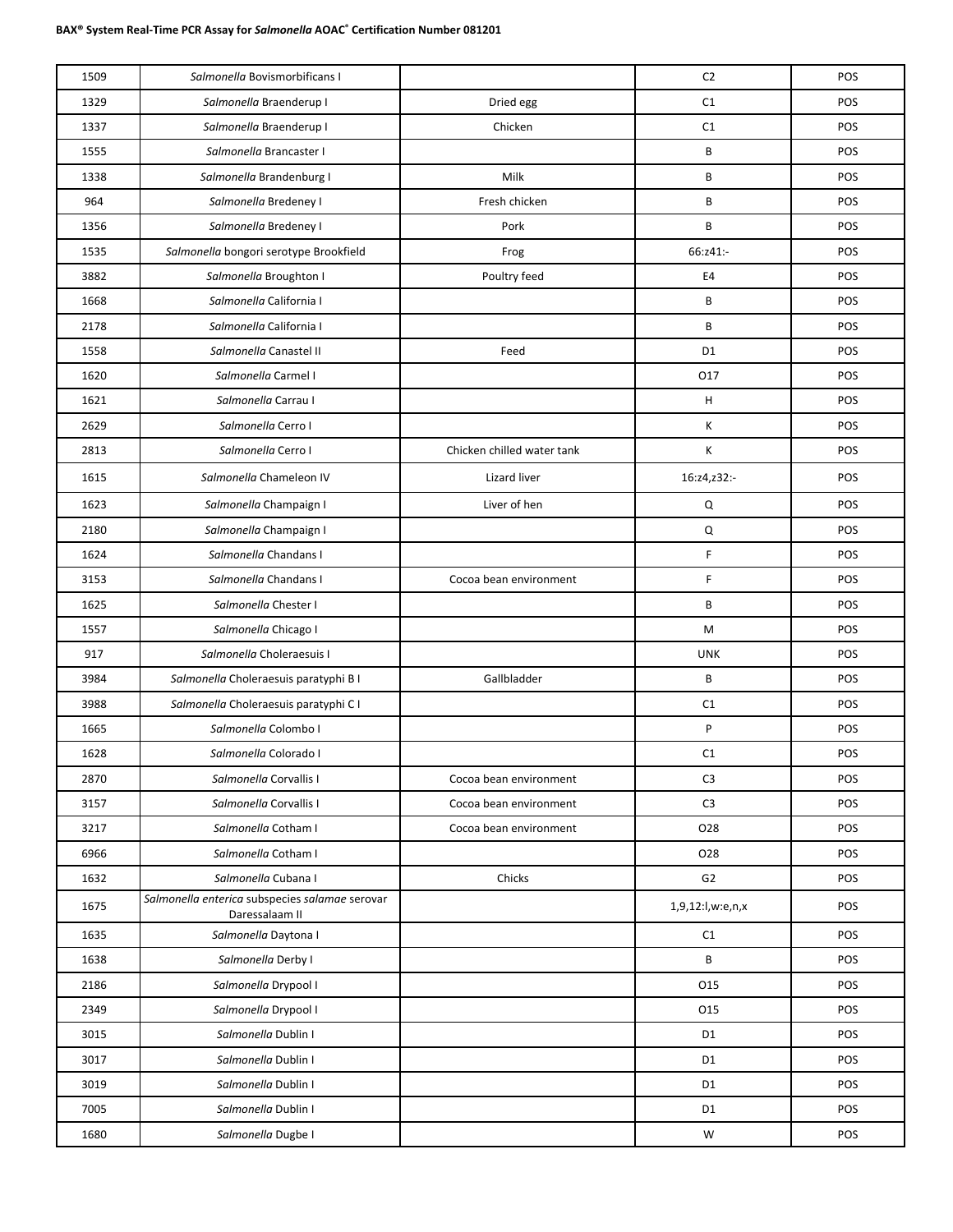| 1641  | Salmonella Durban I                                                | Faeces                       | D <sub>1</sub>    | POS |
|-------|--------------------------------------------------------------------|------------------------------|-------------------|-----|
| 2869  | Salmonella Durham I                                                | Cocoa bean environment       | G <sub>2</sub>    | POS |
| 3187  | Salmonella Durham I                                                | Cocoa bean environment       | G <sub>2</sub>    | POS |
| 1469  | Salmonella Ealing I                                                | Dried baby milk              | O                 | POS |
| 1644  | Salmonella Ealing I                                                | Dried baby milk (1985-1986)  | O                 | POS |
| 1684  | Salmonella Emmastad I                                              |                              | P                 | POS |
| 1775  | Salmonella Typhimurium I                                           |                              | B                 | POS |
| 1777  | Salmonella enterica subspecies salamae serovar<br>Dar-es-salaam II |                              | 1,9,12:l,w:e,n,x  | POS |
| 13035 | Salmonella Choleraesuis I                                          | ATCC 10708                   | C1                | POS |
| 13036 | Salmonella Typhimurium I                                           |                              | B                 | POS |
| 706   | Salmonella Enteritidis I                                           |                              | D <sub>1</sub>    | POS |
| 737   | Salmonella Enteritidis I                                           |                              | D <sub>1</sub>    | POS |
| 4022  | Salmonella Enteritidis I                                           | Mayonnaise                   | D <sub>1</sub>    | POS |
| 1686  | Salmonella Fayed I                                                 |                              | C <sub>2</sub>    | POS |
| 1687  | Salmonella Ferlac VI                                               | Ceylonese dessicated coconut | 1,6,14,25:a:e,n,x | POS |
| 5908  | Salmonella Ferlac VI                                               |                              | 1,6,14,25:a:e,n,x | POS |
| 741   | Salmonella Gallinarum I                                            |                              | D <sub>1</sub>    | POS |
| 2350  | Salmonella Gallinarum I                                            |                              | D <sub>1</sub>    | POS |
| 2189  | Salmonella Give I                                                  |                              | E <sub>1</sub>    | POS |
| 3915  | Salmonella Haardt I                                                | <b>Broiler breeders</b>      | C <sub>3</sub>    | POS |
| 12967 | Salmonella Haardt I                                                | Poultry                      | C <sub>3</sub>    | POS |
| 12968 | Salmonella Haardt I                                                | Poultry                      | C <sub>3</sub>    | POS |
| 12969 | Salmonella Haardt I                                                | Poultry                      | C <sub>3</sub>    | POS |
| 12985 | Salmonella Haardt I                                                | Poultry                      | C <sub>3</sub>    | POS |
| 3917  | Salmonella Hadar I                                                 | <b>Broilers</b>              | C <sub>2</sub>    | POS |
| 3918  | Salmonella Hadar I                                                 | <b>Broilers</b>              | C <sub>2</sub>    | POS |
| 1689  | Salmonella Hartford I                                              |                              | C1                | POS |
| 2290  | Salmonella Hartford I                                              | Cheesecake, Dover            | $\mathsf{C1}$     | POS |
| 2245  | Salmonella Havana I                                                | Pancake                      | G <sub>2</sub>    | POS |
| 13067 | Salmonella Havana I                                                | Soy Plant Environmental      | G <sub>2</sub>    | POS |
| 6667  | Salmonella Heidelberg I                                            |                              | B                 | POS |
| 12907 | Salmonella Heidelberg I                                            | Poultry                      | B                 | POS |
| 12908 | Salmonella Heidelberg I                                            | Poultry                      | B                 | POS |
| 12909 | Salmonella Heidelberg I                                            | Poultry                      | B                 | POS |
| 12910 | Salmonella Heidelberg I                                            | Poultry                      | B                 | POS |
| 12911 | Salmonella Heidelberg I                                            | Poultry                      | B                 | POS |
| 12913 | Salmonella Heidelberg I                                            | Poultry                      | B                 | POS |
| 12919 | Salmonella Heidelberg I                                            | Poultry                      | B                 | POS |
| 12920 | Salmonella Heidelberg I                                            | Poultry                      | B                 | POS |
| 12922 | Salmonella Heidelberg I                                            | Poultry                      | B                 | POS |
| 12928 | Salmonella Heidelberg I                                            | Poultry                      | B                 | POS |
| 12929 | Salmonella Heidelberg I                                            | Poultry                      | B                 | POS |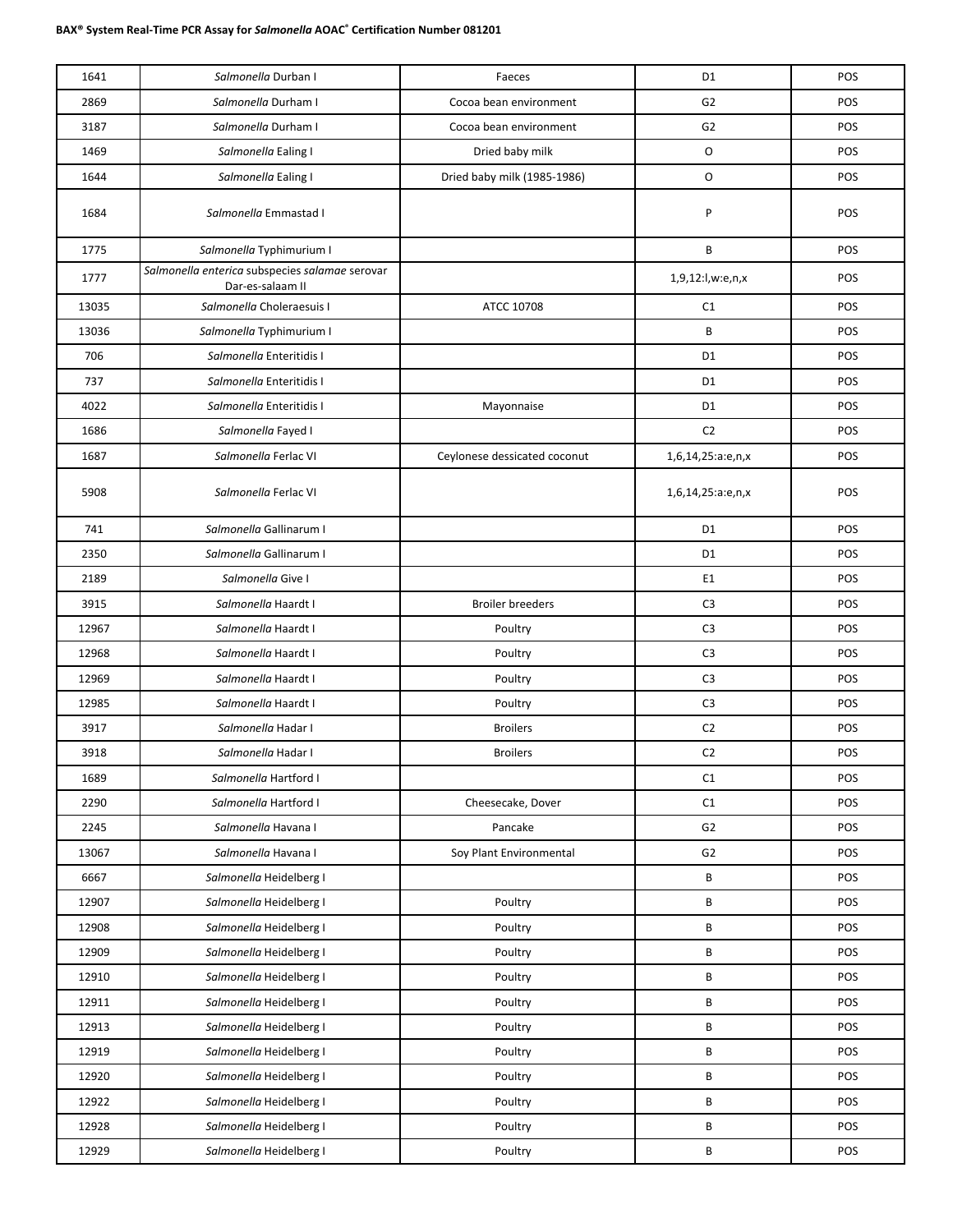| 12931 | Salmonella Heidelberg I   | Poultry             | B              | POS |
|-------|---------------------------|---------------------|----------------|-----|
| 12932 | Salmonella Heidelberg I   | Poultry             | B              | POS |
| 12933 | Salmonella Heidelberg I   | Poultry             | B              | POS |
| 12935 | Salmonella Heidelberg I   | Poultry             | B              | POS |
| 12936 | Salmonella Heidelberg I   | Poultry             | B              | POS |
| 12945 | Salmonella Heidelberg I   | Poultry             | B              | POS |
| 12947 | Salmonella Heidelberg I   | Poultry             | B              | POS |
| 12952 | Salmonella Heidelberg I   | Poultry             | B              | POS |
| 1616  | Salmonella Houten IV      | Imported bird feces | 43:z4,z23:-    | POS |
| 3699  | Salmonella Hvittingfoss   | Herbs or spices     |                | POS |
| 1480  | Salmonella Indiana I      | Turkey              | B              | POS |
| 3852  | Salmonella Indiana I      | Poultry feed        | B              | POS |
| 7011  | Salmonella Indiana I      |                     | В              | POS |
| 5533  | Salmonella Infantis I     | Thyme               | C1             | POS |
| 7111  | Salmonella Infantis I     |                     | C1             | POS |
| 1693  | Salmonella Javiana I      |                     | D <sub>1</sub> | POS |
| 1695  | Salmonella Johannesburg I |                     | R              | POS |
| 3043  | Salmonella Johannesburg I |                     | ${\sf R}$      | POS |
| 1251  | Salmonella Kedougou I     | Turkey              | G <sub>2</sub> | POS |
| 2628  | Salmonella Kentucky I     |                     | C <sub>3</sub> | POS |
| 12912 | Salmonella Kentucky I     | Poultry             | C <sub>3</sub> | POS |
| 12914 | Salmonella Kentucky I     | Poultry             | C <sub>3</sub> | POS |
| 12915 | Salmonella Kentucky I     | Poultry             | C <sub>3</sub> | POS |
| 12916 | Salmonella Kentucky I     | Poultry             | C <sub>3</sub> | POS |
| 12917 | Salmonella Kentucky I     | Poultry             | C <sub>3</sub> | POS |
| 12918 | Salmonella Kentucky I     | Poultry             | C <sub>3</sub> | POS |
| 12921 | Salmonella Kentucky I     | Poultry             | C <sub>3</sub> | POS |
| 12924 | Salmonella Kentucky I     | Poultry             | C <sub>3</sub> | POS |
| 12925 | Salmonella Kentucky I     | Poultry             | C <sub>3</sub> | POS |
| 12926 | Salmonella Kentucky I     | Poultry             | C <sub>3</sub> | POS |
| 12927 | Salmonella Kentucky I     | Poultry             | $\mathsf{C}3$  | POS |
| 12941 | Salmonella Kentucky I     | Poultry             | C <sub>3</sub> | POS |
| 12943 | Salmonella Kentucky I     | Poultry             | C <sub>3</sub> | POS |
| 12946 | Salmonella Kentucky I     | Poultry             | $\mathsf{C}3$  | POS |
| 12948 | Salmonella Kentucky I     | Poultry             | C <sub>3</sub> | POS |
| 12949 | Salmonella Kentucky I     | Poultry             | C <sub>3</sub> | POS |
| 12950 | Salmonella Kentucky I     | Poultry             | $\mathsf{C}3$  | POS |
| 12951 | Salmonella Kentucky I     | Poultry             | C <sub>3</sub> | POS |
| 12955 | Salmonella Kentucky I     | Poultry             | C <sub>3</sub> | POS |
| 12956 | Salmonella Kentucky I     | Poultry             | $\mathsf{C}3$  | POS |
| 12957 | Salmonella Kentucky I     | Poultry             | C <sub>3</sub> | POS |
| 12981 | Salmonella Kentucky I     | Poultry             | C <sub>3</sub> | POS |
| 12989 | Salmonella Kentucky I     | Poultry             | $\mathsf{C}3$  | POS |
| 12990 | Salmonella Kentucky I     | Poultry             | C <sub>3</sub> | POS |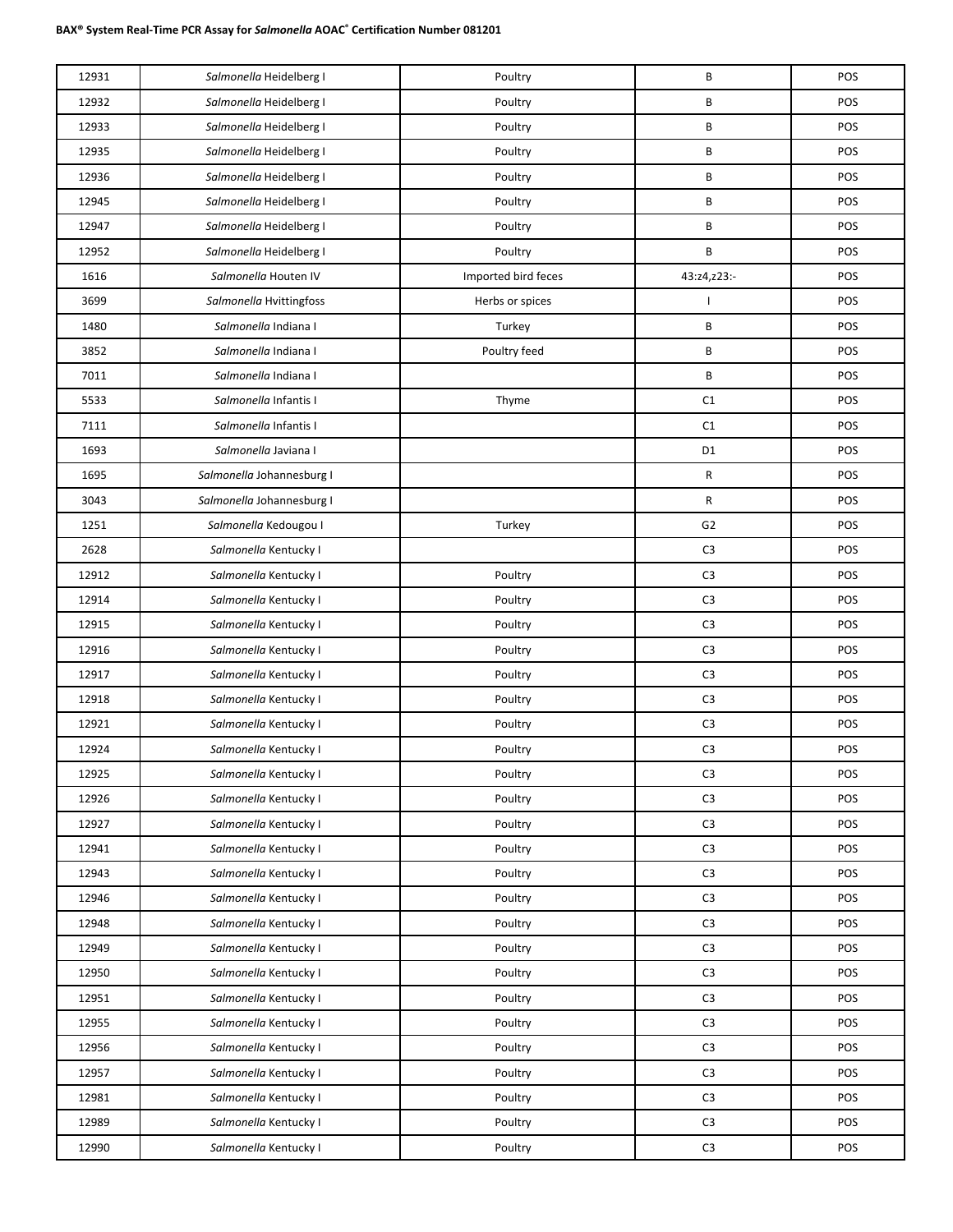| 12993 | Salmonella Kentucky I     | Poultry                 | C <sub>3</sub> | POS |
|-------|---------------------------|-------------------------|----------------|-----|
| 12997 | Salmonella Kentucky I     | Poultry                 | C <sub>3</sub> | POS |
| 13002 | Salmonella Kentucky I     | Poultry                 | C <sub>3</sub> | POS |
| 13003 | Salmonella Kentucky I     | Poultry                 | C <sub>3</sub> | POS |
| 13006 | Salmonella Kentucky I     | Poultry                 | C <sub>3</sub> | POS |
| 13007 | Salmonella Kentucky I     | Poultry                 | C <sub>3</sub> | POS |
| 13008 | Salmonella Kentucky I     | Poultry                 | C <sub>3</sub> | POS |
| 13009 | Salmonella Kentucky I     | Poultry                 | C <sub>3</sub> | POS |
| 13010 | Salmonella Kentucky I     | Poultry                 | C <sub>3</sub> | POS |
| 13012 | Salmonella Kentucky I     | Poultry                 | C <sub>3</sub> | POS |
| 13013 | Salmonella Kentucky I     | Poultry                 | C <sub>3</sub> | POS |
| 13015 | Salmonella Kentucky I     | Poultry                 | C <sub>3</sub> | POS |
| 13016 | Salmonella Kentucky I     | Poultry                 | C <sub>3</sub> | POS |
| 2196  | Salmonella Kiambu I       |                         | B              | POS |
| 2312  | Salmonella Kottbus I      |                         | C2             | POS |
| 3038  | Salmonella Krefeld I      |                         | E4             | POS |
| 2353  | Salmonella Kristianstad I |                         | E <sub>1</sub> | POS |
| 7061  | Salmonella Kubacha I      |                         | B              | POS |
| 7062  | Salmonella Kubacha I      |                         | B              | POS |
| 2199  | Salmonella Lexington I    |                         | E <sub>1</sub> | POS |
| 13068 | Salmonella Lexington I    | Soy Plant Environmental | E1             | POS |
| 2263  | Salmonella Lille I        | Pancake                 | C1             | POS |
| 2868  | Salmonella Lille I        | Cocoa bean environment  | C1             | POS |
| 2992  | Salmonella Lille I        |                         | C1             | POS |
| 1650  | Salmonella Livingstone I  | Faeces                  | C1             | POS |
| 4036  | Salmonella Livingstone I  | Chicken                 | C1             | POS |
| 1652  | Salmonella London I       |                         | E1             | POS |
| 1698  | Salmonella Madelia I      | Liver of hen            | Н              | POS |
| 2201  | Salmonella Madelia I      |                         | н              | POS |
| 1424  | Salmonella Manchester I   | Autolysed yeast         | C <sub>2</sub> | POS |
| 1653  | Salmonella Manhattan I    |                         | C <sub>2</sub> | POS |
| 2673  | Salmonella Manhattan I    | Avian                   | C <sub>2</sub> | POS |
| 6729  | Salmonella Manila I       | Sesame seeds            | E <sub>2</sub> | POS |
| 2309  | Salmonella Maregrosso V   |                         | 66:z35:-       | POS |
| 2755  | Salmonella Mbandaka I     | Swine tissue composite  | C1             | POS |
| 13069 | Salmonella Mbandaka I     | Soy Plant Environmental | C1             | POS |
| 1701  | Salmonella Miami I        |                         | D <sub>1</sub> | POS |
| 2204  | Salmonella Minnesota I    |                         | L              | POS |
| 1703  | Salmonella Mississippi I  | Faeces in 1942          | G <sub>2</sub> | POS |
| 2205  | Salmonella Mississippi I  |                         | G <sub>2</sub> | POS |
| 1255  | Salmonella Montevideo I   | Egg                     | C1             | POS |
| 1492  | Salmonella Montevideo I   |                         | C1             | POS |
| 13071 | Salmonella Montevideo I   | Soy Plant Environmental | C1             | POS |
| 1704  | Salmonella Muenchen I     |                         | C <sub>2</sub> | POS |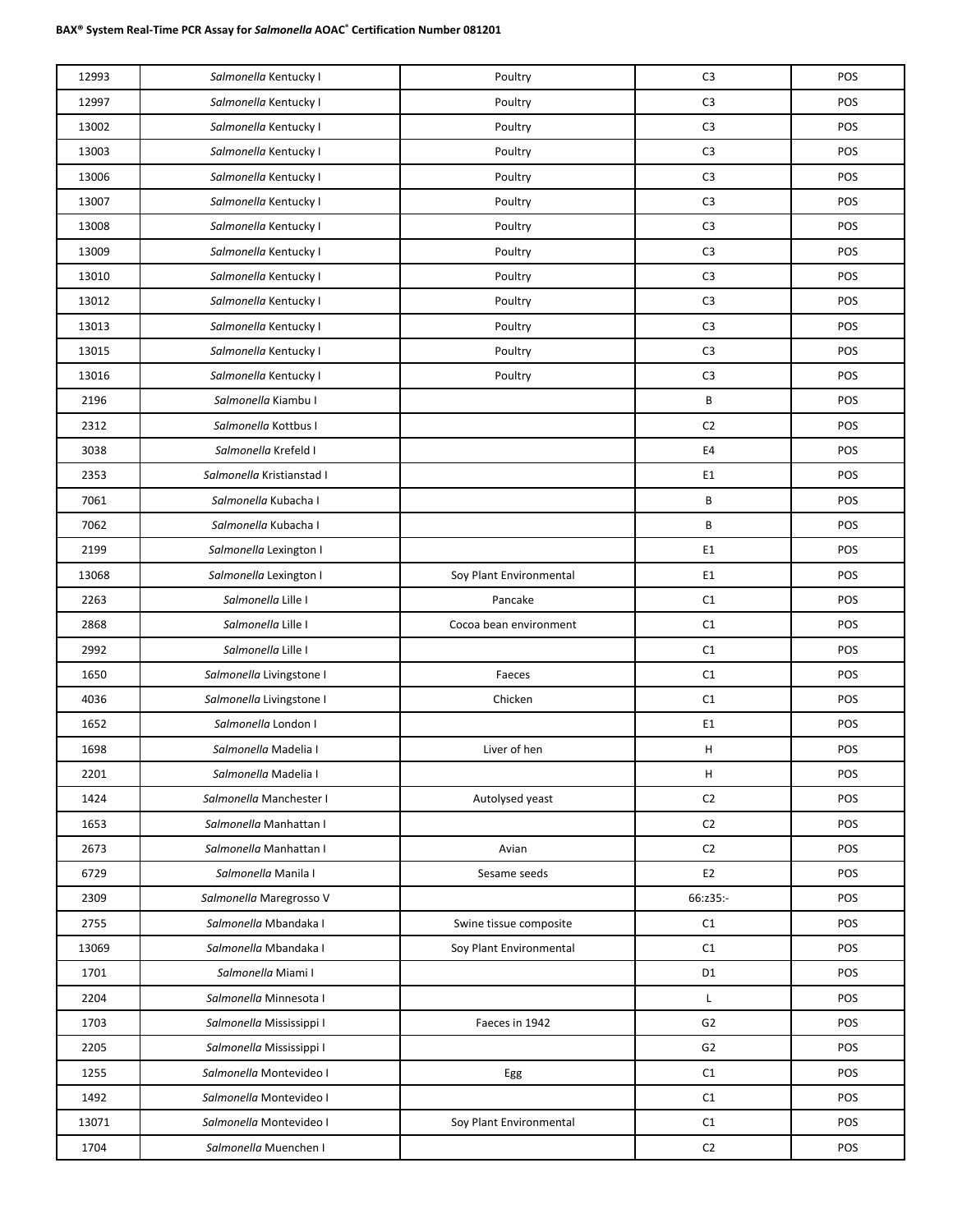| 3156  | Salmonella Muenchen I       | Cocoa bean environment       | C <sub>2</sub>           | POS |
|-------|-----------------------------|------------------------------|--------------------------|-----|
| 2748  | Salmonella Muenster I       | Chicken                      | E1                       | POS |
| 966   | Salmonella Napoli I         |                              | D <sub>1</sub>           | POS |
| 1476  | Salmonella Napoli I         |                              | D <sub>1</sub>           | POS |
| 3898  | Salmonella Neumuenster I    | Poultry feed                 | B                        | POS |
| 1707  | Salmonella Newbrunswick I   |                              | E1                       | POS |
| 2283  | Salmonella Newbrunswick I   | Malted barley flour          | E <sub>1</sub>           | POS |
| 707   | Salmonella Newport I        | Fatal case of food poisoning | C <sub>2</sub>           | POS |
| 1261  | Salmonella Newport I        | Duck                         | C <sub>2</sub>           | POS |
| 13079 | Salmonella Newport I        | Basil                        | C <sub>2</sub>           | POS |
| 1710  | Salmonella Oranienburg I    |                              | C1                       | POS |
| 3863  | Salmonella Othmarschen I    | Poultry hatchery             | C1                       | POS |
| 1248  | Salmonella Panama I         | Pork sausages                | D <sub>1</sub>           | POS |
| 918   | Salmonella Paratyphi A I    |                              | Α                        | POS |
| 919   | Salmonella Paratyphi A I    |                              | A                        | POS |
| 1711  | Salmonella Pomona I         | Turkey intestine in 1941     | M                        | POS |
| 2215  | Salmonella Poona I          |                              | G <sub>1</sub>           | POS |
| 1712  | Salmonella Pretoria I       | Pig                          | F                        | POS |
| 1482  | Salmonella Pullorum I       | Chicks livers                | D <sub>1</sub>           | POS |
| 1507  | Salmonella Pullorum I       | Chicks livers                | D <sub>1</sub>           | POS |
| 1655  | Salmonella Reading I        |                              | B                        | POS |
| 4558  | Salmonella Redlands I       |                              | $\overline{\phantom{a}}$ | POS |
| 2289  | Salmonella Rubislaw I       | Barley malt berries          | F                        | POS |
| 1372  | Salmonella Saintpaul I      | Milk powder                  | B                        | POS |
| 13080 | Salmonella Saintpaul I      | Basil                        | B                        | POS |
| 1657  | Salmonella Sandiego I       |                              | B                        | POS |
| 2218  | Salmonella Sandiego I       |                              | B                        | POS |
| 2935  | Salmonella Sandiego I       |                              | B                        | POS |
| 6250  | Salmonella Santiago I       | Dried onion                  | C <sub>3</sub>           | POS |
| 6586  | Salmonella Santiago I       | Bourgignon powder            | C <sub>3</sub>           | POS |
| 2352  | Salmonella Saphra I         |                              | $\mathbf{I}$             | POS |
| 1658  | Salmonella Schwarzengrund I |                              | В                        | POS |
| 2637  | Salmonella Schwarzengrund I | Chicken                      | B                        | POS |
| 2641  | Salmonella Schwarzengrund I | Chicken                      | В                        | POS |
| 3184  | Salmonella Sculcoates I     | Cocoa bean environment       | $\overline{\phantom{a}}$ | POS |
| 1610  | Salmonella Seminole IV      | Lizard coelomic fluid        | 1,40:g,z51:-             | POS |
| 12960 | Salmonella Senftenberg I    | Poultry                      | E4                       | POS |
| 12961 | Salmonella Senftenberg I    | Poultry                      | E4                       | POS |
| 12962 | Salmonella Senftenberg I    | Poultry                      | E4                       | POS |
| 12963 | Salmonella Senftenberg I    | Poultry                      | E4                       | POS |
| 12964 | Salmonella Senftenberg I    | Poultry                      | E4                       | POS |
| 12965 | Salmonella Senftenberg I    | Poultry                      | E4                       | POS |
| 12966 | Salmonella Senftenberg I    | Poultry                      | E4                       | POS |
| 12970 | Salmonella Senftenberg I    | Poultry                      | $\mathsf{E}4$            | POS |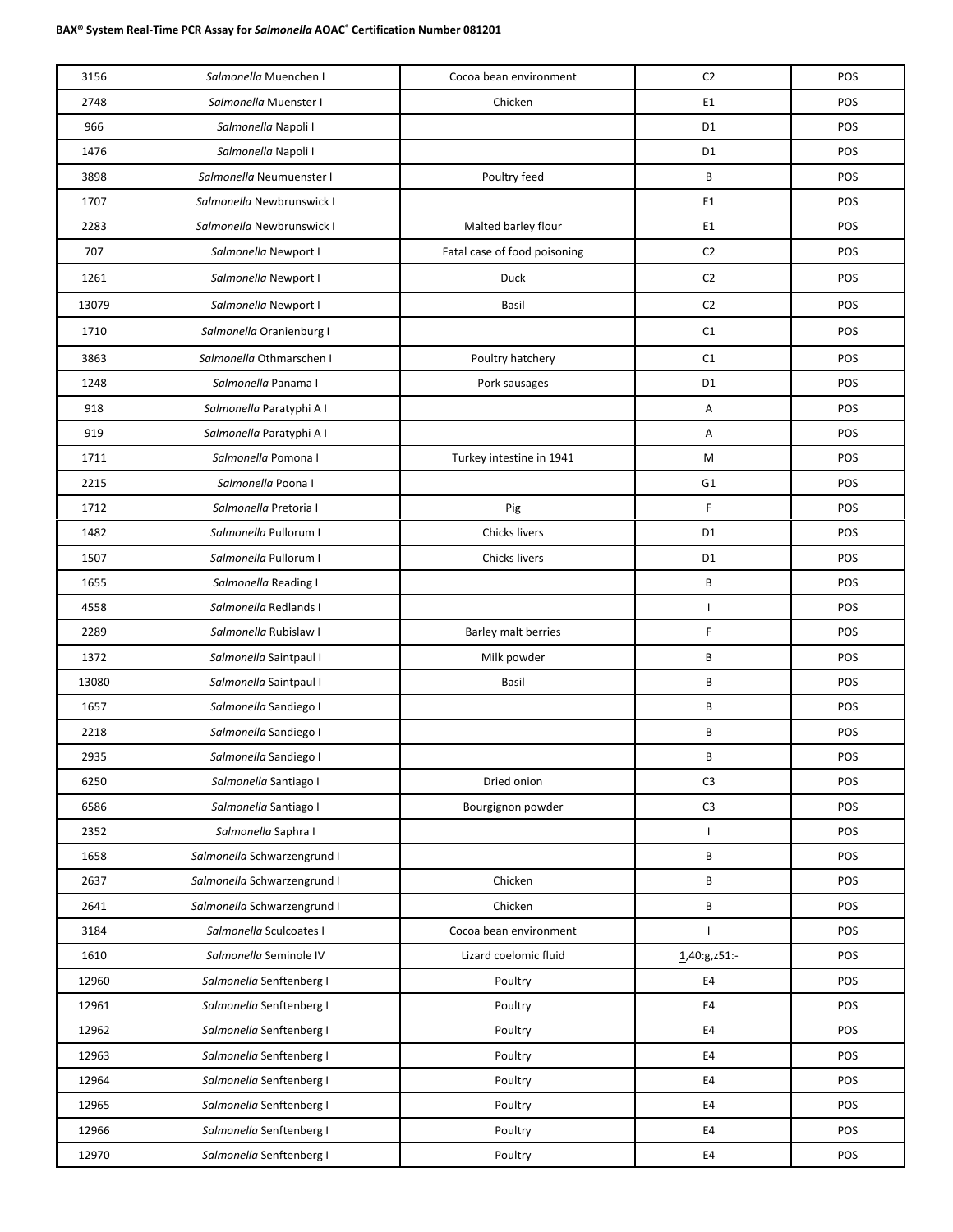| 12971 | Salmonella Senftenberg I  | Poultry                 | E4             | POS |
|-------|---------------------------|-------------------------|----------------|-----|
| 12972 | Salmonella Senftenberg I  | Poultry                 | E4             | POS |
| 12973 | Salmonella Senftenberg I  | Poultry                 | E4             | POS |
| 12975 | Salmonella Senftenberg I  | Poultry                 | E4             | POS |
| 12978 | Salmonella Senftenberg I  | Poultry                 | E4             | POS |
| 12980 | Salmonella Senftenberg I  | Poultry                 | E4             | POS |
| 12982 | Salmonella Senftenberg I  | Poultry                 | E4             | POS |
| 12983 | Salmonella Senftenberg I  | Poultry                 | E4             | POS |
| 12984 | Salmonella Senftenberg I  | Poultry                 | E4             | POS |
| 12986 | Salmonella Senftenberg I  | Poultry                 | E4             | POS |
| 12987 | Salmonella Senftenberg I  | Poultry                 | E4             | POS |
| 12988 | Salmonella Senftenberg I  | Poultry                 | E4             | POS |
| 13056 | Salmonella Senftenberg I  | Soy Plant Environmental | E4             | POS |
| 13057 | Salmonella Senftenberg I  | Soy Plant Environmental | E4             | POS |
| 13058 | Salmonella Senftenberg I  | Soy Plant Environmental | E4             | POS |
| 13059 | Salmonella Senftenberg I  | Soy Plant Environmental | E4             | POS |
| 13060 | Salmonella Senftenberg I  | Soy Plant Environmental | E4             | POS |
| 1659  | Salmonella Shangani I     |                         | E1             | POS |
| 739   | Salmonella Stanley I      |                         | B              | POS |
| 1333  | Salmonella Stanley I      | Chicken                 | B              | POS |
| 3194  | Salmonella Stanleyville I | Cocoa bean environment  | B              | POS |
| 1660  | Salmonella Sundsvall I    |                         | н              | POS |
| 2867  | Salmonella Sya I          | Cocoa bean environment  | X              | POS |
| 3186  | Salmonella Sya I          | Cocoa bean environment  | X              | POS |
| 1661  | Salmonella Tennessee I    |                         | C1             | POS |
| 3536  | Salmonella Tennessee I    |                         | C1             | POS |
| 13061 | Salmonella Tennessee I    | Soy Plant Environmental | C1             | POS |
| 13062 | Salmonella Tennessee I    | Soy Plant Environmental | C1             | POS |
| 13063 | Salmonella Tennessee I    | Soy Plant Environmental | $\mathsf{C1}$  | POS |
| 13064 | Salmonella Tennessee I    | Soy Plant Environmental | C1             | POS |
| 13065 | Salmonella Tennessee I    | Soy Plant Environmental | C1             | POS |
| 13066 | Salmonella Tennessee I    | Soy Plant Environmental | C1             | POS |
| 2229  | Salmonella Theilalle I    |                         | 6,7,14:m,t:-   | POS |
| 2639  | Salmonella Thomasville I  | Turkey intestine        | E3             | POS |
| 3924  | Salmonella Thomasville I  | Poultry feed            | E3             | POS |
| 1336  | Salmonella Thompson I     | Chicken                 | C1             | POS |
| 1339  | Salmonella Thompson I     | Egg                     | C1             | POS |
| 12904 | Salmonella Tranoroa II    | ATCC 700148             | 55:k:z39       | POS |
| 1613  | Salmonella Tuindorp IV    | Zoo animal liver        | 43:z4,z32:-    | POS |
| 584   | Salmonella Typhi I        |                         | D1             | POS |
| 585   | Salmonella Typhi I        |                         | D <sub>1</sub> | POS |
| 586   | Salmonella Typhimurium I  | Animal tissue           | В              | POS |
| 1084  | Salmonella Typhimurium I  |                         | В              | POS |
| 1467  | Salmonella Typhimurium I  |                         | В              | POS |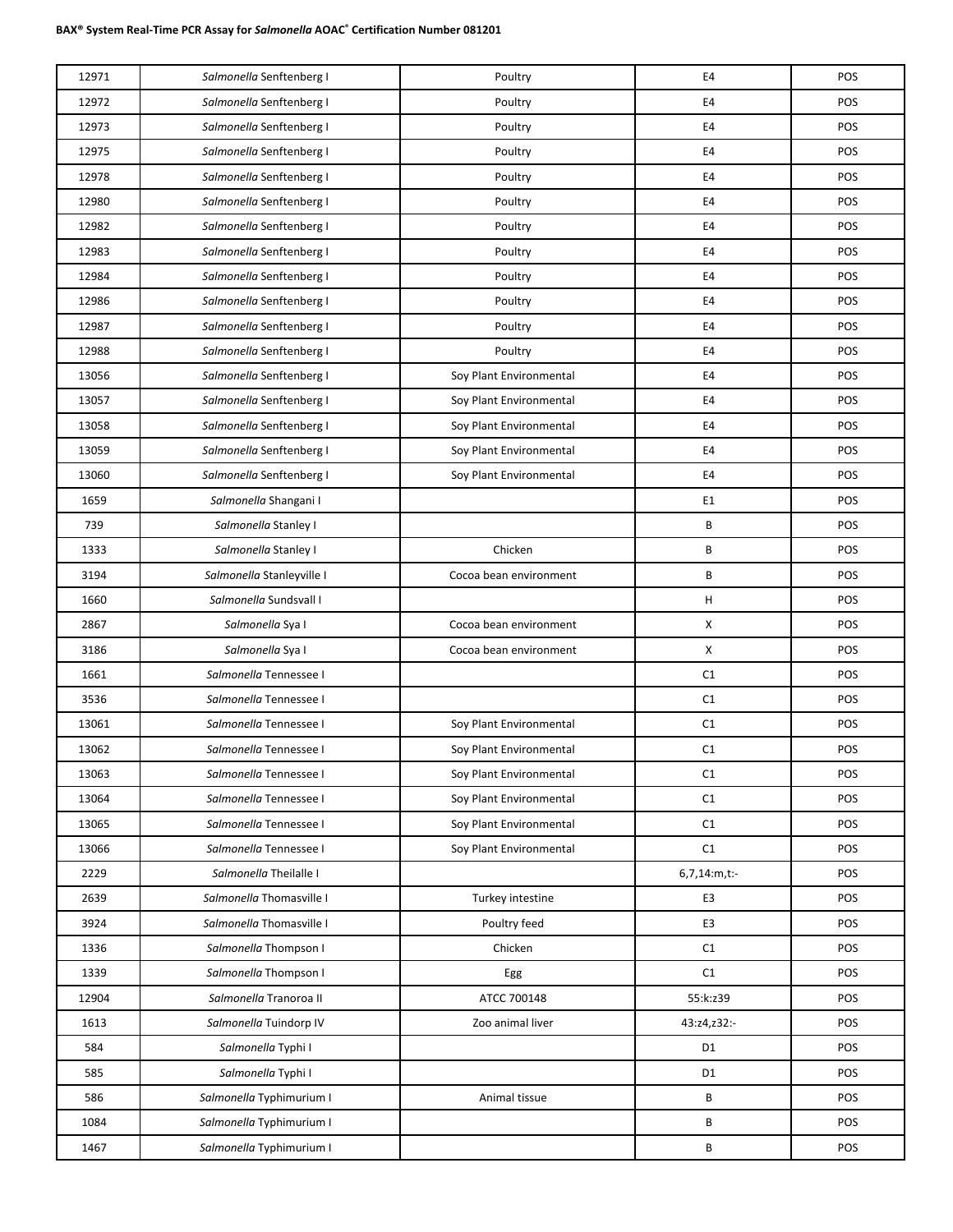| 13005 | Salmonella Typhimurium I | Poultry            | B                | POS                                                      |
|-------|--------------------------|--------------------|------------------|----------------------------------------------------------|
| 13011 | Salmonella Typhimurium I | Poultry            | B                | POS                                                      |
| 2238  | Salmonella Urbana I      |                    | N                | <b>POS</b>                                               |
| 2239  | Salmonella Uzaramo I     |                    | н                | POS                                                      |
| 2346  | Salmonella Vietnam I     |                    | S                | POS                                                      |
| 738   | Salmonella Virchow I     |                    | C <sub>1</sub>   | <b>POS</b>                                               |
| 13081 | Salmonella Virchow I     | Basil              | C <sub>1</sub>   | POS                                                      |
| 1614  | Salmonella Volksdorf IV  | Iguana bladder     | 43:z36,z38:-     | POS                                                      |
| 2313  | Salmonella Wandsworth I  |                    | Q                | <b>POS</b>                                               |
| 1609  | Salmonella Wassennaar IV | Iguana swab        | 50:g,z51:-       | <b>POS</b>                                               |
| 1714  | Salmonella Wassennaar IV | Human              | 50:g,z51:-       | <b>POS</b>                                               |
| 4035  | Salmonella Waycross I    |                    | S                | POS                                                      |
| 1491  | Salmonella Weltevreden I | Prawns             | E <sub>1</sub>   | POS                                                      |
| 1560  | Salmonella Westpark II   | Tortoise intestine | 3,10:1,z28:e,n,x | Neg at 10 <sup>5</sup> cfu/ml,<br>Pos at 10 <sup>6</sup> |
| 4043  | Salmonella Worthington I |                    | G <sub>2</sub>   | POS                                                      |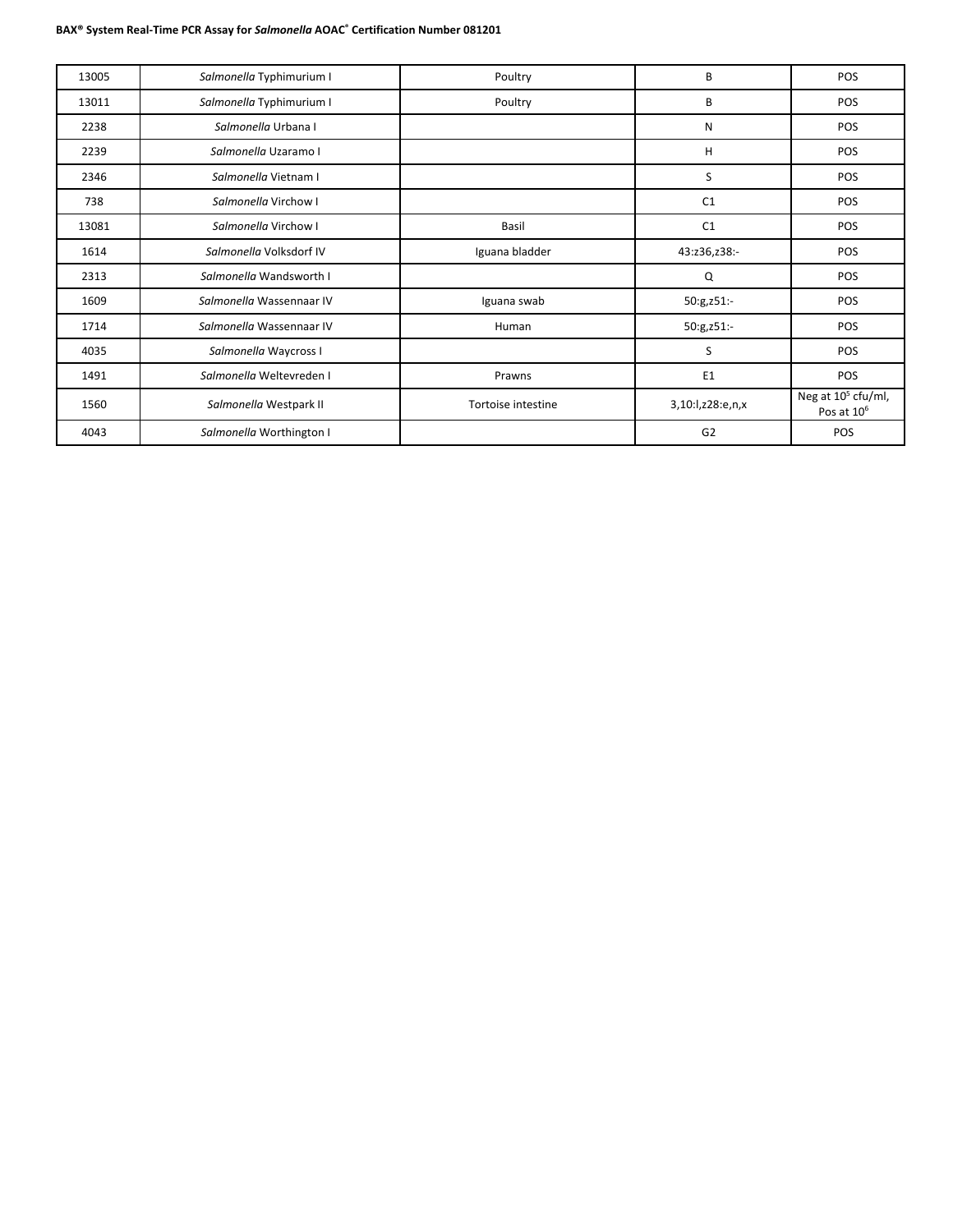| Table 8. Exclusivity of the BAX ® Real Time Salmonella Test Kit (1) |                                     |                           |                             |                                      |
|---------------------------------------------------------------------|-------------------------------------|---------------------------|-----------------------------|--------------------------------------|
| <b>DuPont Strain</b><br><b>ID Number</b>                            | <b>ATCC Strain</b><br><b>Number</b> | <b>Genus and Species</b>  | <b>Isolate Source</b>       | <b>BAX ® RT Salmonella</b><br>Result |
| 373                                                                 | 13883                               | Klebsiella pneumoniae     |                             | <b>NEG</b>                           |
| 374                                                                 | 29906                               | Proteus mirabilis         |                             | <b>NEG</b>                           |
| 383                                                                 | 8090                                | Citrobacter freundii      |                             | <b>NEG</b>                           |
| 640                                                                 | 43889                               | Escherichia coli O157:H7  | <b>HUS Case Stool</b>       | <b>NEG</b>                           |
| 641                                                                 | 43890                               | Escherichia coli O157:H7  | Human Feces                 | <b>NEG</b>                           |
| 657                                                                 | 11296                               | Klebsiella ozaenae        |                             | <b>NEG</b>                           |
| 658                                                                 | 13182                               | Klebsiella oxytoca        | <b>Pharyngeal Tonsil</b>    | <b>NEG</b>                           |
| 2389                                                                | 13337                               | Hafnia alvei              |                             | <b>NEG</b>                           |
| 2417                                                                |                                     | Serratia liquefaciens     | Raw Mince                   | <b>NEG</b>                           |
| 2558                                                                | 43864                               | Citrobacter freundii      |                             | <b>NEG</b>                           |
| 3064                                                                |                                     | Morganella morganii       | <b>Environmental Swab</b>   | <b>NEG</b>                           |
| 3982                                                                | 27853                               | Pseudomonas aeruginosa    | <b>Blood Culture</b>        | <b>NEG</b>                           |
| 5588                                                                |                                     | Hafnia alvei              | Ground Beef                 | <b>NEG</b>                           |
| 6121                                                                |                                     | Proteus mirabilis         | <b>Herring Gull Cloacae</b> | <b>NEG</b>                           |
| 13142                                                               |                                     | Morganella morganii       |                             | <b>NEG</b>                           |
| 13147                                                               |                                     | Providencia rettgeri      |                             | <b>NEG</b>                           |
| 13148                                                               |                                     | Pseudomonas aeruginosa    |                             | <b>NEG</b>                           |
| 13186                                                               |                                     | Enterobacter amnigenus    |                             | <b>NEG</b>                           |
| 13187                                                               |                                     | Enterobacter amnigenus    |                             | <b>NEG</b>                           |
| ES9                                                                 |                                     | Enterobacter sakazakii    |                             | <b>NEG</b>                           |
| ES14                                                                |                                     | Enterobacter sakazakii    |                             | <b>NEG</b>                           |
| <b>ES53</b>                                                         |                                     | Enterobacter sakazakii    |                             | <b>NEG</b>                           |
| ES1                                                                 |                                     | Enterobacter sakazakii    |                             | <b>NEG</b>                           |
| <b>ES20</b>                                                         |                                     | Enterobacter sakazakii    |                             | <b>NEG</b>                           |
| <b>ES34</b>                                                         |                                     | Enterobacter sakazakii    |                             | <b>NEG</b>                           |
| <b>ES35</b>                                                         |                                     | Enterobacter sakazakii    |                             | <b>NEG</b>                           |
| <b>ES38</b>                                                         |                                     | Enterobacter sakazakii    |                             | <b>NEG</b>                           |
| 700                                                                 |                                     | Shigella sonnei           |                             | <b>NEG</b>                           |
| 1083                                                                |                                     | Shigella flexneri         |                             | <b>NEG</b>                           |
| 702                                                                 |                                     | Shigella sonnei           |                             | <b>NEG</b>                           |
| 846                                                                 | 29907                               | Escherichia blattae       | Hindgut of Cockroach        | <b>NEG</b>                           |
| 847                                                                 | 35469                               | Escherichia fergusonii    | Human Feces                 | <b>NEG</b>                           |
| 848                                                                 | 33650                               | Escherichia hermannii     | Human Toe                   | <b>NEG</b>                           |
| 849                                                                 | 21073                               | Escherichia intermedia    |                             | <b>NEG</b>                           |
| 850                                                                 | 33821                               | Escherichia vulneris      | Human Wound                 | <b>NEG</b>                           |
| 854                                                                 | 35539                               | Staphylococcus gallinarum | Chicken Nares               | <b>NEG</b>                           |
| 862                                                                 | 4698                                | Micrococcus luteus        |                             | <b>NEG</b>                           |
| 863                                                                 | 12600                               | Staphylococcus aureus     | Human Clinical              | <b>NEG</b>                           |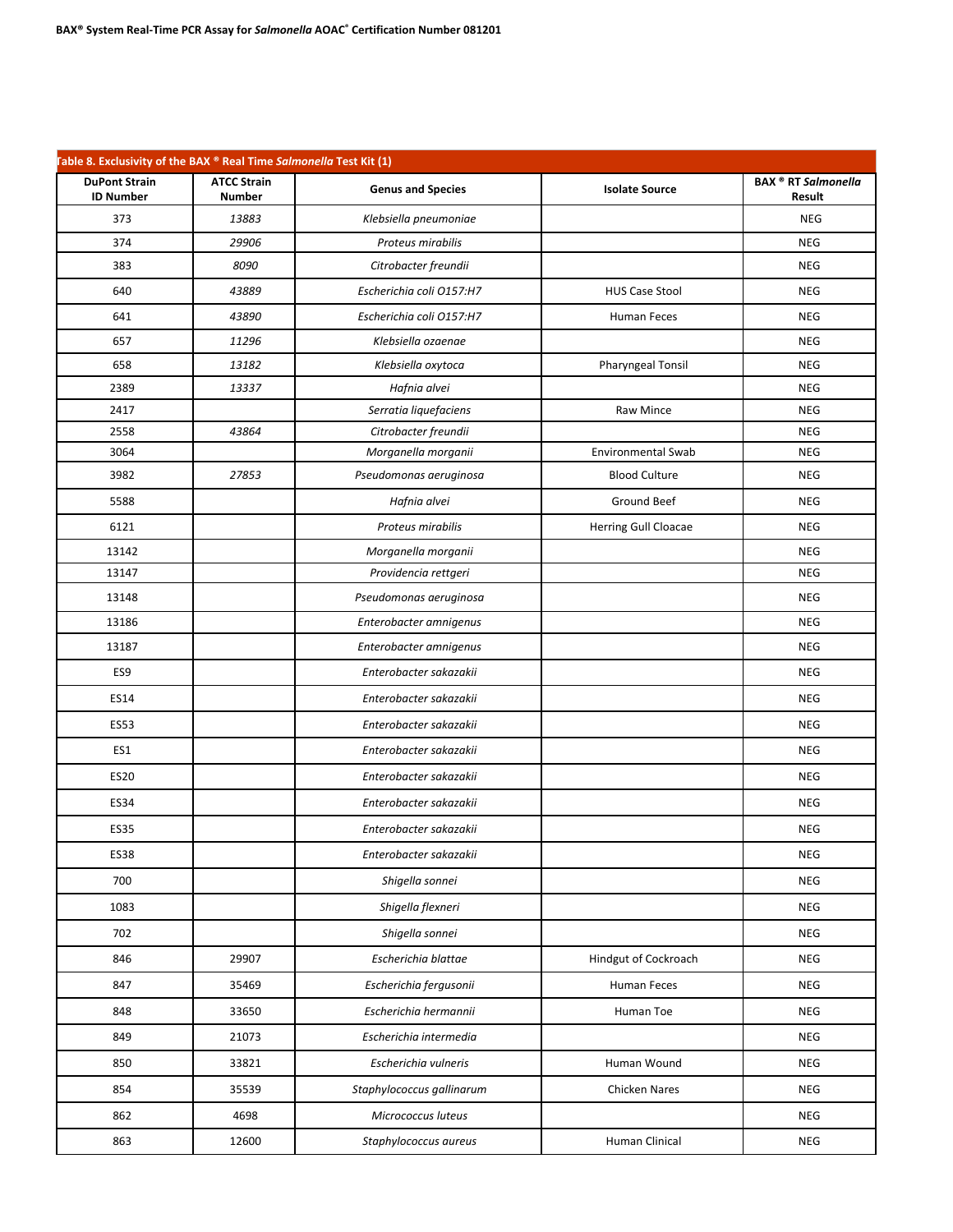| 864   | 14990  | Staphylococcus epidermidis | Nose        | <b>NEG</b> |
|-------|--------|----------------------------|-------------|------------|
| 3354  |        | Listeria welshimeri        |             | <b>NEG</b> |
| 1309  |        | Listeria monocytogenes     | Soft Cheese | <b>NEG</b> |
| 1154  |        | Listeria innocua           | Pate        | <b>NEG</b> |
| QC201 | 13048  | Enterobacter aerogenes     | Sputum      | <b>NEG</b> |
| QC203 | 51113  | Citrobacter brakii         | Snake       | <b>NEG</b> |
| QC204 | 700814 | <b>Bacillus pumilus</b>    |             | <b>NEG</b> |
| QC102 | 51740  | Staphylococcus aureus      | Margarine   | <b>NEG</b> |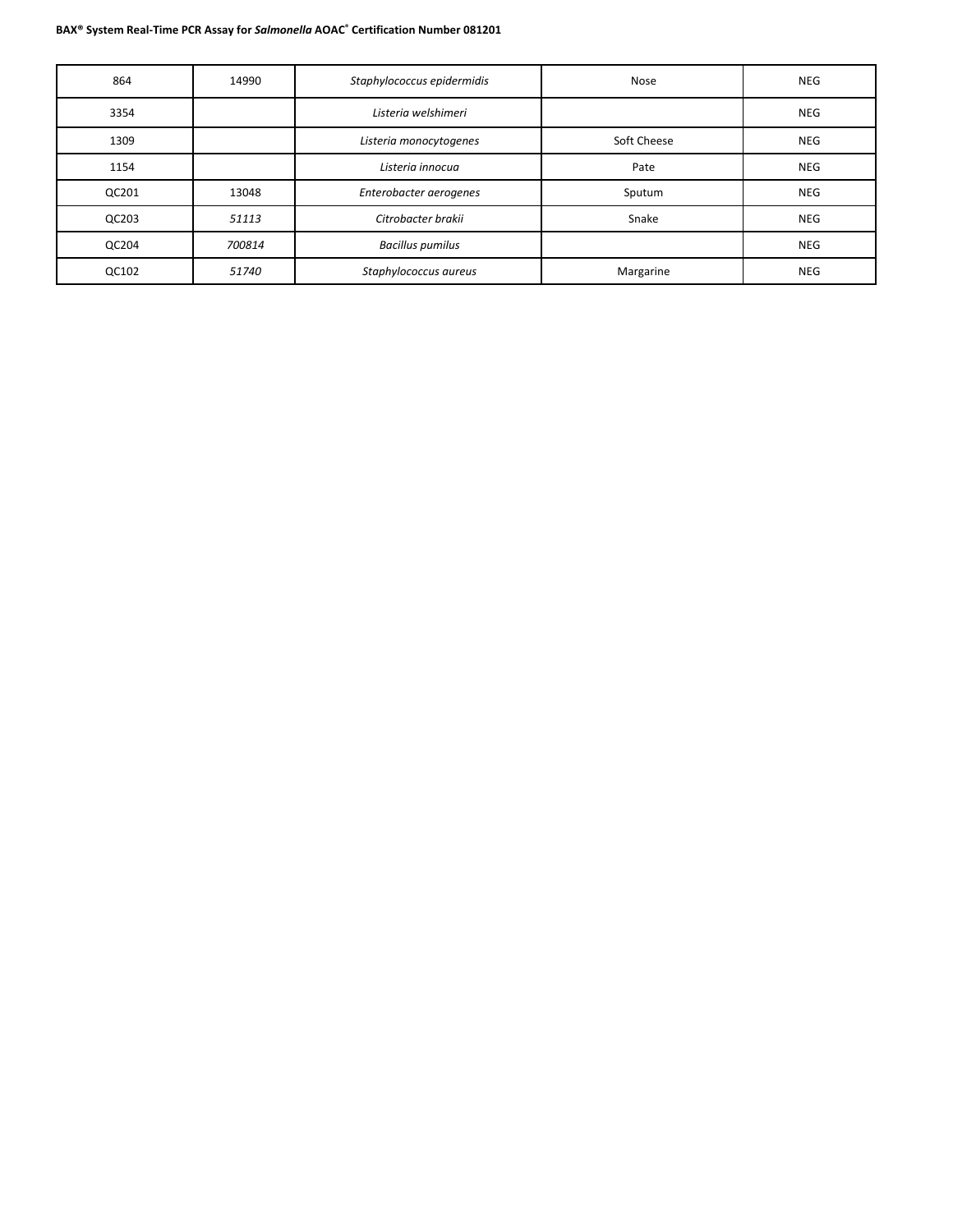#### **DISCUSSION OF MODIFICATION APPROVED JULY 2013 (5)**

The results of the method comparison between the digital DuPont™ Thermal Block and the analog heating/cooling blocks are provided in Table 3 below. For all sample types and BAX® System assays evaluated, the results for samples processed with the DuPont™ Thermal Block and the original heating/cooling blocks demonstrated no significant statistical difference as indicated by POD analysis (the 95% confidence interval of the dPOD included 0 in all cases). For additional figures illustrating the target responses of the individual BAX® System assays, see Appendix B.

All 544 samples inoculated with high levels of the target organism returned positive results with the BAX® System using both sample preparation methods, and all 544 samples tested as unspiked negative controls returned negative results with the BAX® System using both sample preparation methods with the exception of the noninoculated poultry rinse samples that gave positive results *for Campylobacer jejuni*, while giving negative results for the target *C. coli* that was spiked into the test samples. For samples inoculated with low levels of target organism, the two preparation methods returned identical results for 530 of the 544 samples tested. The results for the 14 samples that returned different results between the two methods are summarized in Table 3. Because the low-spike samples were tested at levels near the limit of detection for the BAX® System assays, some discrepancy between the two methods is expected based on factors such as the distribution of the target organism within the sample.

Analysis of target response in cases where a fractional response was not generated, while demonstrating significant differences from a statistical standpoint in some cases, were not indicative of any difference that would likely be significant in a practical sense. All average differences were less than 10% for melt curve based target peak height, or target peak area to target plus internal control peak areas (for the Yeast and Mold assay) and all average C<sub>t</sub> differences were less than 1 for all real time assay.

Because the difference in results between the two methods demonstrated no significant statistical difference as indicated by the POD analysis, these differences are found to be acceptable in this study for demonstrating equivalency between the two methods.

|                                                                                                | Table 3. BAX® System Results – DuPont™ Thermal Block vs. Analog Heating/Cooling Blocks (5) |         |                 |       |                               |                     |       |                                   |                     |                                    |                     |  |  |  |
|------------------------------------------------------------------------------------------------|--------------------------------------------------------------------------------------------|---------|-----------------|-------|-------------------------------|---------------------|-------|-----------------------------------|---------------------|------------------------------------|---------------------|--|--|--|
| <b>BAX<sup>®</sup> System Assay</b>                                                            | Sample Type                                                                                | Spike   | <b>Test</b>     |       | <b>Heating/Cooling Blocks</b> |                     |       | DuPont <sup>™</sup> Thermal Block |                     | $d$ POD <sub>TB</sub> <sup>d</sup> | 95% Cl <sup>e</sup> |  |  |  |
|                                                                                                |                                                                                            | Level   | <b>Portions</b> | $X^a$ | $POD_{2B}^b$                  | 95% Cl <sup>e</sup> | $X^a$ | POD <sub>TB</sub> <sup>c</sup>    | 95% Cl <sup>e</sup> |                                    |                     |  |  |  |
|                                                                                                |                                                                                            | High    | 17              |       |                               | 0.82.1.0            | 17    |                                   | 0.82.1.0            | 0                                  | $-0.18, 0.18$       |  |  |  |
| Salmonella 2                                                                                   | Ground beef                                                                                | Low     |                 | 17    |                               | 0.82.1.0            | 17    |                                   | 0.82.1.0            | 0                                  | $-0.18, 0.18$       |  |  |  |
|                                                                                                |                                                                                            | Control |                 |       | $\Omega$                      | 0.0.19              | 0     |                                   | 0, 0.19             | 0                                  | $-0.19, 0.19$       |  |  |  |
| Table 3. BAX® System Results – DuPont™ Thermal Block vs. Analog Heating/Cooling Blocks (con't) |                                                                                            |         |                 |       |                               |                     |       |                                   |                     |                                    |                     |  |  |  |

|                                     | -----<br>$1.11$ and $1.11$ and $1.11$ and $1.11$ and $1.11$ and $1.11$ and $1.11$ and $1.11$ and $1.11$ and $1.11$ and $1.11$ and $1.11$ and $1.11$ and $1.11$ and $1.11$ and $1.11$ and $1.11$ and $1.11$ and $1.11$ and $1.11$ and |              |                 |       |              |                               |       |                                |                                   |                                    |                     |
|-------------------------------------|--------------------------------------------------------------------------------------------------------------------------------------------------------------------------------------------------------------------------------------|--------------|-----------------|-------|--------------|-------------------------------|-------|--------------------------------|-----------------------------------|------------------------------------|---------------------|
| <b>BAX<sup>®</sup> System Assay</b> | Sample Type                                                                                                                                                                                                                          | <b>Spike</b> | <b>Test</b>     |       |              | <b>Heating/Cooling Blocks</b> |       |                                | DuPont <sup>™</sup> Thermal Block | $d$ POD <sub>TB</sub> <sup>d</sup> | 95% Cl <sup>e</sup> |
|                                     |                                                                                                                                                                                                                                      | Level        | <b>Portions</b> | $X^a$ | $POD_{2B}^b$ | 95% Cl <sup>e</sup>           | $X^a$ | POD <sub>TB</sub> <sup>c</sup> | 95% Cl <sup>e</sup>               |                                    |                     |
|                                     |                                                                                                                                                                                                                                      | High         | 17              | 17    |              | 0.82, 1.0                     | 17    |                                | 0.82, 1.0                         | 0                                  | $-0.18, 0.18$       |
| Salmonella 2 (con't)                | Beef trim                                                                                                                                                                                                                            | Low          | 17              | 17    |              | 0.82, 1.0                     | 15    | 0.89                           | 0.66, 0.97                        | 0.1176                             | $-0.085, 0.34$      |
|                                     |                                                                                                                                                                                                                                      | Control      | 17              | 0     | $\mathbf{0}$ | 0, 0.19                       | 0     | 0                              | 0, 0.19                           | 0                                  | $-0.19, 0.19$       |
|                                     |                                                                                                                                                                                                                                      | High         | 17              | 17    |              | 0.82, 1.0                     | 17    |                                | 0.82, 1.0                         | $\mathbf 0$                        | $-0.18, 0.18$       |
|                                     | Spinach                                                                                                                                                                                                                              | Low          | 17              | 14    | 0.82         | 0.59, 0.94                    | 16    | 0.94                           | 0.73, 0.99                        | $-0.12$                            | $-0.36, 0.12$       |
|                                     |                                                                                                                                                                                                                                      | Control      | 17              | 0     | 0            | 0, 0.19                       | 0     |                                | 0, 0.19                           | 0                                  | $-0.19, 0.19$       |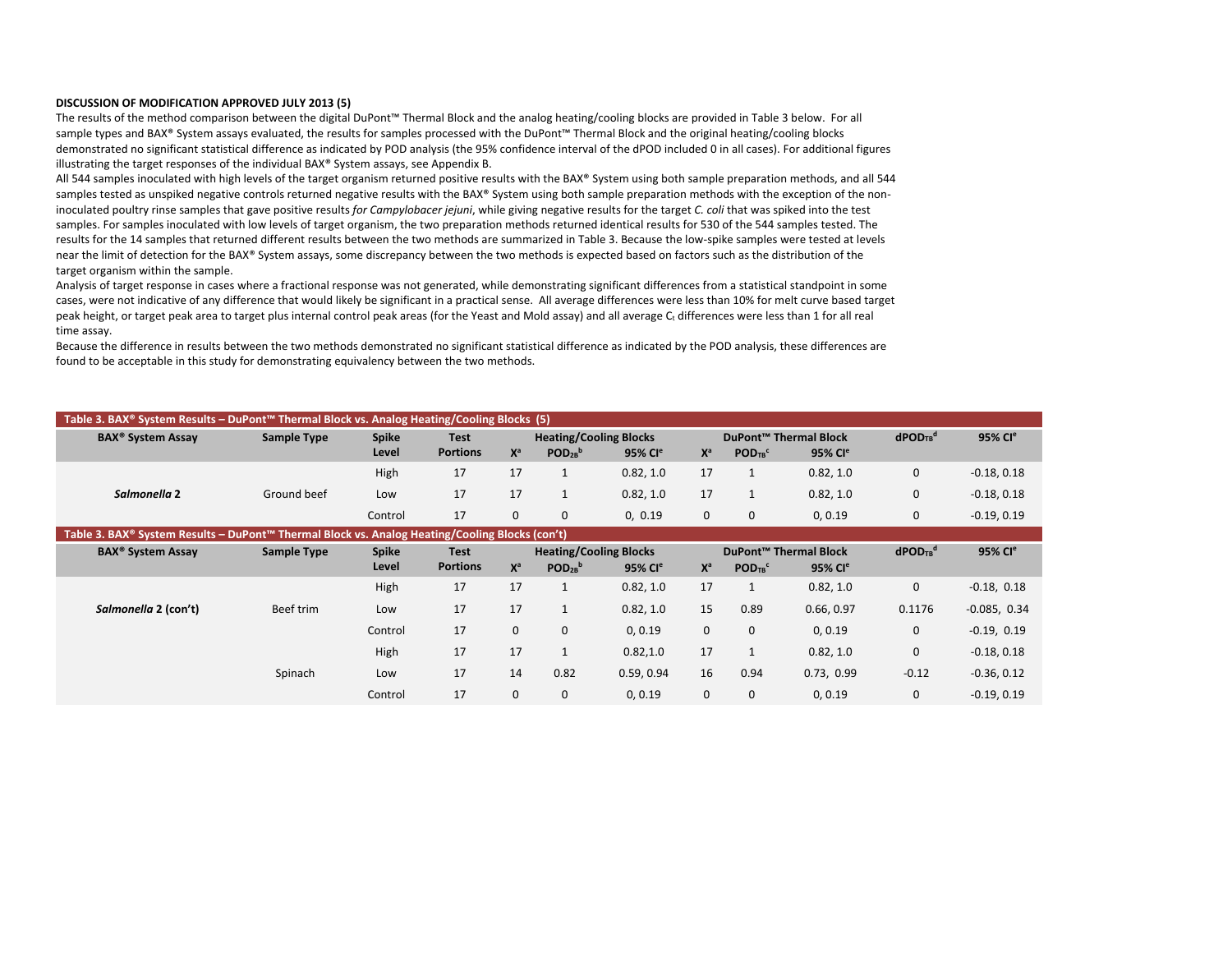#### **DISCUSSION OF MODIFICATION APPROVED AUGUST 2015 (6)**

The alternative methods using the Actero™ Salmonella broth have been developed for a single-step recovery of *Salmonella* spp. from environmental and food samples followed by the detection using the BAX® System Real-Time PCR Assay for *Salmonella* or by direct plating. The internal and independent laboratory matrix studies were carried out to compare performance of the alternative methods against the reference method to detect *Salmonella* spp. in dry pet food, milk chocolate, chocolate liquor, cocoa powder, shell egg, and stainless steel and plastic environmental samples.

The comparison studies showed that the alternative methods were equivalent to the U.S. FDA reference method for dry pet food, milk chocolate, cocoa powder, shell egg, and stainless steel and plastic environmental samples. According to the POD statistical model, statistically significant superior performance was observed when chocolate liquor samples were tested using the Actero™ Salmonella method as compared to the reference method. Absence of false positive outcomes and a low rate of false negative outcomes (three out of 360 samples tested) indicated high accuracy and reliability of the proposed alternative method. In conclusion, the data in these studies support the candidate method claims when testing dry pet food, milk chocolate, chocolate liquor, cocoa powder, shell egg and stainless steel and plastic environmental samples. The turnaround time for a result is as short as one day if the BAX® System method is used and two days if the direct plating is performed. Being shorter than for the reference method, this time, undoubtedly, presents an advantage for the proposed candidate methods.

#### **Table 2. Actero™ Salmonella Enrichment with BAX® System Method ―Presumptive** *vs* **Confirmed (6)**

|                             | <b>Strain</b>              | Sample             |                        |                  | MPN <sup>a</sup> or $I^b$              |                |          |                         | <b>Candidate Method Presumptive</b> |              |                         | <b>Candidate Method Confirmed</b> |                 |                     |
|-----------------------------|----------------------------|--------------------|------------------------|------------------|----------------------------------------|----------------|----------|-------------------------|-------------------------------------|--------------|-------------------------|-----------------------------------|-----------------|---------------------|
| <b>Matrix</b>               | (stress)                   | size               | <b>Enrichment time</b> | CFU/sample       | (UCL <sup>c</sup> , LCL <sup>d</sup> ) | N <sup>e</sup> | $\chi f$ | $POD_{CP}$ <sup>g</sup> | 95% CI                              | X            | $POD_{cc}$ <sup>h</sup> | 95% CI                            | $d$ POD $_{CP}$ | 95% Cl <sup>j</sup> |
|                             |                            |                    |                        | < 0.075          | (0.00; 0.00)                           | 5              | 0        | 0.00                    | (0.00; 0.43)                        | 0            | 0.00                    | (0.00; 0.43)                      | 0.00            | $(-0.43; 0.43)$     |
| Dry pet food                | S. Anatum<br>(lyophilized) | 25g                | 18h                    | 1.1              | (0.7; 1.8)                             | 20             | 13       | 0.65                    | (0.43; 0.82)                        | 13           | 0.65                    | (0.43; 0.82)                      | 0.00            | $(-0.28; 0.28)$     |
|                             |                            |                    |                        | 3.7              | (1.6; 8.8)                             | 5              | 5        | 1.00                    | (0.57; 1.00)                        | 5            | 1.00                    | (0.57; 1.00)                      | 0.00            | $(-0.43; 0.43)$     |
| Dry pet food <sup>1</sup>   | S. Anatum                  |                    |                        | < 0.075          | (0.00; 0.00)                           | 5              | 0        | 0.00                    | (0.00; 0.43)                        | $\mathbf{0}$ | 0.00                    | (0.00; 0.43)                      | 0.00            | $(-0.43; 0.43)$     |
| (Independent lab            | (lyophilized)              | 375 g              | $18 \pm 0.5$ h         | 1.5              | (1.0; 2.3)                             | 20             | 14       | 0.70                    | (0.48; 0.86)                        | 14           | 0.70                    | (0.48; 0.86)                      | 0.00            | $(-0.28; 0.28)$     |
| data)                       |                            |                    |                        | 8.7              | (2.8; 26.9)                            | 5              | 5        | 1.00                    | (0.57; 1.00)                        | 5            | 1.00                    | (0.57; 1.00)                      | 0.00            | $(-0.43; 0.43)$     |
|                             |                            |                    |                        | < 0.075          | (0.00; 0.00)                           | 5              | 0        | 0.00                    | (0.00; 0.43)                        | $\mathbf{0}$ | 0.00                    | (0.00; 0.43)                      | 0.00            | $(-0.43; 0.43)$     |
| Milk chocolate              | S. Senftenberg<br>(heated) | 25 <sub>g</sub>    | 22 h                   | 0.5              | (0.3; 0.9)                             | 20             | 10       | 0.50                    | (0.30; 0.70)                        | 10           | 0.50                    | (0.30; 0.70)                      | 0.00            | $(-0.28; 0.28)$     |
|                             |                            |                    |                        | 8.7              | (2.8; 26.9)                            | 5              | 5        | 1.00                    | (0.57; 1.00)                        | 5            | 1.00                    | (0.57; 1.00)                      | 0.00            | $(-0.43; 0.43)$     |
| Milk chocolate <sup>/</sup> |                            |                    |                        | < 0.075          | (0.00; 0.00)                           | 5              | $\Omega$ | 0.00                    | (0.00; 0.43)                        | $\mathbf 0$  | 0.00                    | (0.00; 0.43)                      | 0.00            | $(-0.43; 0.43)$     |
| (Independent lab            | S. Senftenberg<br>(heated) | 25g                | $22 \pm 0.5$ h         | 0.3              | (0.1; 0.6)                             | 20             |          | 0.35                    | (0.18; 0.57)                        | 10           | 0.50                    | (0.30; 0.70)                      | $-0.15$         | $(-0.41; 0.15)$     |
| data)                       |                            |                    |                        | 3.2              | (1.4; 7.2)                             | 5              | 5        | 1.00                    | (0.57; 1.00)                        | 5            | 1.00                    | (0.57; 1.00)                      | 0.00            | $(-0.43; 0.43)$     |
|                             | S. Virchow                 |                    |                        | < 0.075          | (0.00; 0.00)                           | 5              | 0        | 0.00                    | (0.00; 0.43)                        | 0            | 0.00                    | (0.00; 0.43)                      | 0.00            | $(-0.43; 0.43)$     |
| Chocolate liquor            | (heated)                   | 25g                | 26 h                   | 0.1              | (0.03; 0.3)                            | 20             | 9        | 0.45                    | (0.26; 0.67)                        | 9            | 0.45                    | (0.26; 0.67)                      | 0.00            | $(-0.28; 0.28)$     |
|                             |                            |                    |                        | 2.7              | (1.2; 6.1)                             | 5              | 5        | 1.00                    | (0.57; 1.00)                        | 5            | 1.00                    | (0.57; 1.00)                      | 0.00            | $(-0.43; 0.43)$     |
|                             | S. Orion                   |                    |                        | < 0.075          | (0.00; 0.00)                           | 5              | 0        | 0.00                    | (0.00; 0.43)                        | $\mathbf{0}$ | 0.00                    | (0.00; 0.43)                      | 0.00            | $(-0.43; 0.43)$     |
| Cocoa powder                | (lyophilized)              | 25g                | 16 h                   | 0.6              | (0.3; 1.0)                             | 20             | 10       | 0.50                    | (0.30; 0.70)                        | 10           | 0.50                    | (0.30; 0.70)                      | 0.00            | $(-0.28; 0.28)$     |
|                             |                            |                    |                        | 2.0              | (0.9; 4.7)                             | 5              | 3        | 0.60                    | (0.23; 0.88)                        | 3            | 0.60                    | (0.23; 0.88)                      | 0.00            | $(-0.47; 0.47)$     |
|                             |                            |                    |                        | < 0.075          | (0.00; 0.00)                           | 5              | $\Omega$ | 0.00                    | (0.00; 0.43)                        | $\mathbf{0}$ | 0.00                    | (0.00; 0.43)                      | 0.00            | $(-0.43; 0.43)$     |
| Shell egg                   | S. Cerro                   | 20 eggs            | 16h                    | 0.3              | (0.1; 0.6)                             | 20             |          | 0.35                    | (0.18; 0.57)                        |              | 0.35                    | (0.18; 0.57)                      | 0.00            | $(-0.28; 0.28)$     |
|                             |                            |                    |                        | 1.2              | (0.9; 4.0)                             | 5              |          | 0.80                    | (0.38; 0.96)                        | 4            | 0.80                    | (0.38; 0.96)                      | 0.00            | $(-0.46; 0.46)$     |
|                             |                            |                    |                        | $0.0 + 0.0$      | $N/A^k$                                | 5              | 0        | 0.00                    | (0.00; 0.43)                        | $\mathbf 0$  | 0.00                    | (0.00; 0.43)                      | 0.00            | $(-0.43; 0.43)$     |
|                             |                            |                    | 14 h                   | $50.0 + 462.5$   | N/A                                    | 20             | 12       | 0.60                    | (0.39; 0.78)                        | 12           | 0.60                    | (0.39; 0.78)                      | 0.00            | $(-0.28; 0.28)$     |
|                             | S. Braenderup (dried)      |                    |                        | $437.0 + 1375.0$ | N/A                                    | 5              | 5        | 1.00                    | (0.57; 1.00)                        | 5            | 1.00                    | (0.57; 1.00)                      | 0.00            | $(-0.43; 0.43)$     |
| Stainless steel             | $+$<br>C. freundii         | $100 \text{ cm}^2$ |                        | $0.0 + 0.0$      | N/A                                    | 5              | $\Omega$ | 0.00                    | (0.00; 0.43)                        | 0            | 0.00                    | (0.00; 0.43)                      | 0.00            | $(-0.43; 0.43)$     |
|                             |                            |                    | 18 h                   | $50.0 + 462.5$   | N/A                                    | 20             | 16       | 0.80                    | (0.58; 0.92)                        | 16           | 0.80                    | (0.58; 0.92)                      | 0.00            | $(-0.28; 0.28)$     |
|                             |                            |                    |                        | $437.0 + 1375.0$ | N/A                                    | 5              |          | 1.00                    | (0.57; 1.00)                        | 5            | 1.00                    | (0.57; 1.00)                      | 0.00            | $(-0.43; 0.43)$     |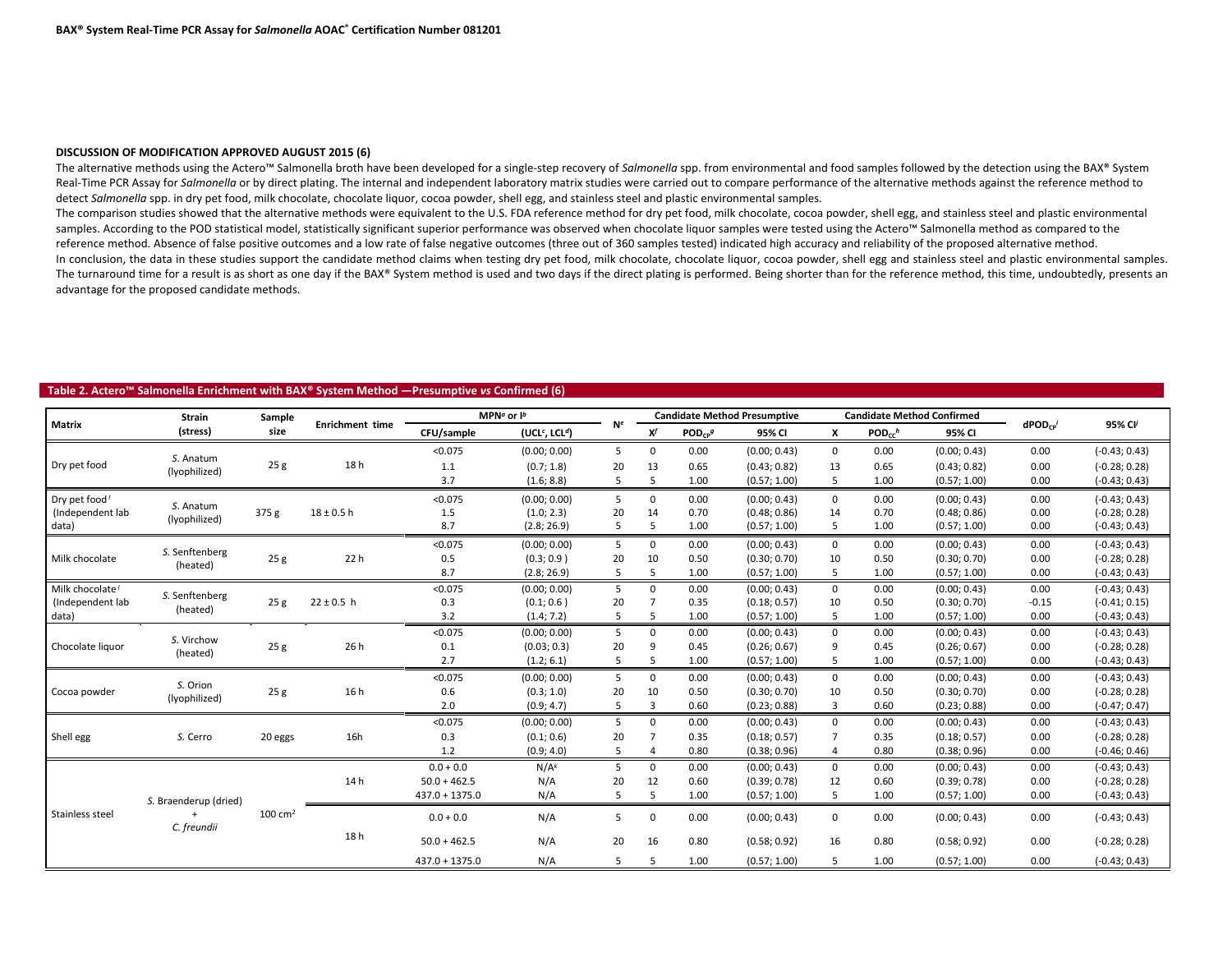| Stainless steel <sup>/</sup><br>(Independent lab<br>data) | S. Braenderup (dried)<br>C. freundii | $100 \text{ cm}^2$ | $16 \pm 2 h$ | $0.0 + 0.0$<br>$47.0 + 217.0$<br>$313.0 + 2217.0$ | N/A<br>N/A<br>N/A | 20 | 10 | 0.00<br>0.50<br>1.00 | (0.00; 0.43)<br>(0.30; 0.70)<br>(0.57; 1.00) | 10 | 0.00<br>0.50<br>1.00 | (0.00; 0.43)<br>(0.30; 0.70)<br>(0.57; 1.00) | 0.00<br>0.00<br>0.00 | $(-0.43; 0.43)$<br>$(-0.28; 0.28)$<br>$(-0.43; 0.43)$ |
|-----------------------------------------------------------|--------------------------------------|--------------------|--------------|---------------------------------------------------|-------------------|----|----|----------------------|----------------------------------------------|----|----------------------|----------------------------------------------|----------------------|-------------------------------------------------------|
|                                                           |                                      |                    |              | 0.0                                               | N/A               |    |    | 0.00                 | (0.00; 0.43)                                 |    | 0.00                 | (0.00; 0.43)                                 | 0.00                 | $(-0.43; 0.43)$                                       |
|                                                           |                                      |                    | 14 h         | 59.4                                              | N/A               | 20 | 10 | 0.50                 | (0.30; 0.70)                                 | 10 | 0.50                 | (0.30; 0.70)                                 | 0.00                 | $(-0.28; 0.28)$                                       |
|                                                           |                                      | $100 \text{ cm}^2$ |              | 400.0                                             | N/A               |    |    | 1.00                 | (0.57; 1.00)                                 |    | 1.00                 | (0.57; 1.00)                                 | 0.00                 | $(-0.43; 0.43)$                                       |
| Plastic<br>S. Oranienburg (dried)                         |                                      |                    |              | 0.0                                               | N/A               |    |    | 0.00                 | (0.00; 0.43)                                 |    | 0.00                 | (0.00; 0.43)                                 | 0.00                 | $(-0.43; 0.43)$                                       |
|                                                           |                                      |                    | 18 h         | 53.0                                              | N/A               | 20 | 11 | 0.55                 | (0.34; 0.74)                                 | 11 | 0.55                 | (0.34; 0.74)                                 | 0.00                 | $(-0.28; 0.28)$                                       |
|                                                           |                                      |                    |              | 120.0                                             | N/A               |    |    | 1.00                 | (0.57; 1.00)                                 |    | 1.0                  | (0.57; 1.00)                                 | 0.00                 | $(-0.43; 0.43)$                                       |

*<sup>a</sup>*MPN – Most Probable Number (16) is based on the POD of reference method test portions using the LCF MPN calculator (17), with 95% confidence interval. MPN has been calculated only for the food samples.

*<sup>b</sup>*I – Inoculum level which was determined only for the environmental samples.

*c* UCL – Upper Confidence Limit.

*<sup>d</sup>*LCL – Lower Confidence Limit.

*<sup>e</sup>*N – Number of test portions.

*f* X – Number of positive test portions.

*<sup>g</sup>*PODCP – Candidate method presumptive positive outcomes divided by the total number of trials.

*h*POD<sub>CC</sub> – Candidate method confirmed positive outcomes divided by the total number of trials.

*i*dPOD<sub>CP</sub> – Difference between the candidate method presumptive result and candidate method confirmed result POD values.

*j* 95% CI – If the confidence interval of a dPOD does not contain zero, then the difference is statistically significant at the 5% level.

*<sup>k</sup>*N/A – Not applicable.

*<sup>l</sup>* Independent validation study

| Table 3. Actero <sup>™</sup> Salmonella Enrichment with BAX® System Method vs Reference Method (6) |                            |                    |                        |                           |                                        |             |                           |                         |              |                |                         |              |                 |                 |
|----------------------------------------------------------------------------------------------------|----------------------------|--------------------|------------------------|---------------------------|----------------------------------------|-------------|---------------------------|-------------------------|--------------|----------------|-------------------------|--------------|-----------------|-----------------|
|                                                                                                    | Strain                     |                    |                        | MPN <sup>a</sup> or $I^b$ |                                        |             |                           | <b>Candidate Method</b> |              |                | <b>Reference Method</b> |              |                 |                 |
| Matrix                                                                                             | (stress)                   | Sample size        | <b>Enrichment time</b> | CFU/ sample               | (UCL <sup>c</sup> , LCL <sup>d</sup> ) | Ne.         | $\overline{\mathbf{x}^f}$ | POD <sub>c</sub> g      | 95% CI       | X              | $PODB$ h                | 95% CI       | $d$ POD $_{CR}$ | 95% CV          |
|                                                                                                    |                            |                    |                        | < 0.075                   | (0.00; 0.00)                           | 5           | 0                         | 0.00                    | (0.00; 0.43) | 0              | 0.00                    | (0.00; 0.43) | 0.00            | $(-0.43; 0.43)$ |
| Dry pet food                                                                                       | S. Anatum<br>(lyophilized) | 25g                | 18h                    | 1.1                       | (0.7; 1.8)                             | 20          | 13                        | 0.65                    | (0.43; 0.82) | 16             | 0.80                    | (0.58; 0.92) | $-0.15$         | $(-0.40; 0.12)$ |
|                                                                                                    |                            |                    |                        | 3.7                       | (1.6; 8.8)                             | 5           | 5                         | 1.00                    | (0.57; 1.00) | 5              | 1.00                    | (0.57; 1.00) | 0.00            | $(-0.43; 0.43)$ |
| Dry pet food <sup>/</sup>                                                                          |                            |                    |                        | < 0.075                   | (0.00; 0.00)                           | 5           | $\mathbf 0$               | 0.00                    | (0.00; 0.43) | 0              | 0.00                    | (0.00; 0.43) | 0.00            | $(-0.43; 0.43)$ |
| (Independent lab                                                                                   | S. Anatum                  | 375 g              | $18 \pm 0.5$ h         | 1.5                       | (1.0; 2.3)                             | 20          | 14                        | 0.70                    | (0.48; 0.86) | 15             | 0.75                    | (0.53; 0.89) | $-0.05$         | $(-0.31; 0.22)$ |
| data)                                                                                              | (lyophilized)              |                    |                        | 8.7                       | (2.8; 26.9)                            | 5           | 5                         | 1.00                    | (0.57; 1.00) | 5              | 1.00                    | (0.57; 1.00) | 0.00            | $(-0.43; 0.43)$ |
|                                                                                                    |                            |                    |                        | < 0.075                   | (0.00; 0.00)                           | 5           | $\mathbf 0$               | 0.00                    | (0.00; 0.43) | $\mathbf 0$    | 0.00                    | (0.00; 0.43) | 0.00            | $(-0.43; 0.43)$ |
| Milk chocolate                                                                                     | S. Senftenberg             | 25g                | 22 <sub>h</sub>        | 0.5                       | (0.3; 0.9)                             | 20          | 10                        | 0.50                    | (0.30; 0.70) | 9              | 0.45                    | (0.26; 0.66) | 0.05            | $(-0.24; 0.33)$ |
|                                                                                                    | (heated)                   |                    |                        | 8.7                       | (2.8; 26.9)                            | 5           | 5                         | 1.00                    | (0.57; 1.00) | 5              | 1.00                    | (0.57; 1.00) | 0.00            | $(-0.43; 0.43)$ |
| Milk chocolate <sup>1</sup>                                                                        |                            |                    |                        | < 0.075                   | (0.00; 0.00)                           | 5           | $\mathbf 0$               | 0.00                    | (0.00; 0.43) | 0              | 0.00                    | (0.00; 0.43) | 0.00            | $(-0.43; 0.43)$ |
| (Independent lab                                                                                   | S. Senftenberg             | 25g                | $22 \pm 0.5$ h         | 0.3                       | (0.1; 0.6)                             | 20          | $\overline{7}$            | 0.35                    | (0.18; 0.57) | 6              | 0.30                    | (0.15; 0.52) | 0.05            | $(-0.23; 0.32)$ |
| data)                                                                                              | (heated)                   |                    |                        | 3.2                       | (1.4; 7.2)                             | 5           | 5                         | 1.00                    | (0.57; 1.00) | 5              | 1.00                    | (0.57; 1.00) | 0.00            | $(-0.43; 0.43)$ |
| S. Virchow                                                                                         |                            |                    | < 0.075                | (0.00; 0.00)              | 5                                      | $\mathbf 0$ | 0.00                      | (0.00; 0.43)            | 0            | 0.00           | (0.00; 0.43)            | 0.00         | $(-0.43; 0.43)$ |                 |
| Chocolate liquor                                                                                   |                            | 25g                | 26 h                   | 0.1                       | (0.03; 0.3)                            | 20          | 9                         | 0.45                    | (0.26; 0.67) | $\overline{2}$ | 0.10                    | (0.03; 0.30) | 0.35            | (0.07; 0.57)    |
|                                                                                                    | (heated)                   |                    |                        | 2.7                       | (1.2; 6.1)                             | 5           | 5                         | 1.00                    | (0.57; 1.00) | 5              | 1.00                    | (0.57; 1.00) | 0.00            | $(-0.43; 0.43)$ |
|                                                                                                    | S. Orion                   |                    |                        | < 0.075                   | (0.00; 0.00)                           | 5           | 0                         | 0.00                    | (0.00; 0.43) | $\mathbf 0$    | 0.00                    | (0.00; 0.43) | 0.00            | $(-0.43; 0.43)$ |
| Cocoa powder                                                                                       | (lyophilized)              | 25g                | 16 h                   | 0.6                       | (0.3; 1.0)                             | 20          | 10                        | 0.50                    | (0.30; 0.70) | 9              | 0.45                    | (0.26; 0.67) | 0.05            | $(-0.24; 0.33)$ |
|                                                                                                    |                            |                    |                        | 2.0                       | (0.9; 4.7)                             | 5           | $\overline{3}$            | 0.60                    | (0.23; 0.88) | 5              | 1.00                    | (0.57; 1.00) | $-0.40$         | $(-0.77; 0.12)$ |
|                                                                                                    |                            |                    |                        | < 0.075                   | (0.00; 0.00)                           | 5           | $\mathbf 0$               | 0.00                    | (0.00; 0.43) | 0              | 0.00                    | (0.00; 0.43) | 0.00            | $(-0.43; 0.43)$ |
| Shell egg                                                                                          | S. Cerro                   | 20 eggs            | 16 h                   | 0.3                       | (0.1; 0.6)                             | 20          | $\overline{7}$            | 0.35                    | (0.18; 0.57) | 6              | 0.30                    | (0.15; 0.52) | 0.05            | $(-0.23; 0.32)$ |
|                                                                                                    |                            |                    |                        | 1.2                       | (0.9; 4.0)                             | 5           | $\overline{4}$            | 0.80                    | (0.38; 0.96) | 4              | 0.80                    | (0.38; 0.96) | 0.00            | $(-0.46; 0.46)$ |
|                                                                                                    |                            |                    |                        | $0.0 + 0.0$               | N/A <sup>k</sup>                       | 5           | $\mathbf 0$               | 0.00                    | (0.00; 0.43) | $\mathbf 0$    | 0.00                    | (0.00; 0.43) | 0.00            | $(-0.43; 0.43)$ |
|                                                                                                    |                            |                    | 14 h                   | $50.0 + 462.5$            | N/A                                    | 20          | 12                        | 0.60                    | (0.39; 0.78) | 12             | 0.60                    | (0.39; 0.78) | 0.00            | $(-0.28; 0.28)$ |
|                                                                                                    | S. Braenderup              |                    |                        | $437.0 + 1375.0$          | N/A                                    | 5           | 5                         | 1.00                    | (0.57; 1.00) | 5              | 1.00                    | (0.57; 1.00) | 0.00            | $(-0.43; 0.43)$ |
| Stainless steel                                                                                    | (dried)+<br>C. freundii    | $100 \text{ cm}^2$ |                        | $0.0 + 0.0$               | N/A                                    | 5           | $\mathbf 0$               | 0.00                    | (0.00; 0.43) | $\mathbf 0$    | 0.00                    | (0.00; 0.43) | 0.00            | $(-0.43; 0.43)$ |
|                                                                                                    |                            |                    | 18 h                   | $50.0 + 462.5$            | N/A                                    | 20          | 16                        | 0.80                    | (0.58; 0.92) | 12             | 0.60                    | (0.39; 0.78) | 0.20            | $(-0.08; 0.45)$ |
|                                                                                                    |                            |                    |                        | $437.0 + 1375.0$          | N/A                                    | 5           | 5                         | 1.00                    | (0.57; 1.00) | $\overline{4}$ | 0.80                    | (0.38; 0.96) | 0.20            | $(-0.26; 0.62)$ |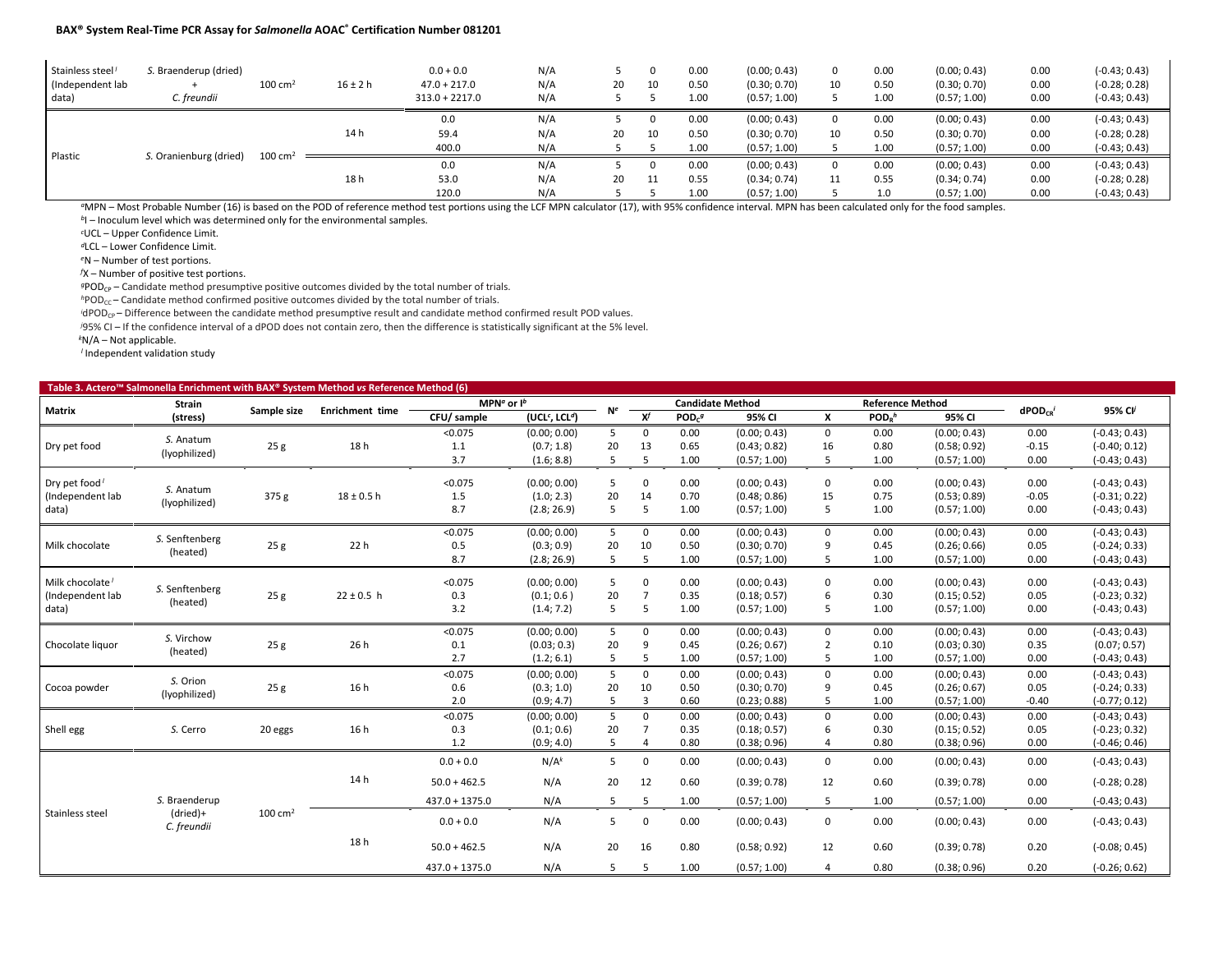| Stainless steel<br>(Independent lab<br>data) | S. Braenderup (dried)<br>C. freundii | $100 \text{ cm}^2$ | $16 \pm 2 h$         | $0.0 + 0.0$<br>$47.0 + 217.0$<br>$313.0 + 2217.0$ | N/A<br>N/A<br>N/A | 20 | 10                   | 0.00<br>0.50<br>1.00                         | (0.00; 0.43)<br>(0.30; 0.70)<br>(0.57; 1.00) |                      | 0.00<br>0.45<br>1.00                         | (0.00; 0.43)<br>(0.26; 0.66)<br>(0.57; 1.00) | 0.00<br>0.05<br>0.00                                  | $(-0.43; 0.43)$<br>$(-0.24; 0.33)$<br>$(-0.43; 0.43)$ |
|----------------------------------------------|--------------------------------------|--------------------|----------------------|---------------------------------------------------|-------------------|----|----------------------|----------------------------------------------|----------------------------------------------|----------------------|----------------------------------------------|----------------------------------------------|-------------------------------------------------------|-------------------------------------------------------|
|                                              | $100 \text{ cm}^2$                   | 14 h               | 0.0<br>59.4<br>400.0 | N/A<br>N/A<br>N/A                                 | 20                | 10 | 0.00<br>0.50<br>1.00 | (0.00; 0.43)<br>(0.30; 0.70)<br>(0.57; 1.00) | 14                                           | 0.00<br>0.70<br>1.00 | (0.00; 0.43)<br>(0.48; 0.85)<br>(0.57; 1.00) | 0.00<br>$-0.20$<br>0.00                      | $(-0.43; 0.43)$<br>$(-0.45; 0.10)$<br>$(-0.43; 0.43)$ |                                                       |
| <b>Plastic</b>                               | S. Oranienburg (dried)               |                    | 18 h                 | 0.0<br>53.0<br>120.0                              | N/A<br>N/A<br>N/A | 20 |                      | 0.00<br>0.55<br>1.00                         | (0.00; 0.43)<br>(0.34; 0.74)<br>(0.57; 1.00) | 12                   | 0.00<br>0.60<br>1.00                         | (0.00; 0.43)<br>(0.39; 0.78)<br>(0.57; 1.00) | 0.00<br>$-0.50$<br>0.00                               | $(-0.43; 0.43)$<br>$(-0.33; 0.24)$<br>$(-0.43; 0.43)$ |

*<sup>a</sup>*MPN – Most Probable Number (16) is based on the POD of reference method test portions using the LCF MPN calculator (17), with 95% confidence interval. MPN has been calculated only for the food samples.

<sup>b</sup>I – Inoculum level which was determined only for the environmental samples.

*c* UCL – Upper Confidence Limit.

*<sup>d</sup>*LCL – Lower Confidence Limit.

*<sup>e</sup>*N – Number of test portions.

*f* X – Number of positive test portions.

 $gPOD<sub>C</sub>$  – Candidate method positive outcomes divided by the total number of trials.

 $h$ POD<sub>R</sub> – Reference method positive outcomes divided by the total number of trials.

*i*dPOD<sub>CP</sub> – Difference between the candidate method and candidate method result POD values.

*j* 95% CI – If the confidence interval of a dPOD does not contain zero, then the difference is statistically significant at the 5% level.

*<sup>k</sup>*N/A – Not applicable.

*<sup>l</sup>* Independent validation study

#### **DISCUSSION OF MODIFICATION APPROVED JANUARY 2021 (7)**

For all comparisons, SalQuant vs. USDA/FSIS MLG 2.05 and BAX® MPN vs USDA/FSIS MLG 2.05, all mean differences between methods were <0.5 Log10 for both comminuted chicken and turkey. However, not all confidence intervals fell within the -0.5, 0.5 acceptance criterion for statistical equivalence at the 90% level.

For SalQuant, the middle and high contamination levels for both comminuted chicken and turkey showed CIs outside of this criterion (the high level for the chicken just barely so at -0.526, 0.273. Grubb's outlier test was conducted on all results to determine if any outliers were present. In the SalQuant vs. USDA/FSIS MLG 2.05 comparison, outliers were found in the high contamination level for the SalQuant method for comminuted chicken, and in the middle level for USDA/MLG 2.05 for comminuted turkey.

In the BAX® MPN vs USDA/FSIS MLG 2.05 comparison, outliers were found in the middle level for both the BAX® MPN and USDA/FSIS MLG 2.05 methods. There was no justifiable cause to remove any of the outliers from the statistical analysis, and thus all data were included in the calculations. The fairly high variability between the replicates for both the candidate and reference methods (sr > than 0.4, for example), along with the lo contamination levels, are likely contributing to the CIs outside the -0.5, 0.5 range.

In addition, the SalQuant PCR method and the USDA/FSIS MLG 2.05 MPN methods are vastly different technologies. Both methods estimate the concentration of Salmonella, as opposed to direct plate count methods that determine concentration. The current recommended acceptance criteria are based on statistics for plate count methods and thus different technologies may require different consideration. For practical purposes, all mean differences were <0.5  $Log<sub>10</sub>$ , which was the acceptance criteria when this project was proposed.

The BAX® MPN and the USDA/FSIS MLG 2.05 MPN showed statistical equivalence, except for the middle level for turkey, where the CI was -0.614, 0.299. In this the mean difference between the methods was -0.157. Outliers were seen in in both methods for this level and are likely contributing to the wider interval. The comparison between the BAX® MPN and the USDA/FSIS MLG 2.05 MPN was a paired analysis.

The SalQuant method allows the user to obtain results in 10 h (8 h enrichment and 2 h of process time) and get an estimation of the amount of *Salmonella* in raw comminuted chicken and turkey; this in contrast to completing the full cultural MPN reference method which takes 5, more labor-intensive, days. The SalQuant sample setup is simple, and the PCR run provides results in two hours, including sample lysing and processing. The procedure is easy to follow, allowing for a technician at any level of training to perform the method and obtain accurate results. The BAX® System Q7 software is easy to use and sample creation and analysis only require a few steps, allowing for quick preparation and interpretation of samples. Results are displayed after the run is completed and are clearly differentiated between positive and negative. The CT values are easy to find and is done so by printing a detailed view of the report or exporting as a .csv file extension, allowing for the user to easy input data into the SalQuant calculator via excel spreadsheet (provided by Hygiena, LLC).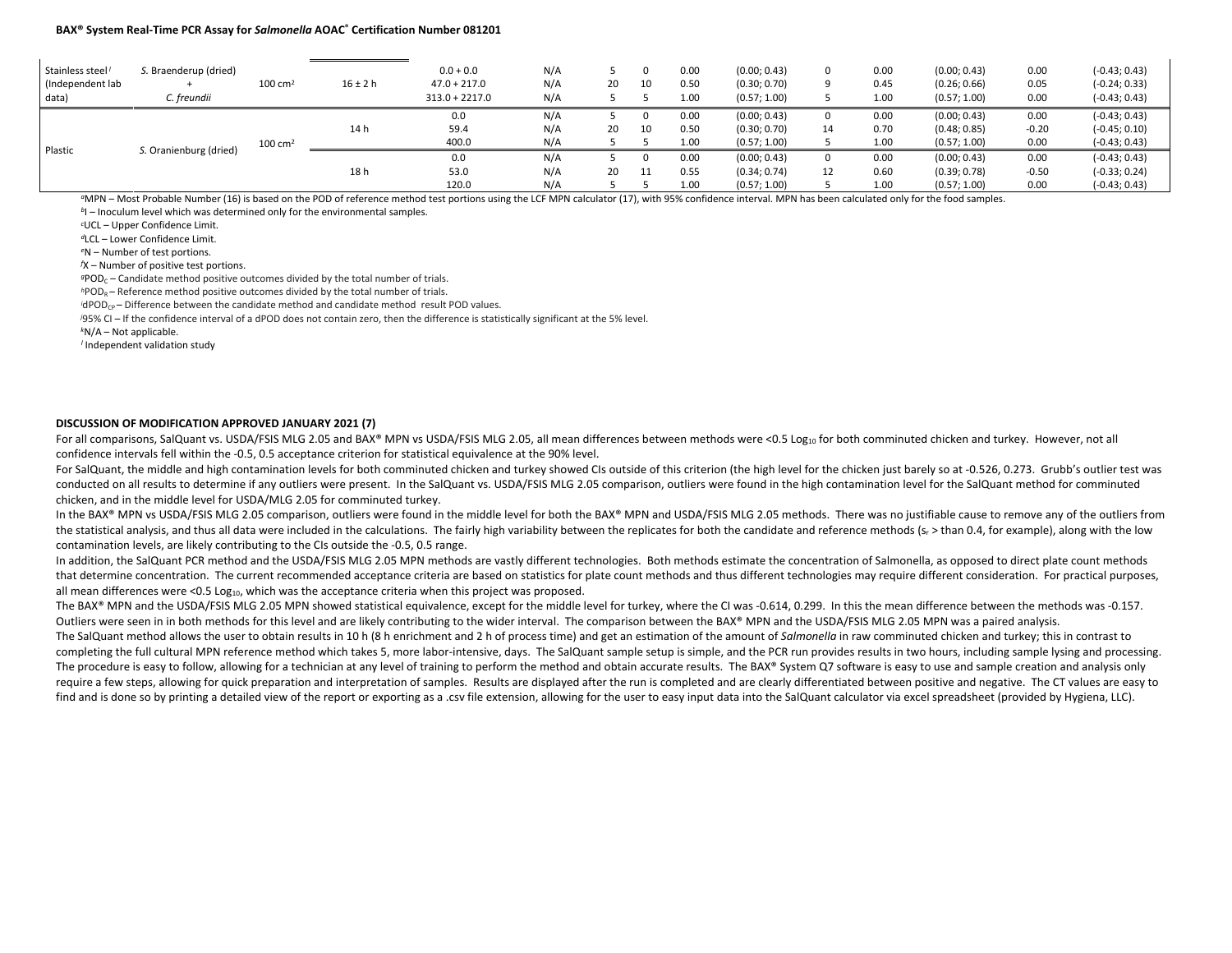#### **Table 1: Raw Comminuted Chicken Method Comparison Results of BAX® System SalQuant™ vs. USDA/FSIS MLG 2.05 (7)**

|                      |                     |        |                   | SalQuant                  |                            |                               |       |                   | USDA/FSIS MLG 2.05 <sup>a</sup> |               |                  | Mean<br>Difference <sup>d</sup> | 90% Cle         | 95% CI          |
|----------------------|---------------------|--------|-------------------|---------------------------|----------------------------|-------------------------------|-------|-------------------|---------------------------------|---------------|------------------|---------------------------------|-----------------|-----------------|
| Inoculation<br>Level | Sample<br>Replicate | CFU/g  | Log <sub>10</sub> | Log <sub>10</sub><br>Mean | SD <sup>b</sup><br>$(S_r)$ | RSD <sub>r</sub> <sup>c</sup> | MPN/g | Log <sub>10</sub> | Log <sub>10</sub><br>Mean       | SD<br>$(S_r)$ | RSD <sub>r</sub> |                                 |                 |                 |
|                      | $\mathbf{1}$        | 3.62   | 0.571             |                           |                            |                               | 4.3   | 0.643             |                                 |               |                  |                                 |                 |                 |
|                      | $\overline{2}$      | 1.02   | 0.049             |                           |                            |                               | 4.3   | 0.643             |                                 |               |                  |                                 |                 |                 |
| Low                  | $\overline{3}$      | 10.73  | 1.035             | 0.706                     | 0.413                      | 58.500                        | 7.5   | 0.881             | 0.757                           | 0.159         | 21.004           | $-0.051$                        | $-0.450, 0.348$ | $-0.560, 0.458$ |
|                      | $\overline{4}$      | 10.73  | 1.035             |                           |                            |                               | 9.3   | 0.973             |                                 |               |                  |                                 |                 |                 |
|                      | 5                   | 6.83   | 0.841             |                           |                            |                               | 4.3   | 0.643             |                                 |               |                  |                                 |                 |                 |
|                      | $\mathbf{1}$        | 38.1   | 1.582             |                           |                            |                               | 46    | 1.664             |                                 |               |                  |                                 |                 |                 |
|                      | $\overline{2}$      | 29.04  | 1.464             |                           |                            |                               | 110   | 2.042             |                                 |               |                  |                                 |                 |                 |
| Medium               | 3                   | 49.99  | 1.700             | 1.418                     | 0.355                      | 25.035                        | 110   | 2.042             | 1.823                           | 0.323         | 17.718           | $-0.404$                        | $-0.811, 0.002$ | $-0.912, 0.103$ |
|                      | 4                   | 34.81  | 1.543             |                           |                            |                               | 110   | 2.042             |                                 |               |                  |                                 |                 |                 |
|                      | 5                   | 6.23   | 0.801             |                           |                            |                               | 21    | 1.324             |                                 |               |                  |                                 |                 |                 |
|                      | $\mathbf{1}$        | 254.95 | 2.407             |                           |                            |                               | 110   | 2.042             |                                 |               |                  |                                 |                 |                 |
|                      | $\overline{2}$      | 177.51 | 2.249             |                           |                            |                               | 380   | 2.580             |                                 |               |                  |                                 |                 |                 |
| High                 | 3                   | 212.73 | 2.328             | 2.415                     | 0.295                      | 12.215                        | 1100  | 3.041             | 2.541                           | 0.368         | 14.482           | $-0.127$                        | $-0.526, 0.273$ | $-0.601, 0.359$ |
|                      | 4                   | 148.11 | 2.171             |                           |                            |                               | 240   | 2.380             |                                 |               |                  |                                 |                 |                 |
|                      | 5                   | 826.9  | 2.918             |                           |                            |                               | 460   | 2.663             |                                 |               |                  |                                 |                 |                 |

*a* Unpaired analysis following the USDA/FSIS-MLG 2.05 reference method.

*b* SD = Standard deviation.

*c* RSDr = Relative Standard deviation.

*d* Mean Difference = Candidate Log Mean - Reference Log Mean.

*e* 90% CI = If the confidence interval does not fall between -0.50 and 0.50, then the methods would not be considered equivalent.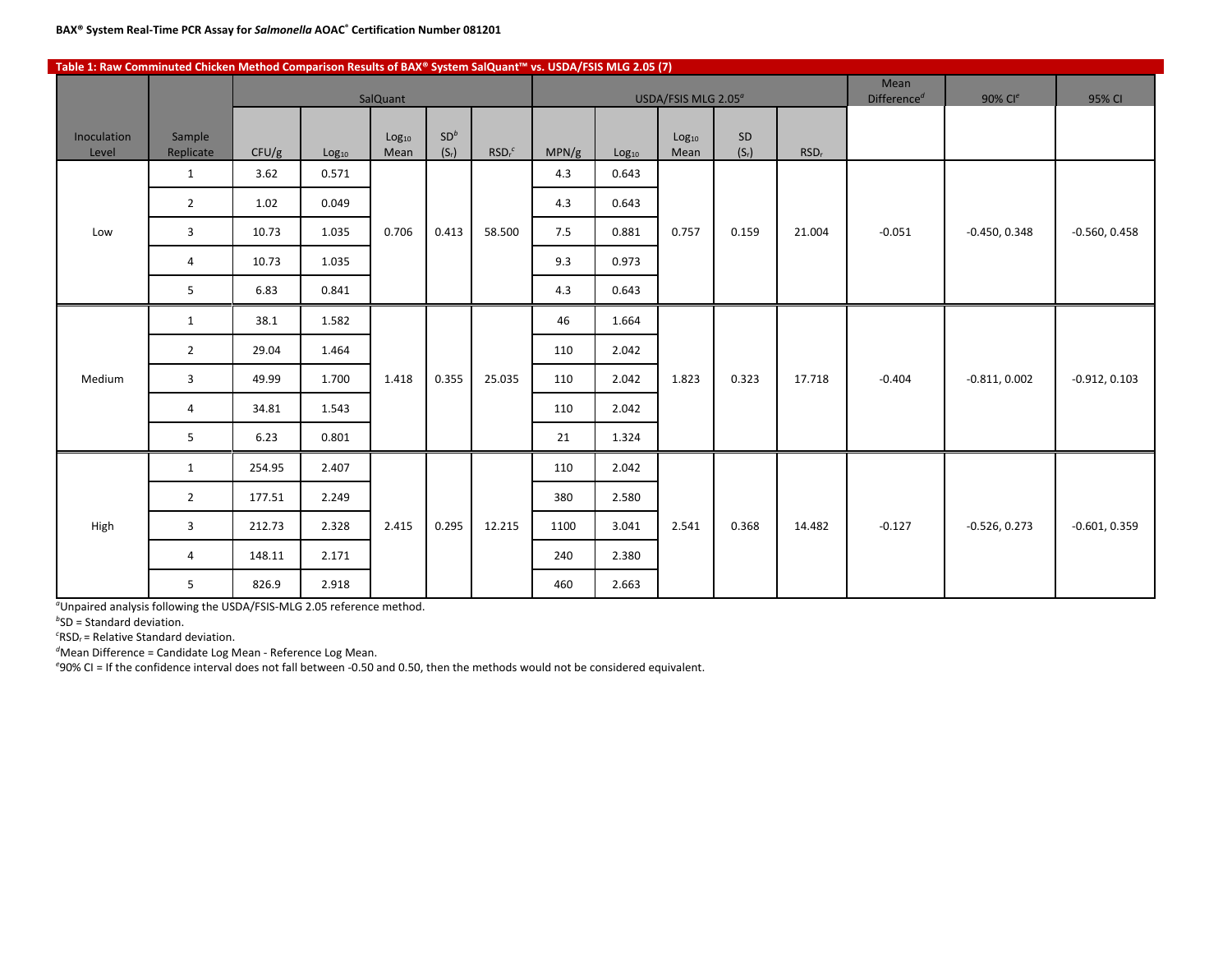| Table 2: Raw Comminuted Chicken Method Comparison Results of BAX® MPN vs. USDA/FSIS MLG 2.05 (7) |                     |       |                   |                                        |                            |                               |       |                                 |                           |               |                  |                                              |                     |                 |
|--------------------------------------------------------------------------------------------------|---------------------|-------|-------------------|----------------------------------------|----------------------------|-------------------------------|-------|---------------------------------|---------------------------|---------------|------------------|----------------------------------------------|---------------------|-----------------|
|                                                                                                  |                     |       |                   | <b>BAX<sup>®</sup> MPN<sup>a</sup></b> |                            |                               |       | USDA/FSIS MLG 2.05 <sup>a</sup> |                           |               |                  |                                              |                     |                 |
| Inoculation<br>Level                                                                             | Sample<br>Replicate | MPN/g | Log <sub>10</sub> | Log <sub>10</sub><br>Mean              | SD <sup>b</sup><br>$(S_r)$ | RSD <sub>r</sub> <sup>c</sup> | MPN/g | Log <sub>10</sub>               | Log <sub>10</sub><br>Mean | SD<br>$(S_r)$ | RSD <sub>r</sub> | Mean<br>Difference <sup><math>d</math></sup> | 90% Cl <sup>e</sup> | 95% CI          |
|                                                                                                  | $\mathbf{1}$        | 2.3   | 0.380             |                                        |                            |                               | 4.3   | 0.643                           |                           |               |                  |                                              |                     |                 |
|                                                                                                  | $\overline{2}$      | 9.3   | 0.973             |                                        |                            |                               | 4.3   | 0.643                           |                           |               |                  |                                              |                     |                 |
| Low                                                                                              | $\overline{3}$      | 7.5   | 0.881             | 0.717                                  | 0.310                      | 43.240                        | 7.5   | 0.881                           | 0.757                     | 0.159         | 21.004           | $-0.039$                                     | $-0.273, 0.194$     | $-0.343, 0.264$ |
|                                                                                                  | $\overline{4}$      | 9.3   | 0.973             |                                        |                            |                               | 9.3   | 0.973                           |                           |               |                  |                                              |                     |                 |
|                                                                                                  | 5                   | 2.3   | 0.380             |                                        |                            |                               | 4.3   | 0.643                           |                           |               |                  |                                              |                     |                 |
|                                                                                                  | 1                   | 110   | 2.042             |                                        |                            |                               | 46    | 1.664                           |                           |               |                  |                                              |                     |                 |
|                                                                                                  | $\overline{2}$      | 110   | 2.042             |                                        |                            |                               | 110   | 2.042                           |                           |               |                  |                                              |                     |                 |
| Medium                                                                                           | 3                   | 110   | 2.042             | 1.794                                  | 0.381                      | 21.237                        | 110   | 2.042                           | 1.823                     | 0.323         | 17.718           | $-0.029$                                     | $-0.291, 0.233$     | $-0.371, 0.313$ |
|                                                                                                  | 4                   | 46    | 1.664             |                                        |                            |                               | 110   | 2.042                           |                           |               |                  |                                              |                     |                 |
|                                                                                                  | 5                   | 15    | 1.179             |                                        |                            |                               | 21    | 1.324                           |                           |               |                  |                                              |                     |                 |
|                                                                                                  | $\mathbf{1}$        | 110   | 2.042             |                                        |                            |                               | 110   | 2.042                           |                           |               |                  |                                              |                     |                 |
|                                                                                                  | $\overline{2}$      | 750   | 2.875             |                                        |                            |                               | 380   | 2.580                           |                           |               |                  |                                              |                     |                 |
| High                                                                                             | $\mathbf{3}$        | 1100  | 3.041             | 2.544                                  | 0.407                      | 16.000                        | 1100  | 3.041                           | 2.541                     | 0.368         | 14.482           | 0.003                                        | $-0.192, 0.197$     | $-0.251, 0.256$ |
|                                                                                                  | $\overline{4}$      | 240   | 2.380             |                                        |                            |                               | 240   | 2.380                           |                           |               |                  |                                              |                     |                 |
|                                                                                                  | 5                   | 240   | 2.380             |                                        |                            |                               | 460   | 2.663                           |                           |               |                  |                                              |                     |                 |

*a* Paired analysis following the USDA/FSIS-MLG 2.05 reference method.

*b* SD = Standard deviation.

*c* RSDr = Relative Standard deviation.

*d* Mean Difference = Candidate Log Mean – Reference Log Mean. *e* 90% CI = If the confidence interval does not fall between -0.50 and 0.50, then the methods would not be considered equivalent.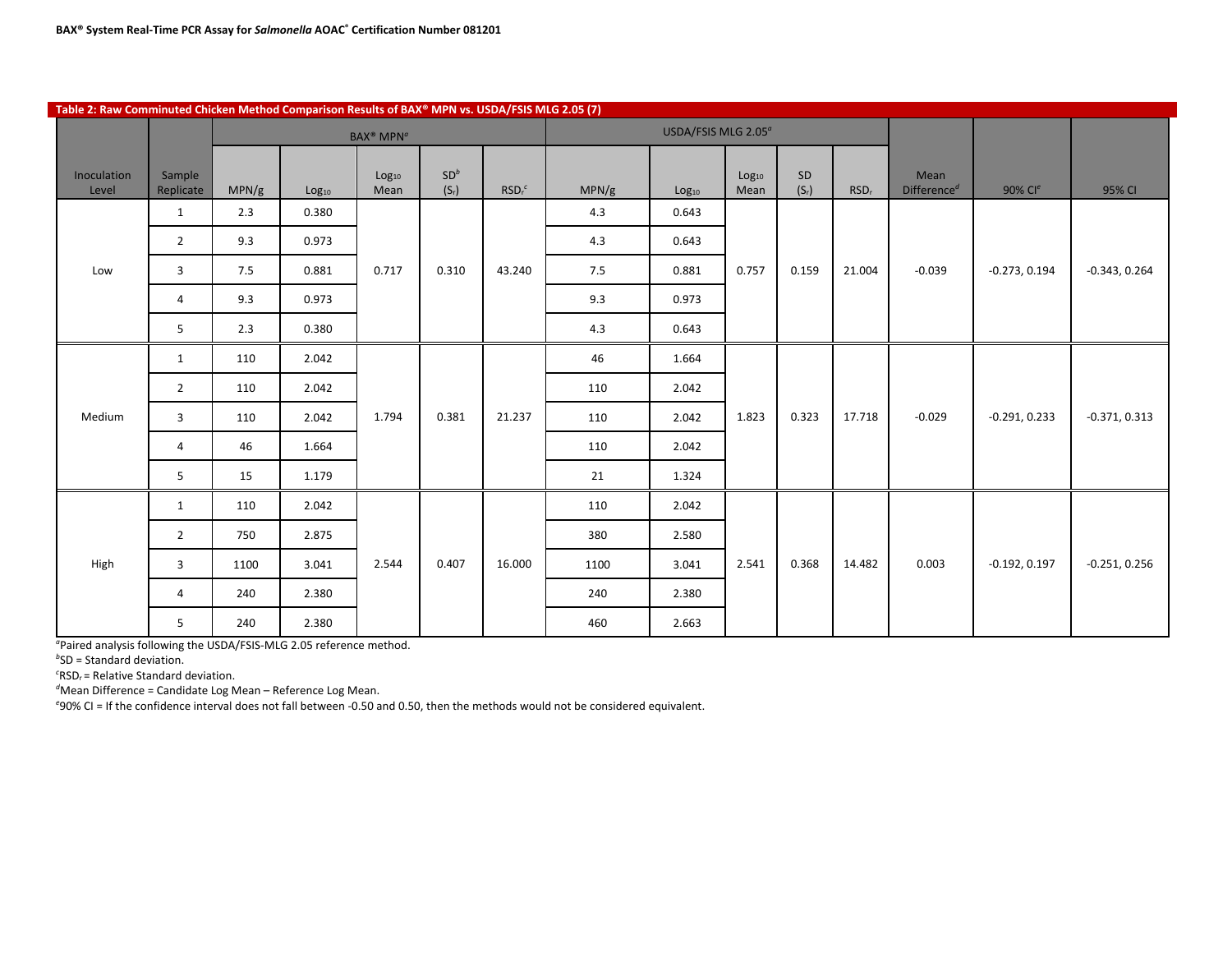| Table 3: Raw Comminuted Turkey Method Comparison Results of BAX® System SalQuant™ vs. USDA/FSIS MLG 2.05 (7) |                     |        |                   |                           |                            |                               |       |                   |                                 |               |                  |                                              |                 |                 |
|--------------------------------------------------------------------------------------------------------------|---------------------|--------|-------------------|---------------------------|----------------------------|-------------------------------|-------|-------------------|---------------------------------|---------------|------------------|----------------------------------------------|-----------------|-----------------|
|                                                                                                              |                     |        |                   | SalQuant                  |                            |                               |       |                   | USDA/FSIS MLG 2.05 <sup>°</sup> |               |                  |                                              |                 |                 |
| Inoculation<br>Level                                                                                         | Sample<br>Replicate | CFU/g  | Log <sub>10</sub> | Log <sub>10</sub><br>Mean | SD <sup>b</sup><br>$(S_r)$ | RSD <sub>r</sub> <sup>c</sup> | MPN/g | Log <sub>10</sub> | Log <sub>10</sub><br>Mean       | SD<br>$(S_r)$ | RSD <sub>r</sub> | Mean<br>Difference <sup><math>d</math></sup> | 90% Cle         | 95% CI          |
|                                                                                                              | $\mathbf{1}$        | 1.09   | 0.076             |                           |                            |                               | 0.43  | $-0.276$          |                                 |               |                  |                                              |                 |                 |
|                                                                                                              | $\overline{2}$      | 0.93   | 0.013             |                           |                            |                               | 1.5   | 0.204             |                                 |               |                  |                                              |                 |                 |
| Low                                                                                                          | 3                   | 3.05   | 0.500             | 0.136                     | 0.209                      | 153.680                       | 4.6   | 0.672             | 0.169                           | 0.343         | 202.960          | $-0.033$                                     | $-0.382, 0.316$ | $-0.448, 0.381$ |
|                                                                                                              | 4                   | 0.86   | $-0.018$          |                           |                            |                               | 1.0   | 0.041             |                                 |               |                  |                                              |                 |                 |
|                                                                                                              | 5                   | 1.18   | 0.108             |                           |                            |                               | 1.5   | 0.204             |                                 |               |                  |                                              |                 |                 |
|                                                                                                              | $\mathbf{1}$        | 33.05  | 1.520             |                           |                            |                               | 15.0  | 1.179             |                                 |               |                  |                                              |                 |                 |
|                                                                                                              | $\overline{2}$      | 26.05  | 1.417             |                           |                            |                               | 27.0  | 1.433             |                                 |               |                  |                                              |                 |                 |
| Medium                                                                                                       | 3                   | 18.97  | 1.280             | 1.289                     | 0.448                      | 34.756                        | 240.0 | 2.380             | 1.526                           | 0.544         | 35.650           | $-0.237$                                     | $-0.834, 0.360$ | $-0.983, 0.508$ |
|                                                                                                              | $\overline{4}$      | 49.13  | 1.692             |                           |                            |                               | 46.0  | 1.664             |                                 |               |                  |                                              |                 |                 |
|                                                                                                              | 5                   | 3.31   | 0.533             |                           |                            |                               | 9.3   | 0.973             |                                 |               |                  |                                              |                 |                 |
|                                                                                                              | $\mathbf{1}$        | 49.13  | 1.692             |                           |                            |                               | 240.0 | 2.380             |                                 |               |                  |                                              |                 |                 |
|                                                                                                              | $\overline{2}$      | 621.82 | 2.794             |                           |                            |                               | 150.0 | 2.176             |                                 |               |                  |                                              |                 |                 |
| High                                                                                                         | 3                   | 356.89 | 2.553             | 2.518                     | 0.473                      | 18.785                        | 460.0 | 2.663             | 2.156                           | 0.476         | 22.080           | 0.363                                        | $-0.206, 0.931$ | $-0.347, 1.072$ |
|                                                                                                              | 4                   | 574.40 | 2.759             |                           |                            |                               | 24.0  | 1.382             |                                 |               |                  |                                              |                 |                 |
|                                                                                                              | 5                   | 621.82 | 2.794             |                           |                            |                               | 150.0 | 2.176             |                                 |               |                  |                                              |                 |                 |

*a* Unpaired analysis following the USDA/FSIS-MLG 2.05 reference method.

*b* SD = Standard deviation.

*c* RSDr = Relative Standard deviation.

*d* Mean Difference = Candidate Log Mean - Reference Log Mean.

*d* 90% CI = If the confidence interval does not fall between -0.50 and 0.50, then the methods would not be considered equivalent.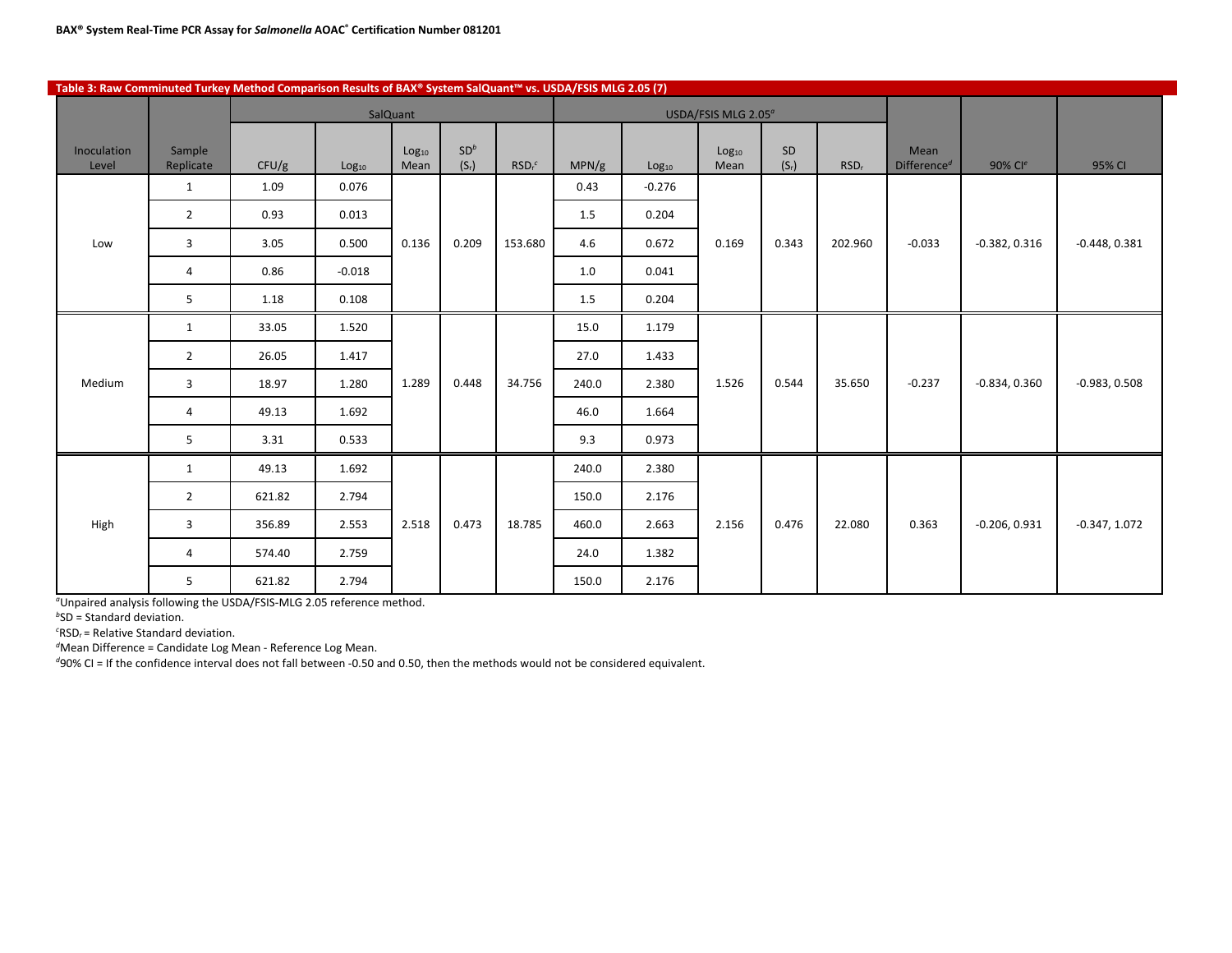| Table 4: Raw Comminuted Turkey Method Comparison Results of BAX® MPN vs. USDA/FSIS MLG 2.05 (7) |                     |       |                   |                                        |                            |                               |       |                   |                                 |               |                  |                                 |                     |                 |
|-------------------------------------------------------------------------------------------------|---------------------|-------|-------------------|----------------------------------------|----------------------------|-------------------------------|-------|-------------------|---------------------------------|---------------|------------------|---------------------------------|---------------------|-----------------|
|                                                                                                 |                     |       |                   | <b>BAX<sup>®</sup> MPN<sup>a</sup></b> |                            |                               |       |                   | USDA/FSIS MLG 2.05 <sup>a</sup> |               |                  |                                 |                     |                 |
| Inoculation<br>Level                                                                            | Sample<br>Replicate | MPN/g | Log <sub>10</sub> | Log <sub>10</sub><br>Mean              | SD <sup>b</sup><br>$(S_r)$ | RSD <sub>r</sub> <sup>c</sup> | MPN/g | Log <sub>10</sub> | Log <sub>10</sub><br>Mean       | SD<br>$(S_r)$ | RSD <sub>r</sub> | Mean<br>Difference <sup>d</sup> | 90% Cl <sup>e</sup> | 95% CI          |
|                                                                                                 | $\mathbf{1}$        | 0.23  | $-0.481$          |                                        |                            |                               | 0.43  | $-0.276$          |                                 |               |                  |                                 |                     |                 |
|                                                                                                 | $\overline{2}$      | 0.93  | 0.013             |                                        |                            |                               | 1.5   | 0.204             |                                 |               |                  |                                 |                     |                 |
| Low                                                                                             | 3                   | 4.6   | 0.672             | 0.026                                  | 0.447                      | 1719.200                      | 4.6   | 0.672             | 0.169                           | 0.343         | 202.960          | $-0.143$                        | $-0.276, 0.010$     | $-0.316, 0.030$ |
|                                                                                                 | 4                   | 0.43  | $-0.276$          |                                        |                            |                               | 1.0   | 0.041             |                                 |               |                  |                                 |                     |                 |
|                                                                                                 | 5                   | 1.5   | 0.204             |                                        |                            |                               | 1.5   | 0.204             |                                 |               |                  |                                 |                     |                 |
|                                                                                                 | $\mathbf{1}$        | 15.0  | 1.179             |                                        |                            |                               | 15    | 1.179             |                                 |               |                  |                                 |                     |                 |
|                                                                                                 | $\overline{2}$      | 27.0  | 1.433             |                                        |                            |                               | 27    | 1.433             |                                 |               |                  |                                 |                     |                 |
| Medium                                                                                          | 3                   | 24.0  | 1.382             | 1.369                                  | 0.337                      | 24.617                        | 240   | 2.380             | 1.526                           | 0.544         | 35.650           | $-0.157$                        | $-0.614, 0.299$     | $-0.752, 0.438$ |
|                                                                                                 | $\overline{4}$      | 75.0  | 1.876             |                                        |                            |                               | 46    | 1.664             |                                 |               |                  |                                 |                     |                 |
|                                                                                                 | 5                   | 9.3   | 0.973             |                                        |                            |                               | 9.3   | 0.973             |                                 |               |                  |                                 |                     |                 |
|                                                                                                 | $\mathbf{1}$        | 240.0 | 2.380             |                                        |                            |                               | 240   | 2.380             |                                 |               |                  |                                 |                     |                 |
|                                                                                                 | $\overline{2}$      | 150.0 | 2.176             |                                        |                            |                               | 150   | 2.176             |                                 |               |                  |                                 |                     |                 |
| High                                                                                            | $\overline{3}$      | 460.0 | 2.663             | 2.314                                  | 0.214                      | 9.248                         | 460   | 2.663             | 2.156                           | 0.476         | 22.080           | 0.159                           | $-0.180, 0.498$     | $-0.282, 0.600$ |
|                                                                                                 | 4                   | 150.0 | 2.176             |                                        |                            |                               | 24    | 1.382             |                                 |               |                  |                                 |                     |                 |
|                                                                                                 | 5                   | 150.0 | 2.176             |                                        |                            |                               | 150   | 2.176             |                                 |               |                  |                                 |                     |                 |

*a* Paired analysis following the USDA/FSIS-MLG 2.05 reference method.

*b* SD = Standard deviation.

*c* RSDr = Relative Standard deviation.

*d* Mean Difference = Candidate Log Mean – Reference Log Mean.

*e* 90% CI = If the confidence interval does not fall between -0.50 and 0.50, then the methods would not be considered equivalent.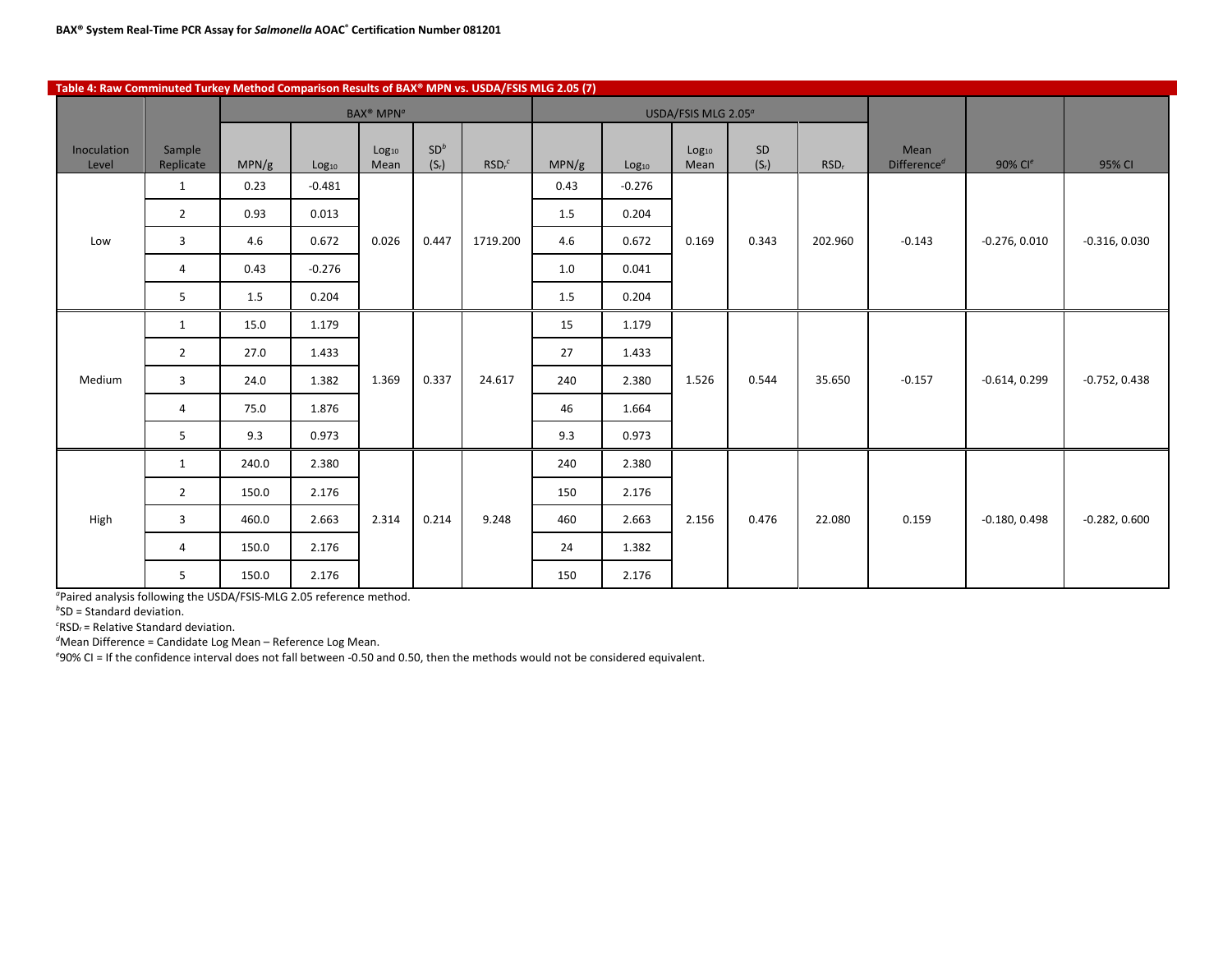|                | <b>Table 5: Inclusivity Panel (7)</b>                        |                                          |                         |                                    |                             |                                                                                                           |
|----------------|--------------------------------------------------------------|------------------------------------------|-------------------------|------------------------------------|-----------------------------|-----------------------------------------------------------------------------------------------------------|
| No.            | <b>Hygiena</b><br><b>Culture</b><br><b>Collection</b><br>No. | <b>Name</b>                              | Origin                  | <b>Source</b>                      | Serogroup                   | <b>BAX<sup>®</sup> Real-</b><br><b>Time PCR</b><br><b>Assay for</b><br><b>Salmonella</b><br><b>Result</b> |
| $\mathbf{1}$   | SAFE-45                                                      | Salmonella bongori                       | Unknown                 | USDA-FSIS <sup>a</sup> 94-<br>0708 | $V48: i:-$                  | POS                                                                                                       |
| $\overline{2}$ | SAFE-46                                                      | Salmonella bongori                       | Unknown                 | USDA-FSIS 95-<br>0123              | $V$ 40:z35:-                | POS                                                                                                       |
| 3              | SAFE-47                                                      | Salmonella bongori                       | Unknown                 | USDA-FSIS 96-<br>0233              | V 44:z39:-                  | POS                                                                                                       |
| 4              | SAFE-48                                                      | Salmonella bongori                       | Unknown                 | USDA-FSIS CNM-<br>256              | $V$ 60:z41:-                | POS                                                                                                       |
| 5              | 1773                                                         | Salmonella bongori                       | <b>ATCC</b>             | ATCC <sup>b</sup> 43975            | 66:z41:-                    | POS                                                                                                       |
| 6              | 1535                                                         | Salmonella bongori ser. Brookfield       | Frog                    | HCC <sup>c</sup>                   | 66:z41:-                    | POS                                                                                                       |
| 7              | SAFE-27                                                      | Salmonella enterica subsp.<br>diarizonae | Unknown                 | USDA-FSIS 01-<br>0170              | Illb $60:$ r:e,n,x,zl $5$   | POS                                                                                                       |
| 8              | SAFE-28                                                      | Salmonella enterica subsp.<br>diarizonae | Unknown                 | USDA-FSIS 01-<br>0221              | IHb 48:i:z                  | POS                                                                                                       |
| 9              | SAFE-29                                                      | Salmonella enterica subsp.<br>diarizonae | Unknown                 | USDA-FSIS 01-<br>0248              | IIIb 6 l:k: 1,5,(7)         | POS                                                                                                       |
| 10             | SAFE-30                                                      | Salmonella enterica subsp.<br>diarizonae | Unknown                 | USDA-FSIS 02-<br>0188              | Illb 61 :l,v: 1,5,7         | POS                                                                                                       |
| 11             | SAFE-31                                                      | Salmonella enterica subsp.<br>diarizonae | Unknown                 | USDA-FSIS CNM-<br>3511/02          | Illb 48: zlO: e,n,x,zl5     | POS                                                                                                       |
| 12             | SAFE-32                                                      | Salmonella enterica subsp.<br>diarizonae | Unknown                 | USDA-FSIS CNM-<br>4190/02          | Illb 38:zl0:z53             | POS                                                                                                       |
| 13             | 1774                                                         | Salmonella enterica subsp.<br>diarizonae | Unknown                 | ATCC 43973                         | 6,7:1,v:z53                 | POS                                                                                                       |
| 14             | SAFE-51                                                      | Salmonella enterica subsp. indica        | Unknown                 | USDA-FSIS 1121                     | VI 6,14,25:zl0:l,(2),7      | POS                                                                                                       |
| 15             | SAFE-52                                                      | Salmonella enterica subsp. indica        | Unknown                 | USDA-FSIS 1415                     | VI II:b:I,7                 | POS                                                                                                       |
| 16             | SAFE-53                                                      | Salmonella enterica subsp. indica        | Unknown                 | USDA-FSIS 1937                     | VI 6,7:z41:I,7              | POS                                                                                                       |
| 17             | SAFE-54                                                      | Salmonella enterica subsp. indica        | Unknown                 | USDA-FSIS 2229                     | VI II: a: I, 5              | POS                                                                                                       |
| 18             | SAFE-55                                                      | Salmonella enterica subsp. indica        | <b>Unknown</b>          | USDA-FSIS 811                      | VI 6,14,25:a:e,n,x          | POS                                                                                                       |
| 19             | 13739                                                        | Salmonella ser. 4,12:i:-                 | Unknown                 | $GPLN^d$                           | B                           | POS                                                                                                       |
| 20             | 13777                                                        | Salmonella ser. 4,5,12:i:-               | Unknown                 | <b>GPLN</b>                        | B                           | POS                                                                                                       |
| 21             | 13641                                                        | Salmonella ser. Abaetetuba I             | Creek Water             | ATCC 35640                         | F                           | POS                                                                                                       |
| 22             | 3218                                                         | Salmonella ser. Agama I                  | Cocoa Bean Environment  | <b>HCC</b>                         | B                           | POS                                                                                                       |
| 23             | 13743                                                        | Salmonella ser. Agona I                  | <b>Unknown</b>          | <b>GPLN</b>                        | B                           | POS                                                                                                       |
| 24             | 13731                                                        | Salmonella ser. Alabama I                | Unknown                 | <b>GPLN</b>                        | D1                          | <b>POS</b>                                                                                                |
| 25             | 1556                                                         | Salmonella ser. Alachua I                | Soil, abattoir          | <b>HCC</b>                         | O                           | POS                                                                                                       |
| 26             | 6735                                                         | Salmonella ser. Albany I                 | Sesame seeds            | <b>HCC</b>                         | C <sub>3</sub>              | POS                                                                                                       |
| 27             | 13725                                                        | Salmonella ser. Anatum I                 | Unknown                 | <b>GPLN</b>                        | E                           | <b>POS</b>                                                                                                |
| 28             | 1429                                                         | Salmonella ser. Anfo                     | African meat box (1967) | <b>HCC</b>                         | Q                           | POS                                                                                                       |
| 29             | 725                                                          | Salmonella ser. Arizonae IIIa            | Unknown                 | ATCC 13314                         | IIIa 51:z4,z23:-            | <b>POS</b>                                                                                                |
| 30             | 726                                                          | Salmonella ser. Arizonae IIIa            | Unknown                 | ATCC 12324                         | 40:z4,z23:- Ar.<br>10:1,2,5 | <b>POS</b>                                                                                                |
| 31             | 6177                                                         | Salmonella ser. Arkansas I               | Chicken giblets         | <b>HCC</b>                         | E3                          | POS                                                                                                       |
| 32             | 1523                                                         | Salmonella ser. Berkeley I               | Diseased turkey         | <b>HCC</b>                         | U                           | <b>POS</b>                                                                                                |
| 33             | 1606                                                         | Salmonella ser. Bern                     | Opossum                 | <b>HCC</b>                         | 1,40:z4,z32:-               | <b>POS</b>                                                                                                |
| 34             | 13730                                                        | Salmonella ser. Berta I                  | Unknown                 | <b>GPLN</b>                        | D1                          | <b>POS</b>                                                                                                |
| 35             | 737                                                          | Salmonella ser. Blegdam                  | Unknown                 | HCC                                | D1                          | POS                                                                                                       |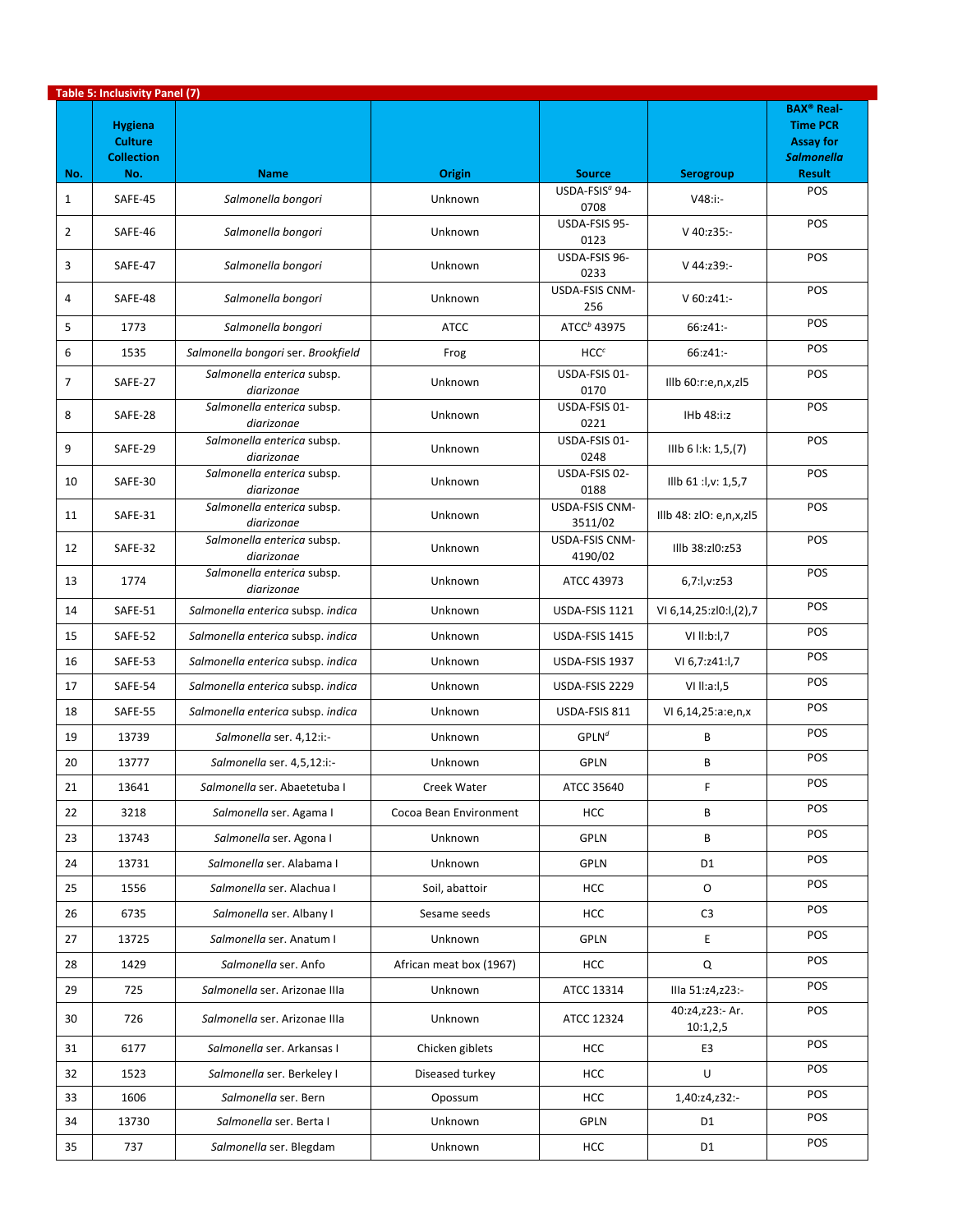| 36 | 1509     | Salmonella ser. Bovismobificans I      | Unknown                     | <b>HCC</b>             | C <sub>2</sub> | POS        |
|----|----------|----------------------------------------|-----------------------------|------------------------|----------------|------------|
| 37 | 13746    | Salmonella ser. Brandenburg I          | Unknown                     | <b>GPLN</b>            | В              | POS        |
| 38 | 964      | Salmonella ser. Bredeney I             | Fresh chicken               | <b>HCC</b>             | B              | POS        |
| 39 | 3882     | Salmonella ser. Broughton I            | Poultry feed                | <b>HCC</b>             | E4             | POS        |
| 40 | 1558     | Salmonella ser. Canastel II            | Feed                        | <b>HCC</b>             | D1             | POS        |
| 41 | 1620     | Salmonella ser. Carmel I               | Unknown                     | <b>HCC</b>             | 017            | POS        |
| 42 | 2629     | Salmonella ser. Cerro I                | Unknown                     | ATCC 10723             | 18:z4,z23: --  | POS        |
| 43 | 13729    | Salmonella ser. Cerro I                | Unknown                     | <b>GPLN</b>            | Κ              | POS        |
| 44 | 1615     | Salmonella ser. Chameleon IV           | Lizard Liver                | <b>HCC</b>             | $\mathbf{I}$   | POS        |
| 45 | 1623     | Salmonella ser. Champaign I            | Liver of hen                | <b>HCC</b>             | Q              | POS        |
| 46 | 1625     | Salmonella ser. Chester I              | Unknown                     | <b>HCC</b>             | В              | POS        |
| 47 | 13035    | Salmonella ser. Choleraesuis I         | Unknown                     | ATCC 10708             | C1             | POS        |
| 48 | 13828    | Salmonella ser. Cubana I               | Unknown                     | <b>GPLN</b>            | G              | POS        |
| 49 | 13916    | Salmonella ser. Diarizonae             | Human blood                 | ATCC BAA-216           | IIIb 35:i:z    | POS        |
| 50 | 1641     | Salmonella ser. Durban I               | Faeces                      | <b>HCC</b>             | D1             | POS        |
| 51 | 1644     | Salmonella ser. Ealing I               | Dried baby milk (1985-1986) | <b>HCC</b>             | O              | POS        |
| 52 | 13759    | Salmonella ser. Enteritidis I          | Unknown                     | <b>GPLN</b>            | D <sub>1</sub> | POS        |
| 53 | 13760    | Salmonella ser. Enteritidis I          | Unknown                     | GPLN                   | D1             | POS        |
| 54 | 13761    | Salmonella ser. Enteritidis I          | Unknown                     | <b>GPLN</b>            | D1             | POS        |
| 55 | 13762    | Salmonella ser. Enteritidis I          | Unknown                     | <b>GPLN</b>            | D1             | POS        |
| 56 | 13763    | Salmonella ser. Enteritidis I          | Unknown                     | <b>GPLN</b>            | D1             | POS        |
| 57 | 13764    | Salmonella ser. Enteritidis I          | Unknown                     | <b>GPLN</b>            | D1             | POS        |
| 58 | 13784    | Salmonella ser. Enteritidis I          | Unknown                     | <b>GPLN</b>            | D1             | POS        |
| 59 | 13785    | Salmonella ser. Enteritidis I          | Unknown                     | <b>GPLN</b>            | D1             | POS        |
| 60 | 13786    | Salmonella ser. Enteritidis I          | Unknown                     | <b>GPLN</b>            | D1             | POS        |
| 61 | 13794    | Salmonella ser. Enteritidis I          | Unknown                     | <b>GPLN</b>            | D1             | POS        |
| 62 | 13795    | Salmonella ser. Enteritidis I          | Unknown                     | <b>GPLN</b>            | D1             | POS        |
| 63 | 13797    | Salmonella ser. Enteritidis I          | Unknown                     | GPLN                   | D1             | <b>POS</b> |
| 64 | 1428     | Salmonella ser. Frintrop               | Animal Feed                 | <b>HCC</b>             | D1             | POS        |
| 65 | 13813    | Salmonella ser. Give                   | Unknown                     | <b>GPLN</b>            | Ε              | POS        |
| 66 | 3915     | Salmonella ser. Haardt                 | <b>Broiler Breeders</b>     | <b>HCC</b>             | C <sub>3</sub> | POS        |
| 67 | 13717    | Salmonella ser. Hadar                  | Unknown                     | USDA-ARS <sup>e</sup>  | C <sub>3</sub> | POS        |
| 68 | 2290     | Salmonella ser. Hartford               | Cheesecake                  | <b>HCC</b>             | C1             | POS        |
| 69 | R-SAL-38 | Salmonella ser. Heidelberg             | Turkey-Arizona              | $NVSL^{f}$ 4960        | В              | POS        |
| 70 | R-SAL-39 | Salmonella ser. Heidelberg             | Human-N. Carolina           | CDC <sup>g</sup> B2487 | В              | POS        |
| 71 | 13742    | Salmonella ser. Heidelberg             | Unknown                     | <b>GPLN</b>            | В              | POS        |
| 72 | 13772    | Salmonella ser. Heidelberg             | Unknown                     | GPLN                   | В              | POS        |
| 73 | 13847    | Salmonella ser. Hillingdon             | Unknown                     | ATCC 9184              | D <sub>2</sub> | POS        |
| 74 | 1776     | Salmonella enterica subsp.<br>houtenae | Unknown                     | ATCC 43974             | 45:g,z51:-     | POS        |
| 75 | 3699     | Salmonella ser. Hvittingfoss           | Herbs/Spices                | <b>HCC</b>             | $\mathbf{I}$   | POS        |
| 76 | 13915    | Salmonella ser. Indiana                | Ground turkey               | HCC                    | В              | POS        |
| 77 | 13845    | Salmonella ser. Infantis               | Unknown                     | ATCC BAA-1675          | C1             | POS        |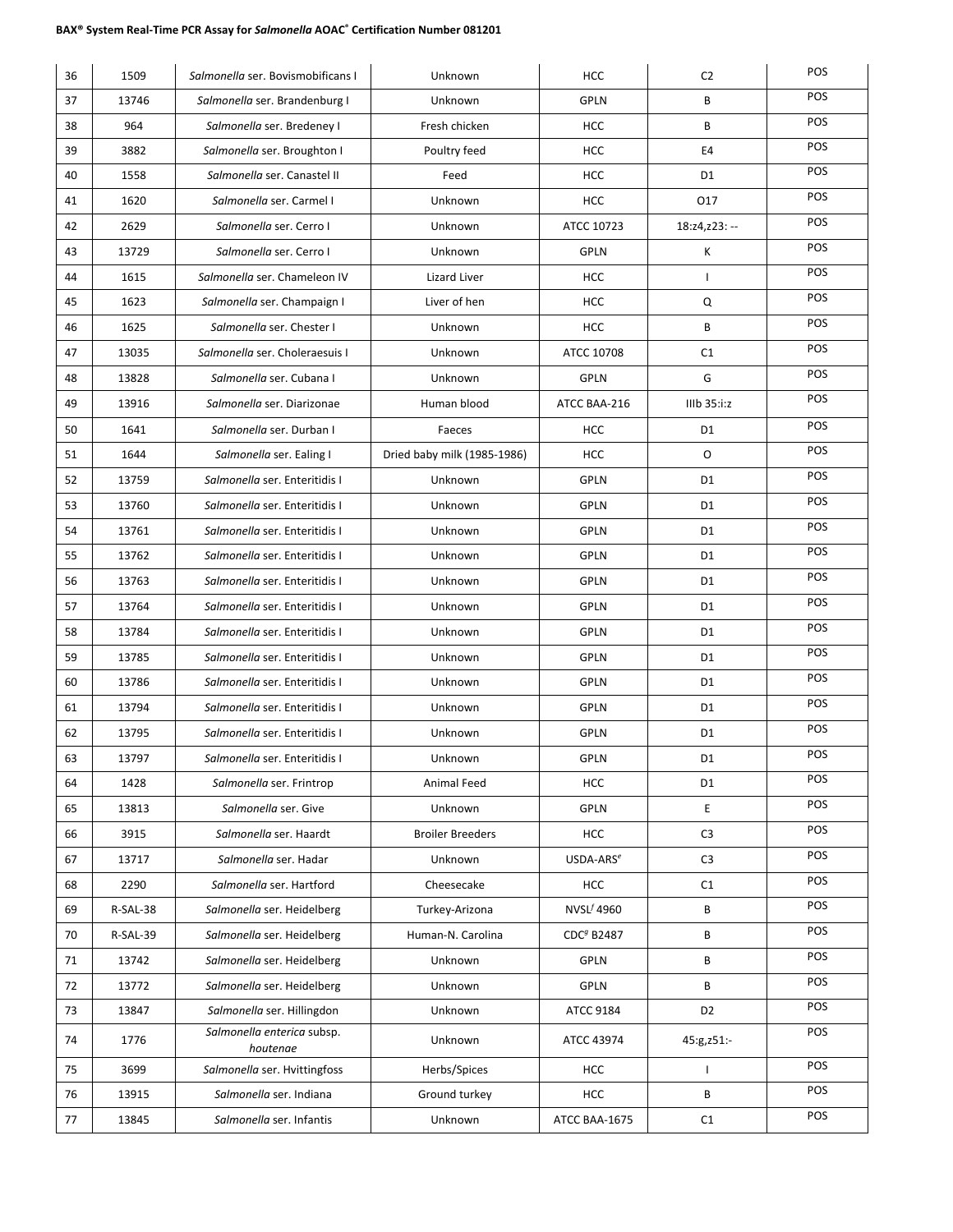| 78  | 13723    | Salmonella ser. Javiana               | Unknown                     | <b>GPLN</b>                 | D <sub>1</sub>     | POS        |
|-----|----------|---------------------------------------|-----------------------------|-----------------------------|--------------------|------------|
| 79  | 1251     | Salmonella ser. Kedougou I            | Turkey                      | <b>HCC</b>                  | G <sub>2</sub>     | POS        |
| 80  | 2628     | Salmonella ser. Kentucky              | Unknown                     | ATCC 9263                   | $(8)$ , 20:i: $z6$ | POS        |
| 81  | 13859    | Salmonella ser. Kentucky              | Drag Swab                   | <b>HCC</b>                  | C <sub>3</sub>     | POS        |
| 82  | 13555    | Salmonella ser. Kentucky              | Raw Chicken Wings           | <b>HCC</b>                  | C <sub>3</sub>     | POS        |
| 83  | 13747    | Salmonella ser. Kiambu                | Unknown                     | <b>GPLN</b>                 | B                  | POS        |
| 84  | 6729     | Salmonella ser. Lexington             | Sesame seeds                | <b>HCC</b>                  | E1                 | POS        |
| 85  | 2263     | Salmonella ser. Lille                 | Pancake                     | <b>HCC</b>                  | C1                 | POS        |
| 86  | 13810    | Salmonella ser. Liverpool             | Unknown                     | <b>GPLN</b>                 | E                  | POS        |
| 87  | 1650     | Salmonella ser. Livingstone I         | Faeces                      | <b>HCC</b>                  | C1                 | POS        |
| 88  | 13910    | Salmonella ser. Maastricht            | Fishmeal                    | ATCC 15789                  | F.                 | POS        |
| 89  | 1698     | Salmonella ser. Madelia I             | Liver of hen                | <b>HCC</b>                  | н                  | POS        |
| 90  | 1424     | Salmonella ser. Manchester            | Autolysed yeast             | <b>HCC</b>                  | C <sub>2</sub>     | POS        |
| 91  | 2673     | Salmonella ser. Manhattan             | Avian                       | <b>HCC</b>                  | C <sub>3</sub>     | POS        |
| 92  | 13738    | Salmonella ser. Mbandaka              | Unknown                     | <b>GPLN</b>                 | C1                 | POS        |
| 93  | 13734    | Salmonella ser. Miami                 | Unknown                     | <b>GPLN</b>                 | D <sub>1</sub>     | POS        |
| 94  | 1703     | Salmonella ser. Mississippi           | Faeces from 1942            | <b>HCC</b>                  | G                  | POS        |
| 95  | 13724    | Salmonella ser. Montevideo            | Unknown                     | <b>GPLN</b>                 | C1                 | POS        |
| 96  | 1562     | Salmonella ser. Montgomery            | Unknown                     | <b>HCC</b>                  | F                  | POS        |
| 97  | R-SAL-65 | Salmonella ser. Muenchen              | Chicken-Florida             | <b>NVSL 2817</b>            | C <sub>2</sub>     | POS        |
| 98  | R-SAL-66 | Salmonella ser. Muenchen              | Human-Massachusetts         | <b>CDC B2026</b>            | C <sub>2</sub>     | POS        |
| 99  | 13783    | Salmonella ser. Muenchen              | Unknown                     | <b>GPLN</b>                 | C <sub>2</sub>     | POS        |
| 100 | 2748     | Salmonella ser. Muenster              | Chicken                     | <b>HCC</b>                  | E1                 | POS        |
| 101 | 707      | Salmonella ser. Newport               | <b>Fatal food Poisoning</b> | ATCC 6962                   | C <sub>2</sub>     | POS        |
| 102 | 2735     | Salmonella ser. Ohio                  | Protien supplement for feed | <b>HCC</b>                  | C1                 | POS        |
| 103 | 13721    | Salmonella ser. Ouakam                | Unknown                     | <b>GPLN</b>                 | D <sub>2</sub>     | POS        |
| 104 | 1248     | Salmonella ser. Panama                | Pork Sausages               | <b>HCC</b>                  | D1                 | POS        |
| 105 | 918      | Salmonella ser. Paratyphi A           | Unknown                     | <b>ATCC 9150</b>            | Α                  | POS        |
| 106 | R-SAL-41 | Salmonella ser. Paratyphi B           | Human-France                | FDA <sup>h</sup> DMS 155/76 | В                  | POS        |
| 107 | R-SAL-42 | Salmonella ser. Paratyphi B           | Human-Scotland              | FDA DMS 724/74              | В                  | POS        |
| 108 | 3984     | Salmonella ser. Paratyphi B           | Gall bladder                | ATCC 8759                   | B                  | POS        |
| 109 | 3988     | Salmonella ser. Paratyphi C           | Unknown                     | ATCC 13428                  | C1                 | <b>POS</b> |
| 110 | 1711     | Salmonella ser. Pomona I              | Turkey intestine in 1941    | HCC                         | М                  | POS        |
| 111 | 1712     | Salmonella ser. Pretoria              | Pig                         | <b>HCC</b>                  | F                  | POS        |
| 112 | 1482     | Salmonella ser. Pullorum I            | Chicks livers               | <b>HCC</b>                  | D1                 | POS        |
| 113 | 13694    | Salmonella ser. Reading               | Unknown                     | USDA-ARS                    | В                  | POS        |
| 114 | 13848    | Salmonella ser. Rubislaw              | Unknown                     | ATCC 10717                  | F                  | POS        |
| 115 | 13812    | Salmonella ser. Ruiru                 | Unknown                     | <b>GPLN</b>                 | L                  | POS        |
| 116 | R-SAL-23 | Salmonella ser. Saintpaul             | Human- Pennsylvania         | <b>CDC B1722</b>            | В                  | POS        |
| 117 | R-SAL-24 | Salmonella ser. Saintpaul             | Human-Texas                 | <b>CDC B2076</b>            | В                  | POS        |
| 118 | 1777     | Salmonella enterica subsp.<br>salamae | Unknown                     | ATCC 43972                  | 1,9,12:l,w:e,n,x   | POS        |
| 119 | 6586     | Salmonella ser. Santiago              | Bourguignon powder          | <b>HCC</b>                  | C <sub>2</sub>     | POS        |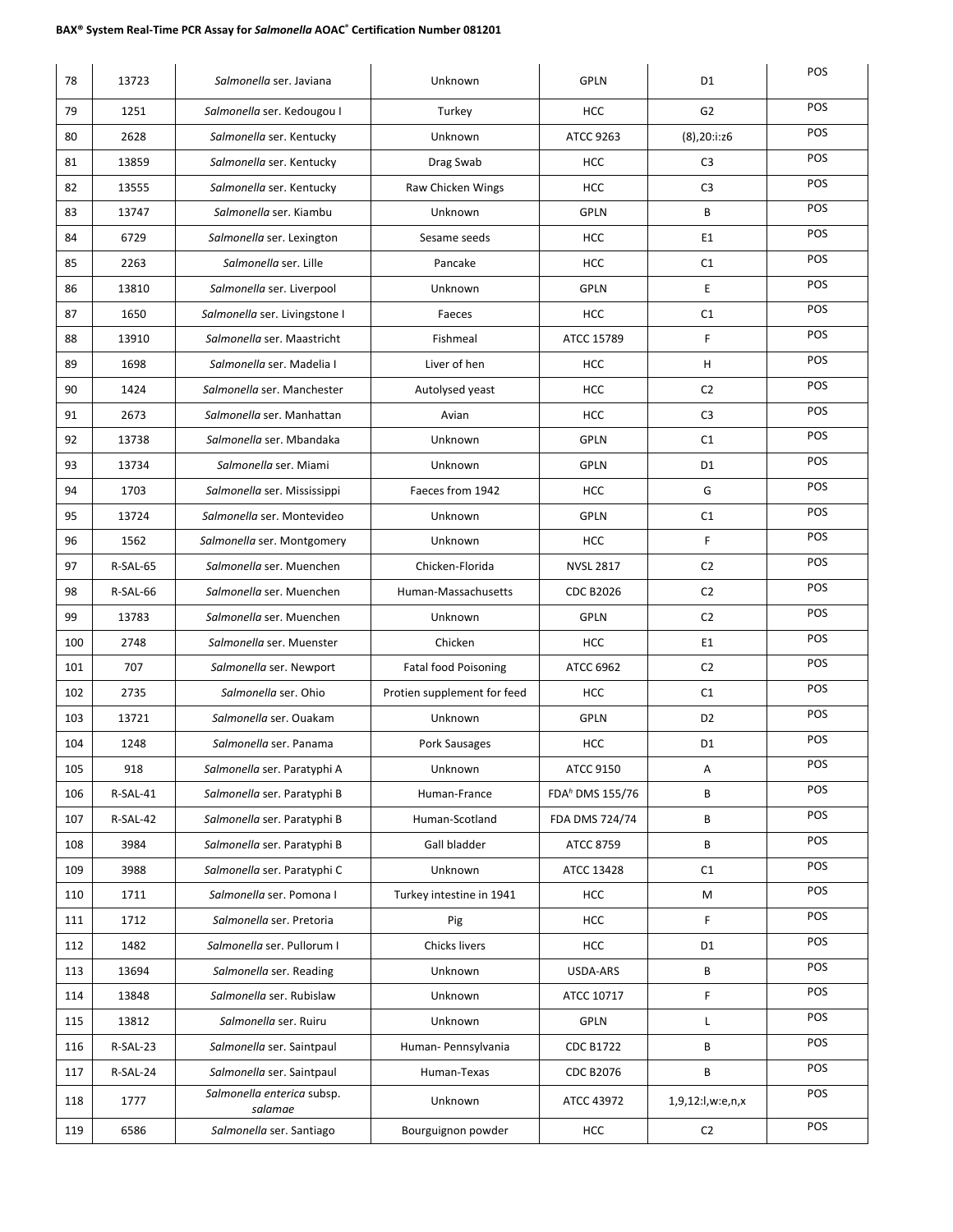| 120 | 8008     | Salmonella ser. Schleissheim   | Cheese                                                                                              | <b>HCC</b>                 | B              | POS        |
|-----|----------|--------------------------------|-----------------------------------------------------------------------------------------------------|----------------------------|----------------|------------|
| 121 | 13741    | Salmonella ser. Schwarzengrund | Unknown                                                                                             | <b>GPLN</b>                | B              | POS        |
| 122 | 3184     | Salmonella ser. Sculcoates     | Cocoa Bean Environment                                                                              | <b>HCC</b>                 | $\mathbf{I}$   | POS        |
| 123 | 1610     | Salmonella ser. Seminole       | Lizard coelomic fluid                                                                               | <b>HCC</b>                 | R              | POS        |
| 124 | 13356    | Salmonella ser. Senftenberg    | Cilantro                                                                                            | <b>HCC</b>                 | E4             | POS        |
| 125 | 13846    | Salmonella ser. Sloterdijk     | Netherland outbreak                                                                                 | ATCC 15791                 | B              | POS        |
| 126 | 13814    | Salmonella ser. Soerenga       | Unknown                                                                                             | <b>GPLN</b>                | N              | POS        |
| 127 | 1333     | Salmonella ser. Stanley I      | Chicken                                                                                             | <b>HCC</b>                 | B              | POS        |
| 128 | 2372     | Salmonella ser. Stanleyville   | Cocoa Bean Environment                                                                              | <b>HCC</b>                 | B              | POS        |
| 129 | 3186     | Salmonella ser. Sya            | Cocoa Bean Environment                                                                              | <b>HCC</b>                 | X              | POS        |
| 130 | 13835    | Salmonella ser. Tennessee      | Unknown                                                                                             | <b>GPLN</b>                | C1             | POS        |
| 131 | 1339     | Salmonella ser. Thompson I     | Egg                                                                                                 | <b>HCC</b>                 | C1             | POS        |
| 132 | 1613     | Salmonella ser. Tuindorp       | Zoo animal liver                                                                                    | <b>HCC</b>                 | U              | POS        |
| 133 | 585      | Salmonella ser. Typhi          | Unknown                                                                                             | ATCC 19430                 | D <sub>1</sub> | POS        |
| 134 | 586      | Salmonella ser. Typhimurium    | Chicken Animal tissue                                                                               | ATCC 14028                 | B              | POS        |
| 135 | 1775     | Salmonella ser. Typhimurium    | Derived from the hydrogen<br>sulfide producing wild strain<br>LT2, New York, United States,<br>1960 | ATCC 43971                 | 4,5,12:i:1,2   | POS        |
| 136 | 13752    | Salmonella ser. Typhimurium    | Unknown                                                                                             | <b>GPLN</b>                | B              | POS        |
| 137 | 13768    | Salmonella ser. Typhimurium    | Unknown                                                                                             | <b>GPLN</b>                | B              | POS        |
| 138 | 13769    | Salmonella ser. Typhimurium    | Unknown                                                                                             | <b>GPLN</b>                | B              | POS        |
| 139 | 13790    | Salmonella ser. Typhimurium    | Unknown                                                                                             | <b>GPLN</b>                | B              | POS        |
| 140 | 13791    | Salmonella ser. Typhimurium    | Unknown                                                                                             | <b>GPLN</b>                | B              | POS        |
| 141 | 13796    | Salmonella ser. Typhimurium    | Unknown                                                                                             | <b>GPLN</b>                | B              | POS        |
| 142 | 13799    | Salmonella ser. Typhimurium    | Unknown                                                                                             | <b>GPLN</b>                | В              | POS        |
| 143 | 13801    | Salmonella ser. Typhimurium    | Unknown                                                                                             | <b>GPLN</b>                | B              | POS        |
| 144 | 13808    | Salmonella ser. Typhimurium    | Unknown                                                                                             | <b>GPLN</b>                | B              | POS        |
| 145 | 13818    | Salmonella ser. Typhimurium    | Unknown                                                                                             | <b>GPLN</b>                | B              | POS        |
| 146 | 13819    | Salmonella ser. Typhimurium    | Unknown                                                                                             | GPLN                       | В              | POS        |
| 147 | 13823    | Salmonella ser. Typhimurium    | Unknown                                                                                             | <b>GPLN</b>                | В              | <b>POS</b> |
| 148 | R-SAL-03 | Salmonella ser. Typhimurium    | Horse-Rhode Island                                                                                  | <b>NVSL 7095</b>           | В              | POS        |
| 149 | R-SAL-04 | Salmonella ser. Typhimurium    | Rabbit-Indiana                                                                                      | <b>NVSL 5820</b>           | В              | <b>POS</b> |
| 150 | 1431     | Salmonella ser. Virchow        | Meat Powder                                                                                         | <b>HCC</b>                 | C1             | POS        |
| 151 | 1614     | Salmonella ser. Volksdorf      | Iguana Bladder                                                                                      | <b>HCC</b>                 | U              | <b>POS</b> |
| 152 | 1714     | Salmonella ser. Wassennaar     | Human                                                                                               | HCC                        | Z              | <b>POS</b> |
| 153 | 13619    | Salmonella ser. Weltevreden    | Human Stool 1977<br>Connecticut                                                                     | Taxonometrics <sup>i</sup> | E1             | POS        |
| 154 | 1560     | Salmonella ser. Westpark       | Tortoise Intestine                                                                                  | HCC                        | E1             | POS        |
| 155 | 13809    | Salmonella ser. Widemarsh      | Unknown                                                                                             | GPLN                       | 0              | POS        |

*a* United States Department of Agriculture-Food Safety and Inspection Services, Athens, GA.

*b* American Type Culture Collection, Manassas, VA.

*c* HCC- Hygiena Culture Collection, New Castle, DE.

*d* Georgia Poultry Lab Network, Gainesville, GA.

*e* United States Department of Agriculture-Agricultural Research Service, Wyndmoor, PA.

*f* National Veterinary Services Laboratories, Ames, IA.

*g* Centers for Disease Control and Prevention, Atlanta, GA.

*h* United States Food and Drug Administration, College Park, MD.

*i* Taxonometrics, West Chester, PA.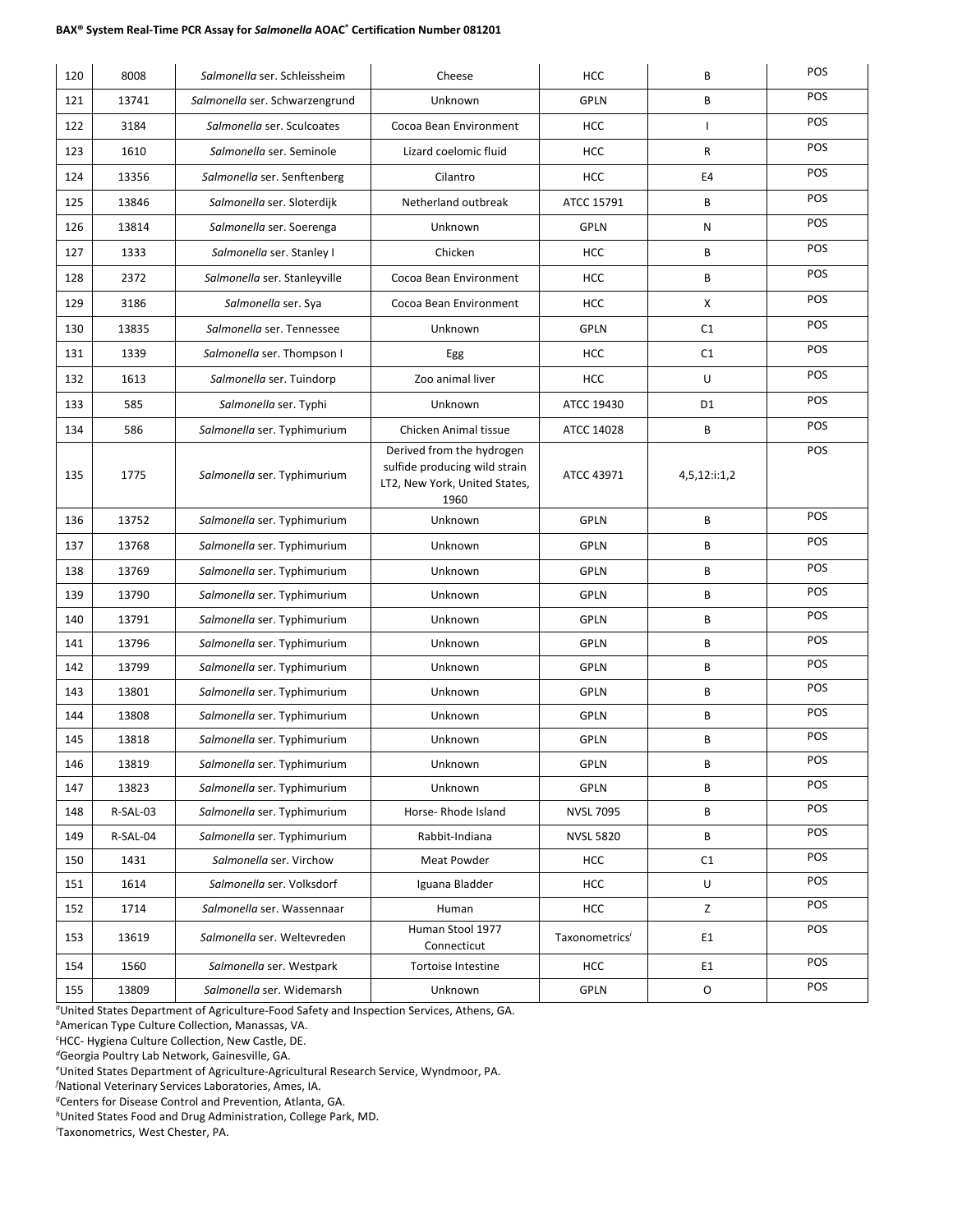|     | <b>Table 6: Exclusivity Panel (7)</b>           |                            |                                   |                               |                                                                     |  |  |  |
|-----|-------------------------------------------------|----------------------------|-----------------------------------|-------------------------------|---------------------------------------------------------------------|--|--|--|
| No. | <b>Hygiena Culture</b><br><b>Collection No.</b> | <b>Name</b>                | <b>Source</b>                     | Origin                        | <b>BAX<sup>®</sup> Real-Time PCR Assay</b><br>for Salmonella Result |  |  |  |
| 1   | 373                                             | Klebsiella pneumoniae      | ATCC <sup>a</sup> 13883           | Unknown                       | <b>NEG</b>                                                          |  |  |  |
| 2   | 374                                             | Proteus mirabilis          | ATCC 29906                        | Unknown                       | <b>NEG</b>                                                          |  |  |  |
| 3   | 383                                             | Citrobacter freundii       | <b>ATCC 8090</b>                  | Unknown                       | <b>NEG</b>                                                          |  |  |  |
| 4   | 610                                             | Staphylococcus aureus      | ATCC 13565                        | Ham                           | <b>NEG</b>                                                          |  |  |  |
| 5   | 640                                             | Escherichia coli O157:H7   | ATCC 43889                        | <b>HUS Case Stool</b>         | <b>NEG</b>                                                          |  |  |  |
| 6   | 641                                             | Escherichia coli O157:H7   | ATCC 43890                        | Human Feces                   | <b>NEG</b>                                                          |  |  |  |
| 7   | 657                                             | Klebsiella ozaenae         | ATCC 11296                        | Unknown                       | <b>NEG</b>                                                          |  |  |  |
| 8   | 658                                             | Klebsiella oxytoca         | ATCC 13182                        | <b>Pharyngeal Tonsil</b>      | <b>NEG</b>                                                          |  |  |  |
| 9   | 700                                             | Shigella sonnei            | <b>ATCC 9290</b>                  | Unknown                       | <b>NEG</b>                                                          |  |  |  |
| 10  | 702                                             | Shigella sonnei            | ATCC 25931                        | Human feces                   | <b>NEG</b>                                                          |  |  |  |
| 11  | 846                                             | Shimwellia blattae         | ATCC 29907                        | Hindgut of Cockroach          | <b>NEG</b>                                                          |  |  |  |
| 12  | 847                                             | Escherichia fergusonii     | ATCC 35469                        | <b>Human Feces</b>            | <b>NEG</b>                                                          |  |  |  |
| 13  | 848                                             | Escherichia hermannii      | ATCC 33650                        | Human Toe                     | <b>NEG</b>                                                          |  |  |  |
| 14  | 849                                             | Raoultella species         | ATCC 21073                        | Unknown                       | <b>NEG</b>                                                          |  |  |  |
| 15  | 850                                             | Escherichia vulneris       | ATCC 33821                        | Human Wound                   | <b>NEG</b>                                                          |  |  |  |
| 16  | 854                                             | Staphylococcus gallinarum  | ATCC 35539                        | <b>Chicken Nares</b>          | <b>NEG</b>                                                          |  |  |  |
| 17  | 862                                             | Micrococcus luteus         | <b>ATCC 4698</b>                  | Unknown                       | <b>NEG</b>                                                          |  |  |  |
| 18  | 863                                             | Staphylococcus aureus      | ATCC 12600                        | Human Clinical                | <b>NEG</b>                                                          |  |  |  |
| 19  | 864                                             | Staphylococcus epidermidis | ATCC 14990                        | Nose                          | <b>NEG</b>                                                          |  |  |  |
| 20  | 1083                                            | Shigella flexneri          | ATCC 29903                        | Unknown                       | <b>NEG</b>                                                          |  |  |  |
| 21  | 1154                                            | Listeria innocua           | $HCC^b$                           | Pate                          | <b>NEG</b>                                                          |  |  |  |
| 22  | 1309                                            | Listeria monocytogenes     | <b>HCC</b>                        | Soft Cheese                   | <b>NEG</b>                                                          |  |  |  |
| 23  | 2389                                            | Hafnia alvei               | ATCC 13337                        | Unknown                       | <b>NEG</b>                                                          |  |  |  |
| 24  | 2417                                            | Serratia liquefaciens      | <b>HCC</b>                        | Raw Mince                     | <b>NEG</b>                                                          |  |  |  |
| 25  | 2558                                            | Citrobacter freundii       | ATCC 43864                        | Unknown                       | <b>NEG</b>                                                          |  |  |  |
| 26  | 2847                                            | Cronobacter sakazakii      | <b>HCC</b>                        | <b>Environmental Swabbing</b> | <b>NEG</b>                                                          |  |  |  |
| 27  | 2850                                            | Cronobacter sakazakii      | <b>HCC</b>                        | <b>Environmental Swabbing</b> | <b>NEG</b>                                                          |  |  |  |
| 28  | 3064                                            | Morganella morganii        | HCC                               | Environmental Swab            | NEG                                                                 |  |  |  |
| 29  | 3354                                            | Listeria welshimeri        | <b>HCC</b>                        | Unknown                       | <b>NEG</b>                                                          |  |  |  |
| 30  | 3982                                            | Pseudomonas aeruginosa     | ATCC 27853                        | <b>Blood Culture</b>          | <b>NEG</b>                                                          |  |  |  |
| 31  | 5588                                            | Hafnia alvei               | <b>HCC</b>                        | Ground Beef                   | <b>NEG</b>                                                          |  |  |  |
| 32  | 6121                                            | Proteus mirabilis          | <b>HCC</b>                        | Herring Gull Cloacae          | <b>NEG</b>                                                          |  |  |  |
| 33  | 10011                                           | Cronobacter sakazakii      | HCC                               | Unknown                       | <b>NEG</b>                                                          |  |  |  |
| 34  | 10014                                           | Cronobacter sakazakii      | HCC                               | Unknown                       | <b>NEG</b>                                                          |  |  |  |
| 35  | 13135                                           | Enterobacter cloacae       | ATCC 13047                        | Spinal Fluid                  | <b>NEG</b>                                                          |  |  |  |
| 36  | 13136                                           | Enterobacter aerogenes     | ATCC 13048                        | Sputum                        | <b>NEG</b>                                                          |  |  |  |
| 37  | 13142                                           | Morganella morganii        | ATCC 25830                        | Summer Diarrhea patient       | <b>NEG</b>                                                          |  |  |  |
| 38  | 13145                                           | Pantoea agglomerans        | ATCC 27982                        | IV Fluid                      | <b>NEG</b>                                                          |  |  |  |
| 39  | 13147                                           | Providencia rettgeri       | ATCC 29944                        | Unknown                       | <b>NEG</b>                                                          |  |  |  |
| 40  | 13152                                           | Alcaligenes faecalis       | ATCC 15246                        | Unknown                       | <b>NEG</b>                                                          |  |  |  |
| 41  | 13477                                           | Citrobacter brakii         | ATCC 51113                        | Snake                         | <b>NEG</b>                                                          |  |  |  |
| 42  | 13478                                           | <b>Bacillus pumilus</b>    | ATCC 700814                       | Unknown                       | <b>NEG</b>                                                          |  |  |  |
| 43  | 13512                                           | Cronobacter sakazakii      | University of Zurich <sup>c</sup> | Unknown                       | <b>NEG</b>                                                          |  |  |  |